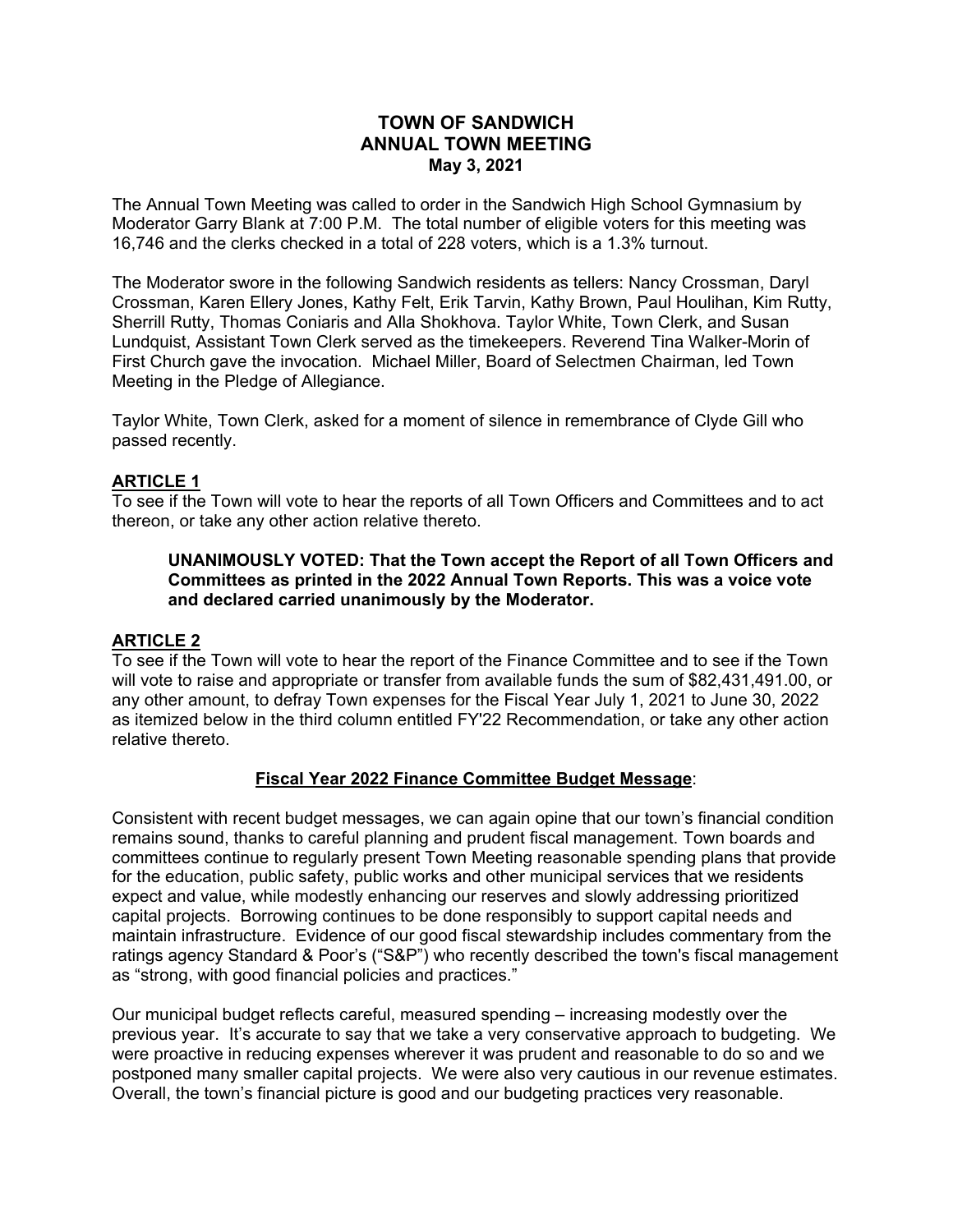The process of creating a spending plan with limited funds is hard work. It is always a challenge to build a budget that enables our schools, public safety and municipal services departments to continue to provide quality services within the confines of available resources. Our Town Manager, the Assistant Town Manager, Finance Director, our Superintendent of Schools, department heads, and various elected and appointed boards and committees, work hard to create our budget. Their jobs are difficult and often times thankless. The Finance Committee appreciates their hard work, energy and effort. The Finance Committee works diligently to provide meaningful, specific and actionable financial advice and recommendations to the School Committee, Board of Selectmen, Town staff and most importantly, to you the taxpayers and voters of Sandwich. Finance Committee members take their work very seriously. We work hard to deliver a complete, fair and reasonable assessment of the Town's financial plan, current budget and longer-term fiscal stewardship. We are grateful for the opportunity and honor that we have to serve you our neighbors and fellow taxpayers.

Respectfully submitted,

Matthew Anderson Ed Collupy Nancy Crossman Bob Guerin James McCormick Jeremy Shea Mark Snyder Laura Wing

#### **FY'22 GENERAL FUND BUDGET TOTALS**

|            |                                   | <b>FY'20</b>         | <b>FY'21</b>         | <b>FY'22</b>          |
|------------|-----------------------------------|----------------------|----------------------|-----------------------|
| <u>No.</u> | <b>Department</b>                 | <b>Appropriation</b> | <b>Appropriation</b> | <b>Recommendation</b> |
| 114        | Moderator                         | 450                  | 450                  | 450                   |
| 123        | Selectmen/Manager                 | 529,875              | 523,830              | 487,401               |
|            | <b>Personnel Expenses</b>         | 500,000              | 300,000              | 338,973               |
| 131        | <b>Finance Committee</b>          | 3,400                | 3,400                | 3,400                 |
| 135        | Accounting                        | 222,961              | 187,865              | 195,491               |
| 141        | Assessing                         | 394,166              | 370,249              | 392,599               |
| 145        | Treasurer                         | 232,727              | 267,922              | 271,194               |
| 146        | <b>Tax Collector</b>              | 212,154              | 220,987              | 228,060               |
| 147        | <b>Tax Title</b>                  | 35,000               | 35,000               | 35,000                |
| 151        | Legal                             | 300,000              | 300,000              | 300,000               |
| 152        | <b>Human Resources</b>            | 179,354              | 186,413              | 196,878               |
| 161        | <b>Town Clerk</b>                 | 192,156              | 202,590              | 209,194               |
| 162        | Elect. & Registration             | 49,750               | 75,750               | 48,000                |
| 171        | <b>Natural Resources</b>          | 303,997              | 315,118              | 313,356               |
| 175        | <b>Planning &amp; Development</b> | 231,213              | 239,008              | 262,703               |
| 190        | <b>Facilities Management</b>      | 642,652              | 723,288              | 747,325               |
| 195        | <b>Town Reports</b>               | 11,000               | 12,500               | 12,500                |
| 196        | <b>Bind Records</b>               | 7,000                | 7,000                | 7,000                 |
| 197        | Info. Technology                  | 663,873              | 699,430              | 708,152               |
|            | Total 100s                        | 4,711,728            | 4,645,800            | 4,757,676             |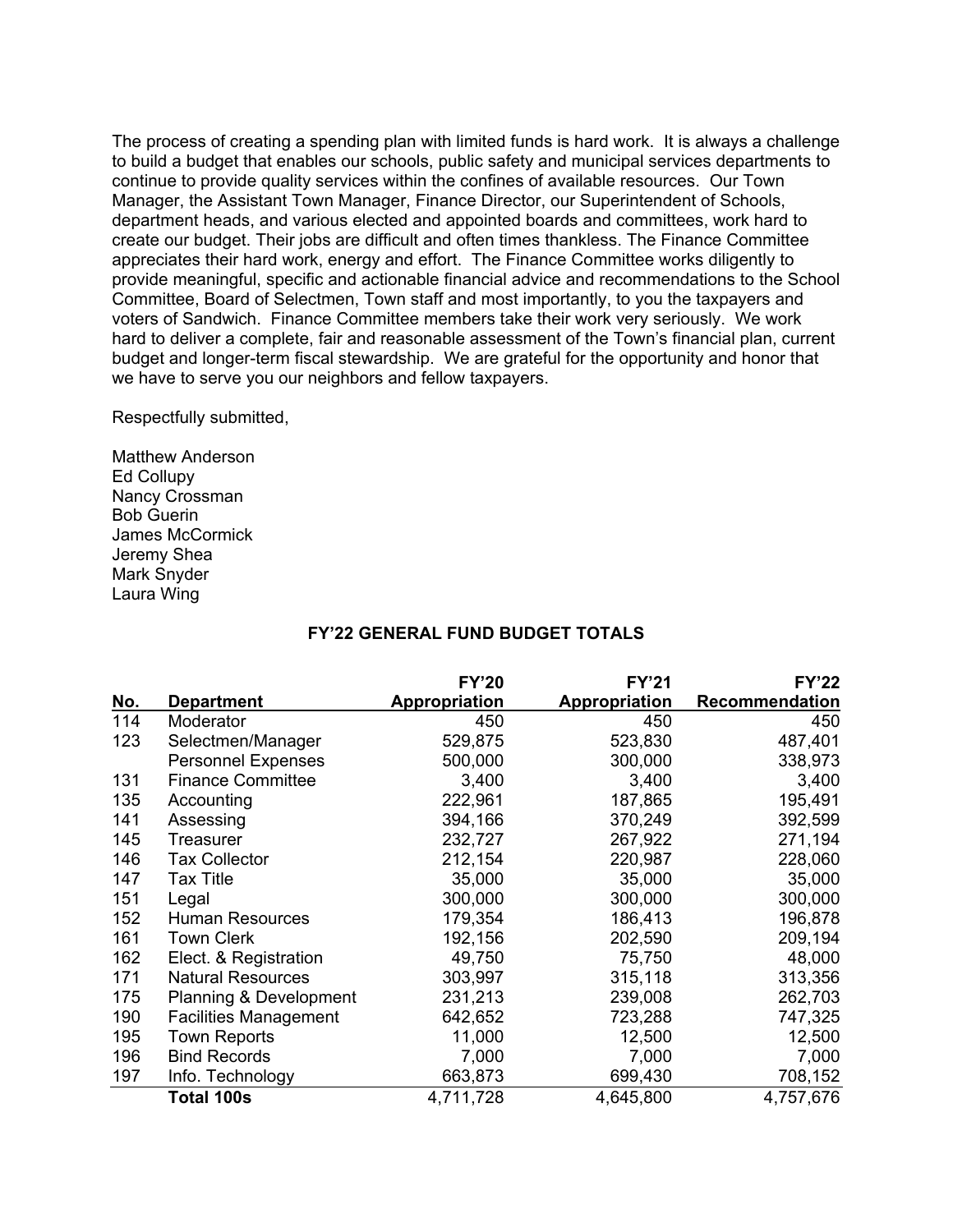| 210        | <b>Police Department</b>          | 4,558,510            | 4,782,241            | 4,923,555      |
|------------|-----------------------------------|----------------------|----------------------|----------------|
| 220        | <b>Fire Department</b>            | 3,679,534            | 3,798,102            | 3,925,753      |
| 241        | Inspections                       | 291,605              | 302,746              | 314,226        |
| 244        | Sealer of Weights & Measures      | 200                  | 14,000               | 14,350         |
| 291        | <b>Emergency Management</b>       | 17,500               | 22,500               | 22,500         |
| 294        | Forest Warden                     | 1,500                | 1,500                | 1,500          |
| 297        | <b>Bourne Shellfish</b>           | 4,000                | 4,000                | 4,000          |
| 299        | Greenhead Fly                     | 2,500                | 2,500                | 2,500          |
|            | <b>Total 200s</b>                 | 8,555,349            | 8,927,589            | 9,208,384      |
| 300        | <b>School Department</b>          | 34,132,914           | 35,144,706           | 35,984,494     |
| 313        | <b>UCCRVTS</b>                    | 2,161,680            | 2,135,468            | 2,433,216      |
|            | Total 300s                        | 36,294,594           | 37,280,174           | 38,417,710     |
| 410        | DPW - Engineering                 | 227,086              | 279,322              | 289,071        |
| 420        | <b>DPW</b>                        | 1,825,761            | 1,874,438            | 1,990,283      |
| 421        | Snow & Ice                        | 400,000              | 400,000              | 400,000        |
| 424        | Streetlights                      | 25,000               | 20,000               | 20,000         |
|            | <b>Total 400s</b>                 | 2,477,847            | 2,573,760            | 2,699,354      |
|            |                                   | <b>FY'20</b>         | <b>FY'21</b>         | <b>FY'22</b>   |
|            |                                   |                      |                      |                |
| <u>No.</u> | <b>Department</b>                 | <b>Appropriation</b> | <b>Appropriation</b> | Recommendation |
| 510        | <b>Health Department</b>          | 214,691              | 227,483              | 237,259        |
| 522        | <b>Nursing Department</b>         | 165,829              | 169,905              | 178,254        |
| 540        | <b>Social Services</b>            | 35,000               | 35,000               | 35,000         |
| 541        | <b>COA</b>                        | 231,800              | 238,462              | 248,229        |
| 543        | Veterans                          | 88,320               | 103,500              | 105,000        |
|            | Total 500s                        | 735,640              | 774,350              | 803,742        |
| 610        | Library                           | 991,595              | 1,005,907            | 1,031,580      |
| 630        | Recreation                        | 229,684              | 252,602              | 251,955        |
| 650        | DPW - Parks                       | 25,850               | 30,850               | 30,850         |
| 671        | Hoxie / Grist Mill                | 53,500               | 3,500                | 3,500          |
| 693        | <b>Memorial Day</b>               | 1,200                | 1,200                | 1,200          |
| 694        | <b>Historic District</b>          | 14,800               | 15,550               | 15,550         |
|            | Total 600s                        | 1,316,629            | 1,309,609            | 1,334,635      |
|            | <b>Operating Budget Subtotal:</b> | 54,091,787           | 55,536,282           | 57,221,501     |

|     | <b>Inter-Fund Transfers Subtotal:</b>                   | 2,185,958 |
|-----|---------------------------------------------------------|-----------|
| 671 | Hoxie House / Grist Mill Transfer                       | 14,000    |
| 650 | <b>Cemetery Trust Fund Transfer</b>                     | 35,000    |
| 630 | Beach & Recreation Account Transfers (incl. Sandy Neck) | 299,458   |
| 220 | <b>Ambulance Fund Transfer</b>                          | 1,750,000 |
| 171 | <b>Waterways Fund Transfer</b>                          | 7,500     |
| 135 | Sanitation, Marina & SHGC Indirect Costs Transfers      | 80,000    |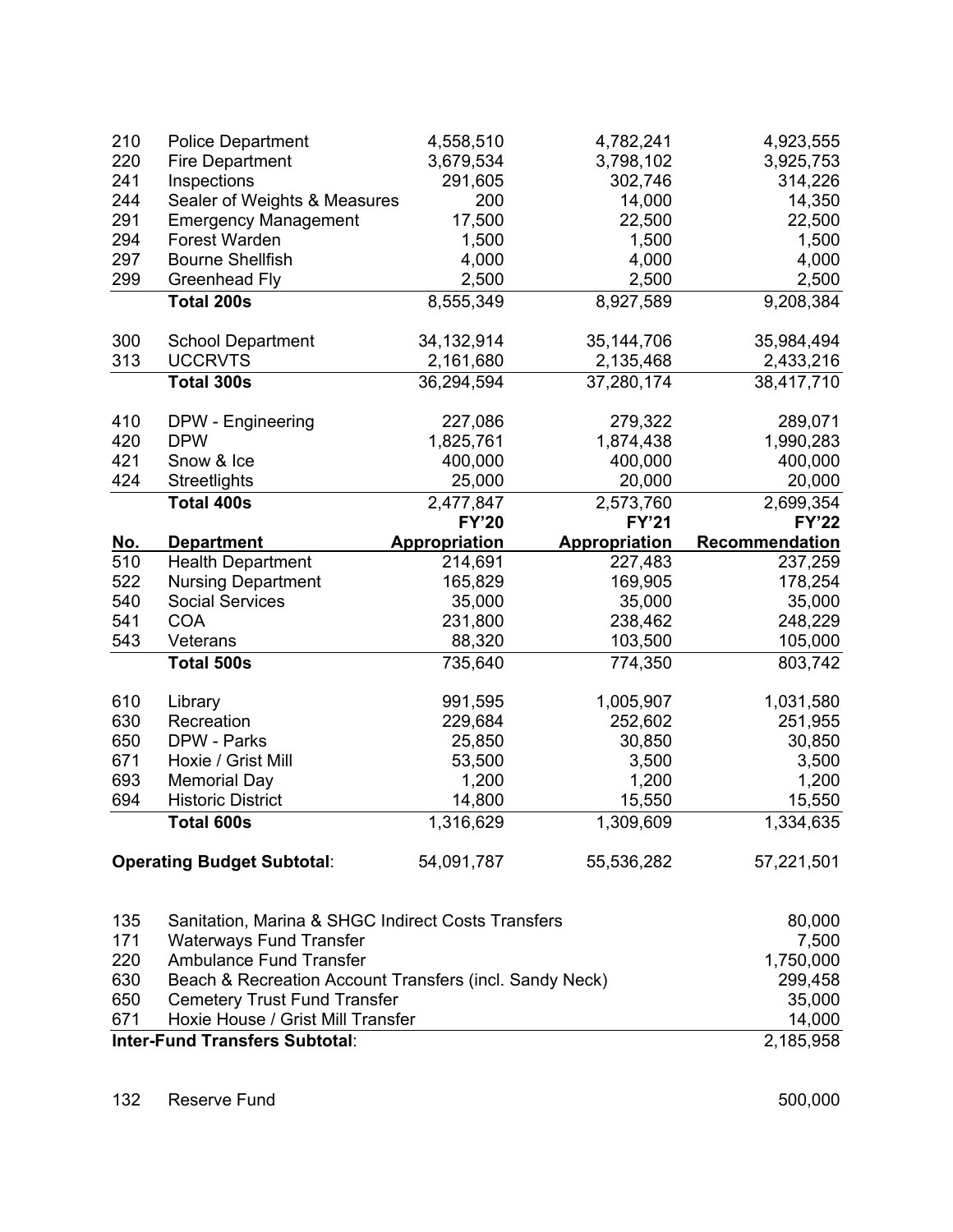| 710 | <b>Short Term Debt</b>                 | 100,000    |
|-----|----------------------------------------|------------|
| 750 | Exempt Debt Outside Proposition 2.5    | 2,730,529  |
| 750 | Non-Exempt Debt Inside Proposition 2.5 | 1,274,880  |
| 910 | <b>Group Health Insurance</b>          | 11,500,000 |
| 912 | Medicare                               | 703,040    |
| 940 | Property & Liability Insurance         | 1,343,750  |
| 941 | <b>Unemployment Account</b>            | 200,000    |
| 950 | <b>Retirement Assessment</b>           | 4,611,333  |
|     | <b>Other Budget Accounts Subtotal:</b> | 23,024,032 |

#### **FY'22 BUDGET TOTAL: 82,431,491**

**UNANIMOUSLY VOTED: That the Town hear the report of the Finance Committee and raise and appropriate \$77,817,624; transfer and appropriate \$2,427,909 from Free Cash; transfer and appropriate \$1,750,000 from the ambulance receipts reserved for appropriation account; transfer and appropriate \$40,000 from Sandwich East Boat Basin Marina enterprise fund; transfer and appropriate \$20,000 from the Sandwich Hollows Golf Club enterprise fund; transfer and appropriate \$20,000 from the DPW – Sanitation Division enterprise fund; transfer and appropriate \$299,458 from the beach parking receipts reserved for appropriation account; transfer and appropriate \$14,000 from the Hoxie House / Grist Mill receipts reserved for appropriation account; transfer and appropriate \$7,500 from the Waterways Fund; transfer and appropriate \$35,000 from cemetery trust funds; to defray Town expenses for the Fiscal Year 2022 as itemized in the third column entitled FY'22 Recommendation, as printed in the Warrant under Article 2, and set the compensation of elected officials as follows:**

| <b>Moderator</b>                   | 450      |
|------------------------------------|----------|
| <b>Chairman Board of Selectmen</b> | \$5,000  |
| Selectmen – 4 each                 | \$3,000  |
| <b>Chairman Board of Assessors</b> | \$2,000  |
| Assessors – 2 each                 | \$1,500  |
| <b>Town Clerk</b>                  | \$88,973 |

 **This was a voice vote and declared carried unanimously by the Moderator.** 

# **ARTICLE 3**

To see if the Town will vote in accordance with the provisions of M.G.L. c.44, §53F½ to raise and appropriate or transfer from available funds a sum of money, to be expended under the direction of the Board of Selectmen, for the purpose of establishing the FY'22 enterprise fund budgets for the Department of Public Works Sanitation Division, Sandwich Hollows Golf Club, Sandwich Marina – East Boat Basin, and Cable Public Access, in accordance with the following list, or take any other action relative thereto.

| <b>Enterprise Fund</b>                         | <b>Recommended FY'22 Budget</b> |
|------------------------------------------------|---------------------------------|
| Cable Public Access                            | 545,000                         |
| Department of Public Works Sanitation Division | 1,076,434                       |
| Sandwich Hollows Golf Club                     | 1,071,255                       |
| Sandwich Marina – East Boat Basin              | 2,109,371                       |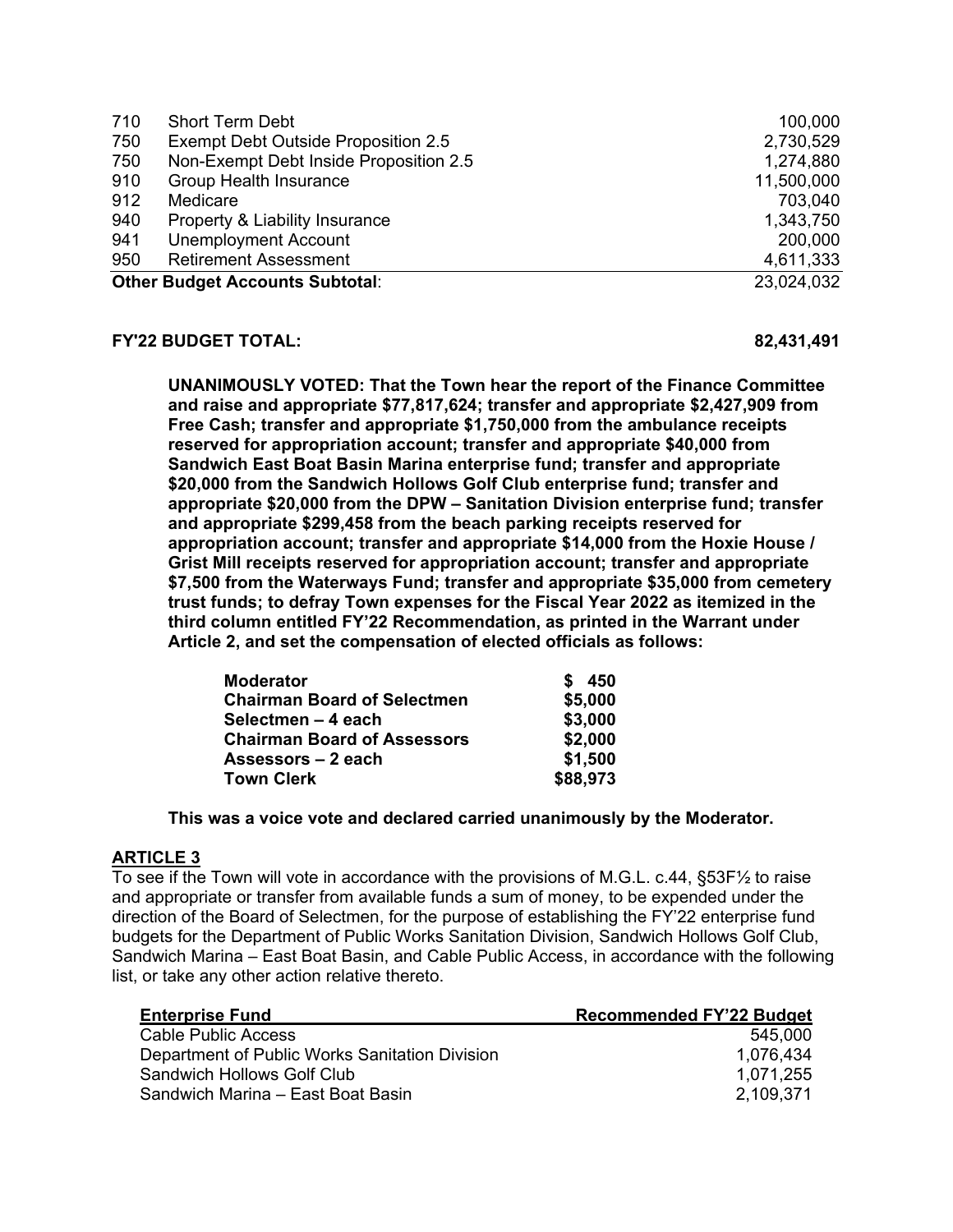**UNANIMOUSLY VOTED: That the Town establish the FY'22 enterprise fund budgets, to be expended under the direction of the Board of Selectmen, for the Department of Public Works Sanitation Division, Sandwich Hollows Golf Club, Sandwich Marina – East Boat Basin, and Cable Public Access, in accordance with the provisions of M.G.L. c.44, §53F½ and the following list:** 

### **DPW – Sanitation Division:**

**Transfer and appropriate \$1,000,000 from DPW – Sanitation Division receipts and \$15,934 from Sanitation Division enterprise fund retained earnings and raise and appropriate \$60,500** 

## **Sandwich Hollows Golf Club:**

**Transfer and appropriate \$1,000,000 from Golf Department receipts and \$71,255 from the Golf Department enterprise fund retained earnings** 

## **Sandwich Marina – East Boat Basin:**

**Transfer and appropriate \$1,750,000 from Sandwich East Boat Basin Marina receipts and \$359,371 from the Marina Enterprise Fund retained earnings** 

## **Cable Public Access:**

**Transfer and appropriate \$545,000.00 from Cable Public Access receipts.** 

 **This was a voice vote and declared carried unanimously by the Moderator.** 

# **ARTICLE 4**

To see if the Town will vote in accordance with the provisions of M.G.L. c.44, §53E1/2 and Section 2.11 of the Sandwich Town Bylaws to authorize the spending limits of revolving funds for the following Town departments for FY'22, to be expended under the direction of the Board of Selectmen, in accordance with the following list:

| <b>Revolving Account</b>                             | <b>Expenditure Limit</b> |
|------------------------------------------------------|--------------------------|
| <b>Recreation Programs</b>                           | \$525,000                |
| Solar Energy / Town Utilities                        | \$125,000                |
| Town Hall Meeting Room                               | \$10,000                 |
| Sand Hill School Community<br><b>Center Expenses</b> | \$10,000                 |
| <b>Oak Crest Cove Expenses</b>                       | \$12,000                 |
| Sandwich: A Cape Cod Town Book                       | \$2,000                  |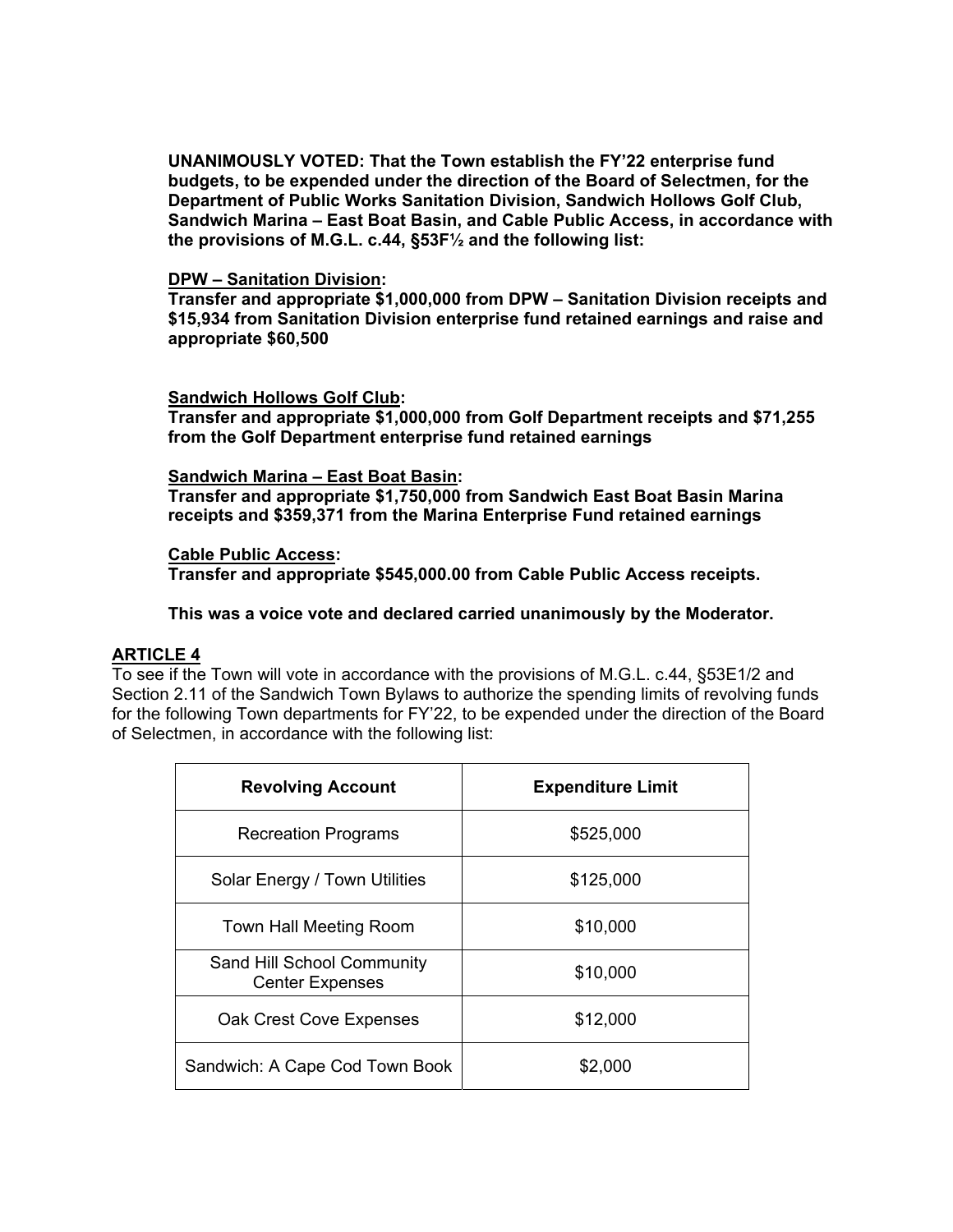| <b>Senior &amp; Community Services</b><br>Programs | \$60,000 |
|----------------------------------------------------|----------|
| <b>School Department Book Fines</b>                | \$10,000 |

or take any other action relative thereto.

## **UNANIMOUSLY VOTED: That the Town set the spending limit for all Town & School Department revolving funds for Fiscal Year 2022, all as printed in the Warrant under Article 4. This was a voice vote and declared carried unanimously by the Moderator.**

# **ARTICLE 5**

To see if the Town will vote to hear the report of the Capital Improvement Planning Committee, and further, to raise and appropriate or transfer from available funds the sum of \$450,000.00, or any other amount, and to transfer and appropriate the sum of \$46,000.00 from the Ambulance Fund, or any other amount, and to transfer and appropriate the sum of \$75,000.00 from the Golf Department Enterprise Fund, or any other amount, to be expended under the direction of the Board of Selectmen, for the purpose of purchasing and repairing equipment, vehicles, and buildings, and providing related services in accordance with the following list, for a total capital appropriation of \$571,000.00:

| <b>Capital List</b>                                        | <b>Amount</b> |
|------------------------------------------------------------|---------------|
| Police Department - Taser Replacements                     | 16,000        |
| Fire Department - Dive & Rescue Equipment                  | 15,000        |
| DPW - Fuel Depot Upgrade                                   | 15,000        |
| Golf Department - Repairs & Improvements                   | 75,000        |
| Facilities Department - Town Building Repairs/Improvements | 300,000       |
| School Department - School Building Repairs/Improvements   | 150,000       |
| <b>Capital List Total</b>                                  | 571,000       |
| <b>Transfer Funding Sources</b>                            | <b>Amount</b> |
| <b>Ambulance Fund</b>                                      | 46,000        |
| <b>Golf Department Enterprise Fund</b>                     | 75,000        |
| <b>Capital Offset Total</b>                                | 121,000       |

or take any other action relative thereto.

**UNANIMOUSLY VOTED: That the Town hear the report of the Capital Improvement Planning Committee and transfer and appropriate \$450,000 from Free Cash; transfer and appropriate \$46,000 from the ambulance receipts reserved for appropriation account; transfer and appropriate \$75,000 from the Sandwich Hollows Golf Club enterprise fund; to be expended under the direction of the Board of Selectmen, for the purpose of purchasing and repairing equipment, vehicles, and buildings, and providing related services as printed in the Warrant under Article 5. This was a voice vote and declared carried unanimously by the Moderator.**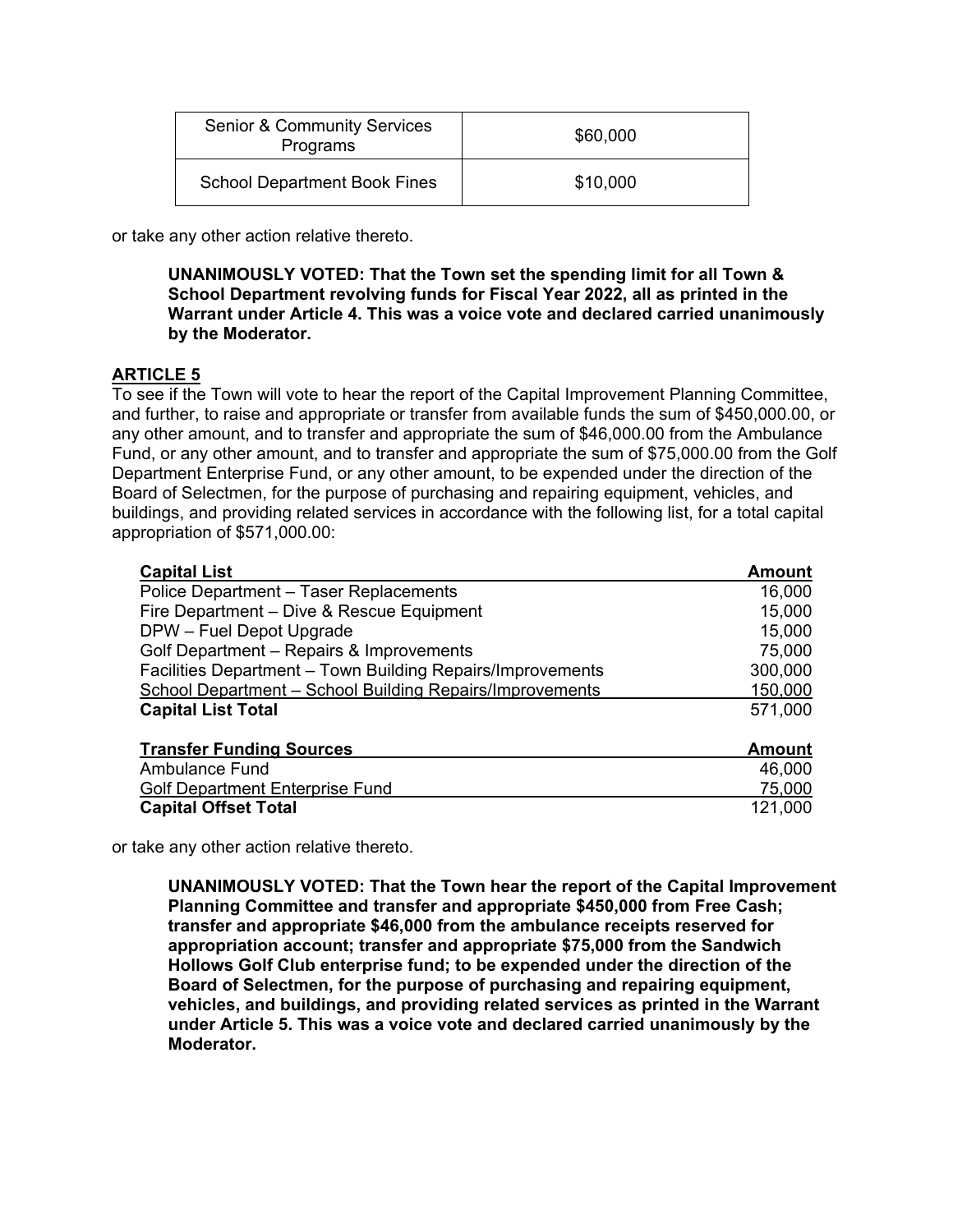# **ARTICLE 6**

To see if the Town will vote to transfer and appropriate \$1,000,000.00, or any other amount, from the Water Infrastructure Investment Fund, to be expended under the direction of the Board of Selectmen, for the purpose of further implementing the Town's Comprehensive Water Resources Management Plan as it relates to wastewater infrastructure and drainage improvement projects, or take any other action relative thereto.

**UNANIMOUSLY VOTED: That the Town transfer and appropriate \$1,000,000 from the Water Infrastructure and Investment Fund, to be expended under the direction of the Board of Selectmen, for the purpose of further implementing the Town's Comprehensive Water Resources Management Plan as it relates to wastewater infrastructure and drainage improvements as printed in the Warrant under Article 6. This was a voice vote and declared carried unanimously by the Moderator.** 

# **ARTICLE 7**

To see if the Town will vote in accordance with M.G.L. c.40, §5B to raise and appropriate or transfer from available funds a sum of \$650,000.00, or any other amount, to be transferred into the Stabilization Fund, or take any other action relative thereto.

**UNANIMOUSLY VOTED: That the Town vote in accordance with M.G.L. c.40, §5B to raise and appropriate \$650,000 to be transferred into the Stabilization Fund. This was a voice vote and declared carried unanimously by the Moderator** 

# **ARTICLE 8**

To see if the Town will vote in accordance with M.G.L. c.32B, §20(b) to raise and appropriate or transfer from available funds a sum of \$100,000.00, or any other amount, to be transferred into the Other Post-Employment Benefits Liability Trust Fund, or take any action relative thereto.

**UNANIMOUSLY VOTED: That the Town vote in accordance with M.G.L. c.32B, §20(b) to raise and appropriate \$100,000 to be transferred into the Other Post-Employment Benefits Liability Trust Fund. This was a voice vote and declared carried unanimously by the Moderator.** 

# **ARTICLE 9**

To see if the Town will vote to appropriate the sum of money, received or to be received, from the Chapter 90 State Aid to Highways Program for highway construction and/or maintenance on any State approved road during FY'22, or take any other action relative thereto.

**UNANIMOUSLY VOTED: That the Town appropriate the sum of money, received or to be received, from the Chapter 90 State Aid to Highways Program for highway construction and/or maintenance on any State approved road during FY'22. This was a voice vote and declared carried unanimously by the Moderator.** 

# **ARTICLE 10**

To see if the Town will vote to transfer and appropriate the sum of \$19,587.60, or any other amount, to be expended under the direction of the School Committee, from the Sandwich High School cellular antenna lease receipt reserved for appropriation account, under Chapter 154 of the Acts of 2009, for the purpose of the maintenance and improvement of exterior athletic fields and facilities at Sandwich High School, or take any other action relative thereto.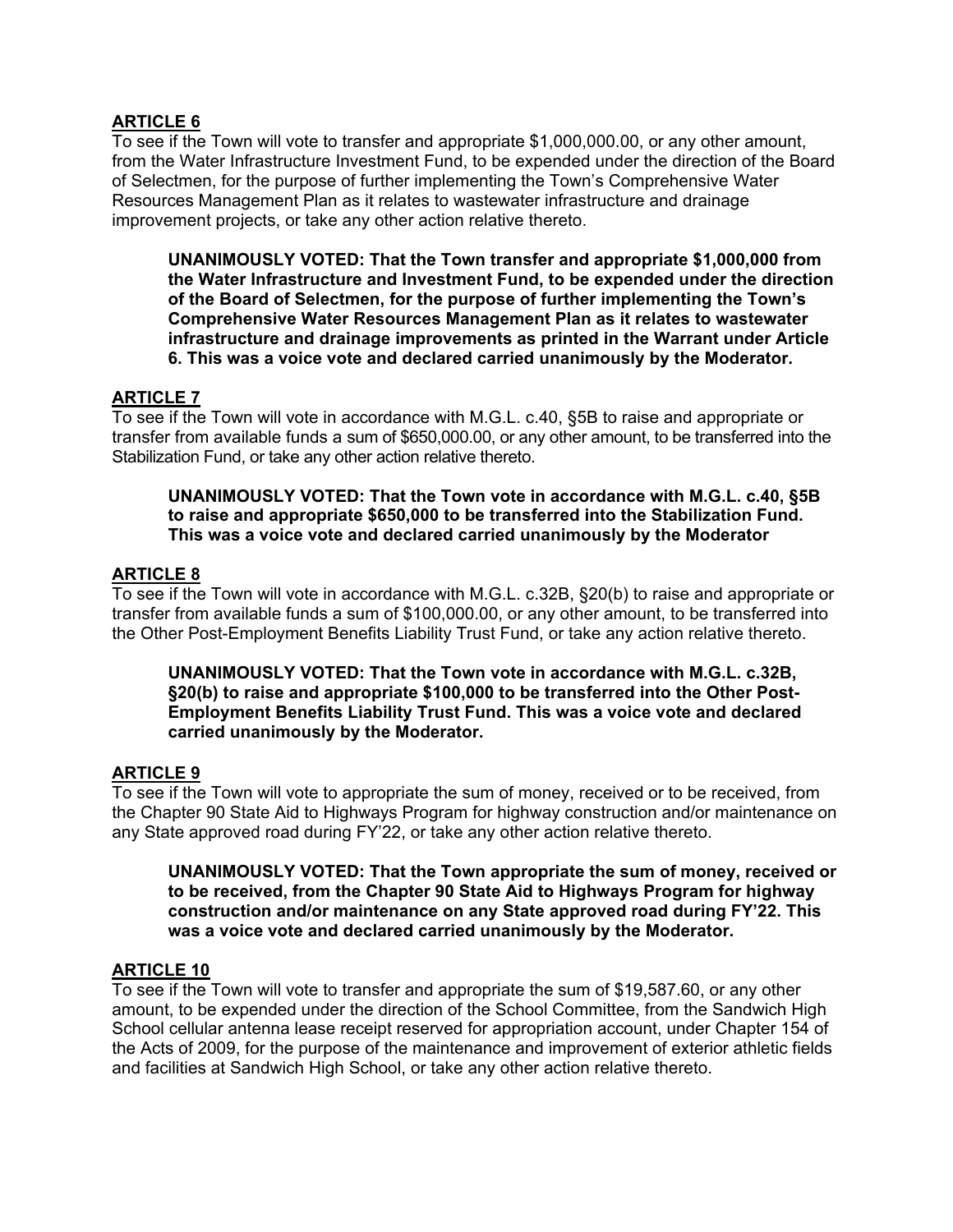**UNANIMOUSLY VOTED: That the Town transfer and appropriate \$19,587, to be expended under the direction of the School Committee, from the Sandwich High School cellular antenna lease receipt reserved for appropriation account, under Chapter 154 of the Acts of 2009, for the purpose of the maintenance and improvement of exterior athletic fields and facilities at Sandwich High School. This was a voice vote and declared carried unanimously by the Moderator.** 

# **ARTICLE 11**

To see if the Town will vote to transfer and appropriate the sum of \$63,445.82, or any other amount, from the beach renourishment receipts reserved for appropriation account, as established at the 2013 Annual Town Meeting under Article 23, to be expended under the direction of the Board of Selectmen, for the purpose of funding future public ocean beach and dune renourishment projects, or take any other action relative thereto.

**UNANIMOUSLY VOTED: That the Town transfer and appropriate \$63,445.82 from the beach renourishment receipts reserved for appropriation account, as established at the 2013 Annual Town Meeting under Article 23, to be expended under the direction of the Board of Selectmen, for the purpose of funding future public ocean beach and dune renourishment projects. This was a voice vote and declared carried unanimously by the Moderator.** 

# **ARTICLE 12**

To see if the Town will vote to raise and appropriate or transfer from available funds the sum of \$46,238.62, or any other amount, to be expended under the direction of the Board of Selectmen, for the purpose of funding the FY'22 Sandwich Promotions Fund as established under Chapter 227 of the Acts of 1997, or take any other action relative thereto.

**UNANIMOUSLY VOTED: That the Town transfer and appropriate \$46,238.62, to be expended under the direction of the Board of Selectmen, for the purpose of funding the FY'22 Sandwich Promotions Fund as established under Chapter 227 of the Acts of 1997. This was a voice vote and declared carried unanimously by the Moderator.** 

# **ARTICLE 13**

To see if the Town will vote (1) to authorize the Board of Selectmen to acquire the property by gift, purchase or eminent domain located at 180 Cotuit Road shown on Land Court Plan No. 34769-A filed with the Barnstable Registry District of the Land Court and shown on Tax Assessor's Map 13 as Parcel 44, containing 18.90 acres for purposes of the development of a solar energy project; and further to authorize the Board of Selectmen to lease said property to a solar energy provider to erect, operate and maintain solar energy facilities for a term of up to 45 years, on such terms and conditions as the Board of Selectmen deem to be in the best interests of the Town;

(2) and further to authorize the Board of Selectmen to enter into an agreement between the Town and the owner of said solar facility as authorized herein, for a payment in lieu of taxes ("PILOT") for real and personal property taxes pursuant to G.L. c. 59, §38 (H) (b) and G.L. c. 164, §31 in conjunction with the solar facility to be installed on the above-referenced property, for a term of years co-extensive with the term of the ground lease, and on such terms and conditions as the Board of Selectmen deem to be in the be in the best interests of the Town;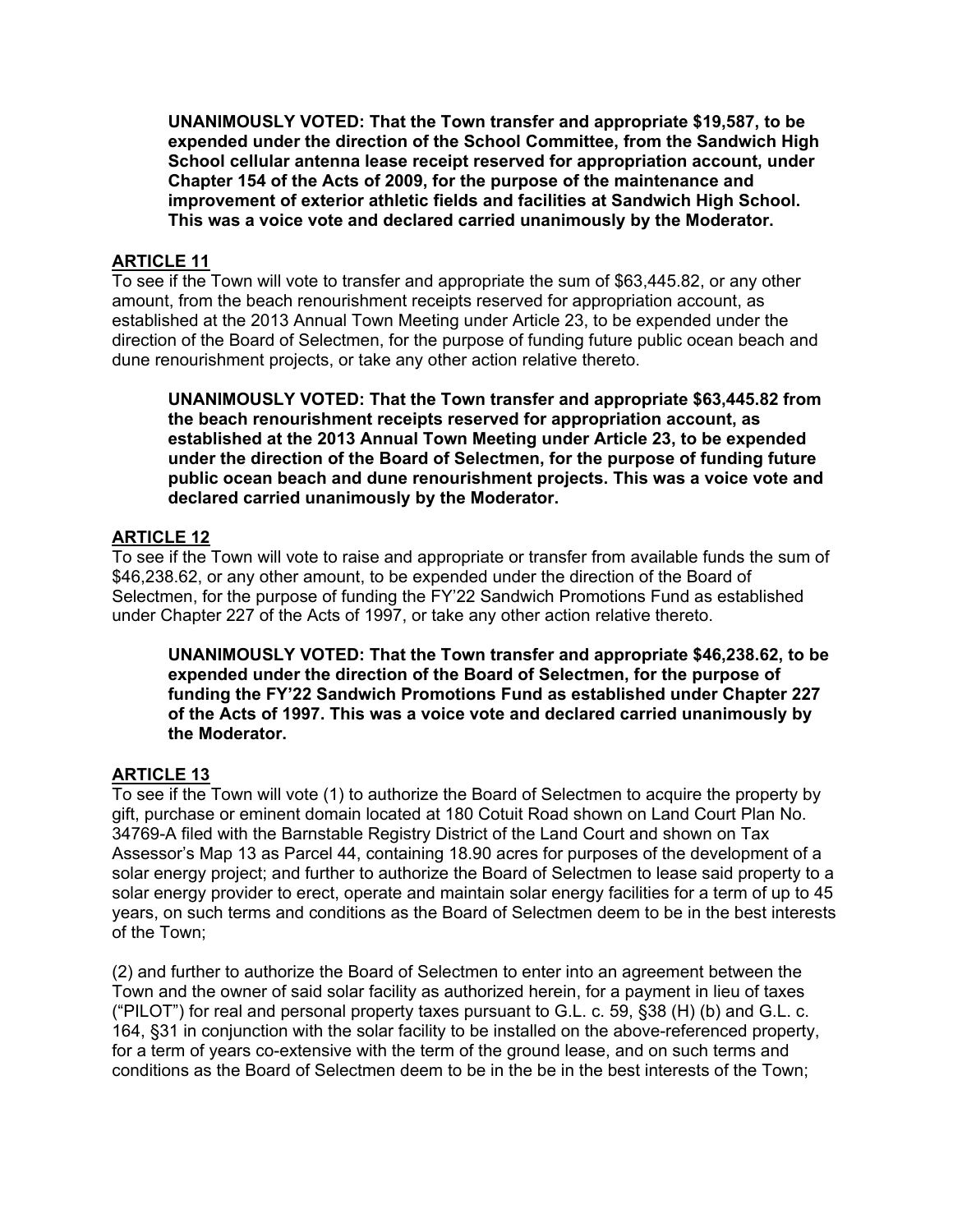(3) and further to authorize the Board of Selectmen to transfer the care, custody and control of said property subject to the terms and conditions of the ground lease to the Conservation Commission for conservation purposes and to authorize the Conservation Commission to accept the care, custody and control of said property subject to the provisions of the ground lease for solar purposes and for conservation purposes pursuant to G.L. c. 40, § 8C;

(4) and further to transfer the care, custody, management and control of the following parcels of land from the Town Treasurer for the purpose of sale at auction to the Conservation Commission for conservation purposes in perpetuity in accordance with G.L. c.184, §§ 31-33: (a) a certain parcel of land located off Thicket Run Road, shown on Assessor's Map 33 as Parcel 59; (b) a certain parcel of land on Gully Lane shown on Assessor's Map 32 as Parcel 11; and (c) a certain parcel of land on Gully Lane shown on Assessor's Map 32 as Parcel 10; and further to authorize the Board of Selectmen and the Conservation Commission to execute any and all documents necessary or convenient to accomplish the purpose of this Article, or take any other action relative thereto.

#### **COUNTED VOTED: That the Town approve Article 13 as printed in the warrant. This was a counted vote and declared carried by the required two-thirds majority by the Moderator by a vote was 156 yeas and 57 nays.**

# **ARTICLE 14**

To see if the Town will vote to hear and act on the report of the Community Preservation Committee on the FY'22 Community Preservation budget and to appropriate from the Community Preservation Fund FY'22 estimated annual revenues the sum of \$75,000.00, or any other sum, to meet the administrative expenses and all other necessary and proper expenses of the Community Preservation Committee for FY'22; and further to reserve for future appropriation a sum of money from the Community Preservation Fund estimated annual revenues for open space, historic resources, and community housing purposes, as well as a sum of money to be placed in the FY'22 Budgeted Reserve for general Community Preservation Act purposes; and further to appropriate from the Community Preservation Fund a sum or sums of money for previously authorized Community Preservation Act debt payments; and further to appropriate from the Community Preservation Fund a sum or sums of money for Community Preservation projects or purposes as recommended by the Community Preservation Committee; or take any other action in relation thereto.

**UNANIMOUSLY VOTED: That the Town hear and act on the report of the Community Preservation Committee on the FY'22 Community Preservation budget and to appropriate from the Community Preservation Fund FY'22 estimated annual revenues the sum of \$75,000, to be expended under the direction of the Board of Selectmen, to meet the administrative expenses and all other necessary and proper expenses of the Community Preservation Committee for FY'22; and further, reserve for future appropriation from the Fiscal Year 2022 Community Preservation Fund estimated annual revenues the following sums: \$185,480 for open space purposes; \$185,480 for historic resources purposes; and \$185,480 for community housing purposes; and further transfer and appropriate \$543,405.36 from the Community Preservation Fund undesignated fund balance to the Open Space fund balance; and transfer and appropriate \$936,925 from the Community Preservation Fund undesignated fund balance for debt payments. This was a voice vote and declared carried unanimously by the Moderator.**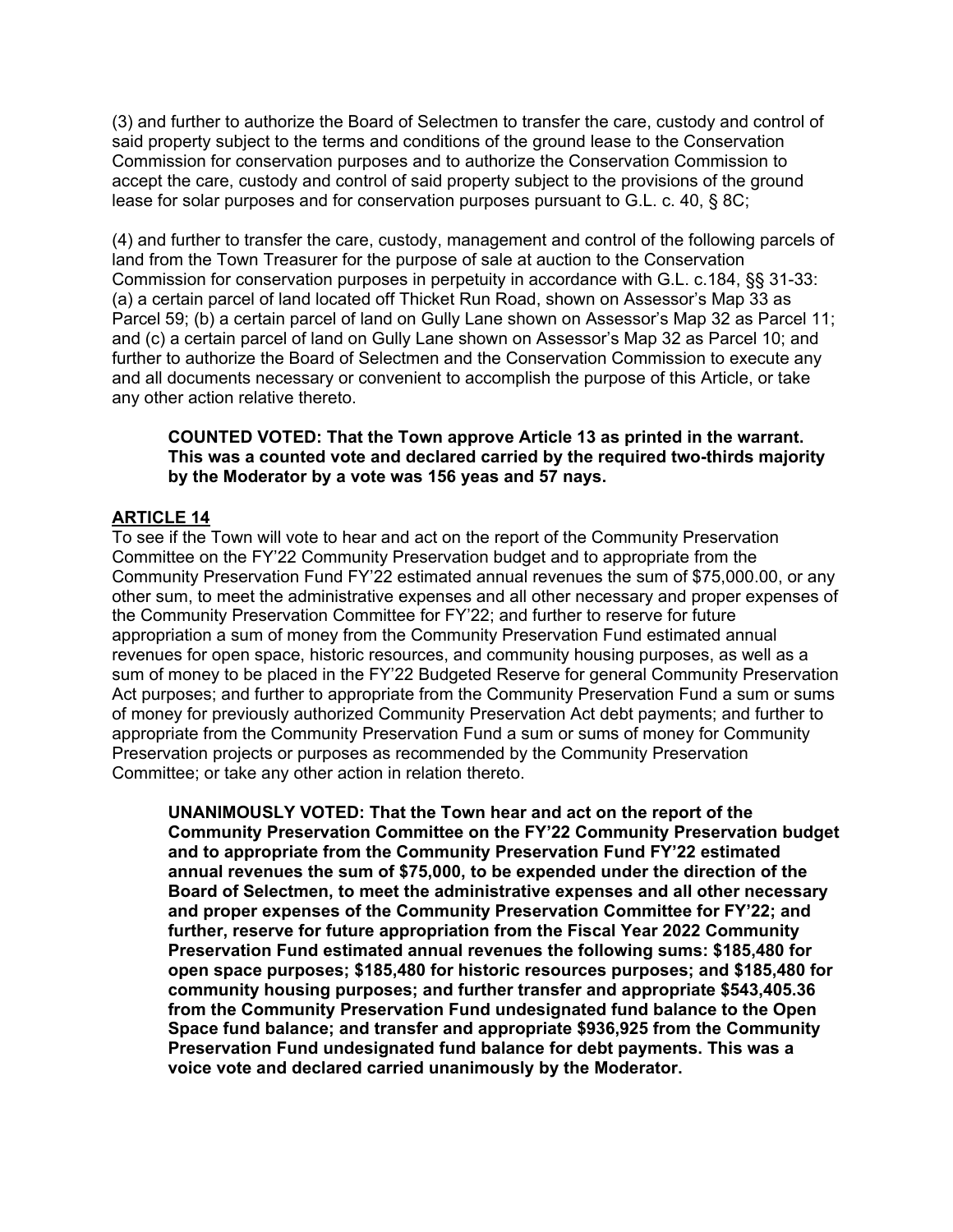# **ARTICLE 15**

To see if the Town will vote to raise and appropriate or transfer from available funds under the Community Preservation Act historic resources program the sum of \$136,315.00, or any other amount, to be expended under the direction of the Board of Selectmen, for the purpose of preserving and making recommended repairs, renovations, and improvements to the East Sandwich Preparative Meeting of Sandwich Monthly Meeting's 1810 Friends Meetinghouse located at 6 Quaker Road; that to meet this appropriation the Town transfer from the Community Preservation Fund a sum of money for this purpose; and further, to authorize the Board of Selectmen to enter into a grant agreement with said East Sandwich Preparative Meeting of Sandwich Monthly Meeting, on such terms and conditions as the Board of Selectmen deems appropriate, setting forth the conditions under which such funds may be expended; and to further authorize the Board of Selectmen to accept a historic preservation restriction pursuant to the grant agreement; or take any other action relative thereto.

**VOTED: That the Town transfer and appropriate \$136,315 from the Community Preservation Act undesignated fund balance, to be expended under the direction of the Board of Selectmen, for the purpose of preserving and making recommended repairs, renovations, and improvements to the East Sandwich Preparative Meeting of Sandwich Monthly Meeting's 1810 Friends Meetinghouse located at 6 Quaker Road ; and further, authorize the Board of Selectmen to enter into a grant agreement with said East Sandwich Preparative Meeting of Sandwich Monthly Meeting on such terms and conditions as the Board of Selectmen deems appropriate, setting forth the conditions under which such funds may be expended; and further, authorize the Board of Selectmen to accept a historic preservation restriction pursuant to the grant agreement; or take any other action relative thereto. This was a voice vote and declared carried by the Moderator.** 

## **ARTICLE 16**

To see if the Town will vote to transfer and appropriate under the Community Preservation Act affordable housing program the sum of \$150,000.00, or any other amount, to be expended under the direction of the Board of Selectmen, for the purpose of supporting Habitat for Humanity of Cape Cod, Inc.'s Sandwich scattered site community housing programs located at 167 Cotuit Road and 1 Nauset Road; that to meet this appropriation the Town transfer from the Community Preservation Fund a sum of money for this purpose; and further, to authorize the Board of Selectmen to enter into a grant agreement with said Habitat for Humanity of Cape Cod, Inc., on such terms and conditions as the Board of Selectmen deems appropriate, setting forth the conditions under which such funds may be expended; and further to authorize the Board of Selectmen to accept an affordable housing restriction pursuant to the grant agreement; or take any other action relative thereto.

**VOTED: That the Town transfer and appropriate \$150,000 from the Community Preservation Act affordable housing reserve, to be expended under the direction of the Board of Selectmen, for the purpose of supporting Habitat for Humanity of Cape Cod, Inc.'s Sandwich scattered site community housing programs located at 167 Cotuit Road and 1 Nauset Road; and further, authorize the Board of Selectmen to enter into a grant agreement with said Habitat for Humanity of Cape Cod, Inc., on such terms and conditions as the Board of Selectmen deems appropriate, setting forth the conditions under which such funds may be expended; and further, authorize the Board of Selectmen to accept an affordable housing restriction pursuant to the grant agreement. This was a voice vote and declared carried by the Moderator.**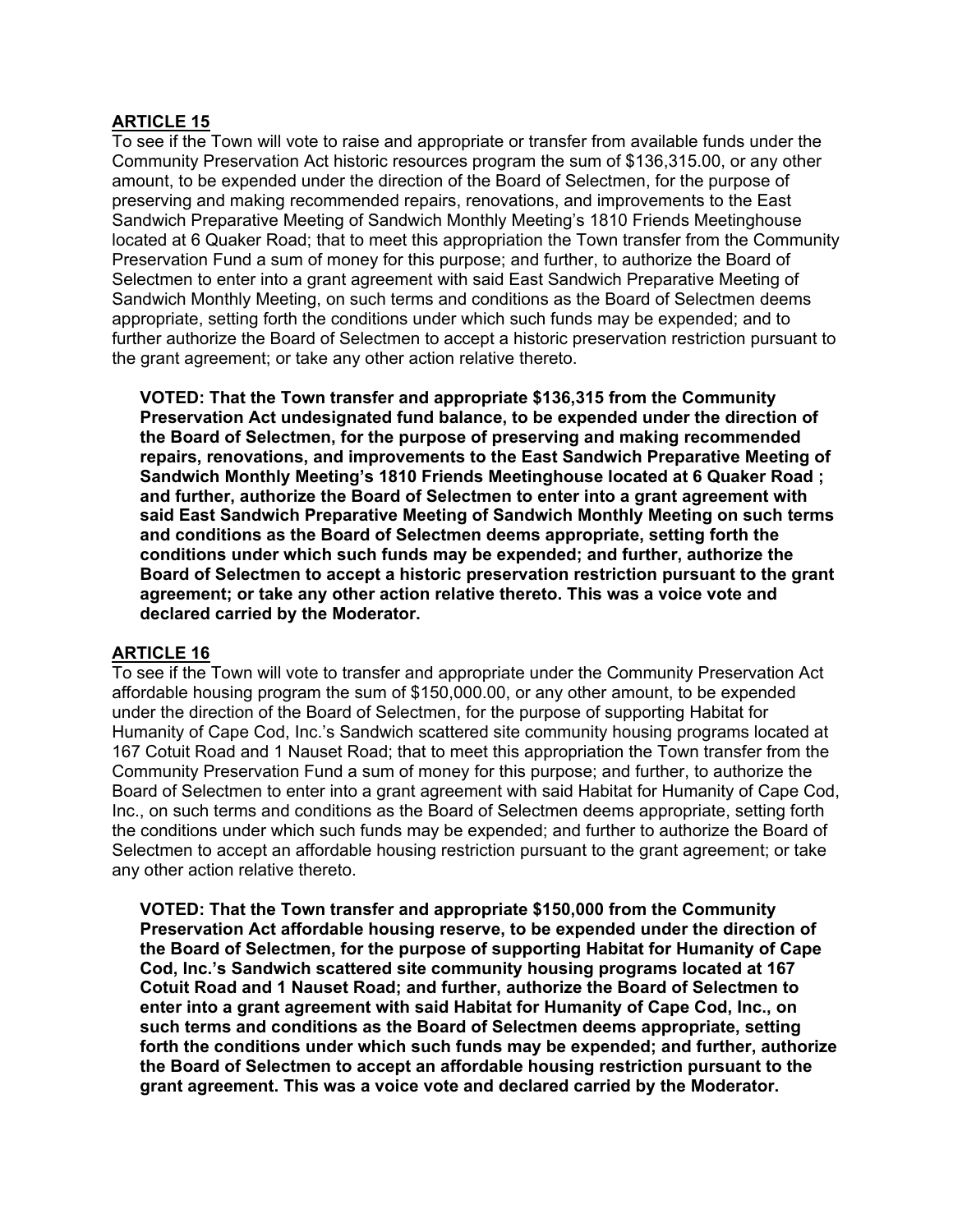# **ARTICLE 17**

To see if the Town will vote to authorize the Board of Selectmen to acquire by gift, purchase or eminent domain, or otherwise, on such terms and conditions as the Board of Selectmen deems in the best interests of the Town, for open space and water protection purposes pursuant to the Community Preservation Act, all or a portion of the fee simple interest or lesser interest in two certain parcels of land off Meiggs-Backus Road shown on Assessor's Map 4 as Parcels 11 and 39, containing approximately 21.6 acres, and further that said land shall be under the care, custody and control of the Conservation Commission, and as funding therefor to transfer and appropriate from the Community Preservation Fund the sum of \$455,000.00, or any other amount; and further to authorize the Board of Selectmen to grant a conservation restriction on said property, pursuant to G.L. c. 44B, sec. 12 and G.L. c. 184, secs. 31-33, and to execute any and all instruments as may be necessary on behalf of the Town to effect said purchase, or take any other action relative thereto.

**UNANIMOUSLY VOTED: That the Town authorize the Board of Selectmen to acquire by gift, purchase or eminent domain, or otherwise, on such terms and conditions as the Board of Selectmen deems in the best interests of the Town, for open space and water protection purposes pursuant to the Community Preservation Act, all or a portion of the fee simple interest or lesser interest in two certain parcels of land off Meiggs-Backus Road shown on Assessor's Map 4 as Parcels 11 and 39, containing approximately 21.6 acres; and** 

**that said land shall be under the care, custody and control of the Conservation Commission; and** 

**transfer and appropriate from the Community Preservation Fund undesignated fund balance the sum of \$455,000, to be expended under the direction of the Board of Selectmen, for the purpose of acquiring the parcels described above; and** 

**authorize the Board of Selectmen to grant a conservation restriction on said property, pursuant to G.L. c. 44B, sec. 12 and G.L. c. 184, secs. 31-33, and to execute any and all instruments as may be necessary on behalf of the Town to effect said purchase.** 

**This was a voice vote and declared carried unanimously by the required twothirds majority by the Moderator.** 

## **ARTICLE 18**

To see if the Town will vote to amend the Town of Sandwich Bylaws, Section 6.60, Signs, Part 4 (i), by inserting the words highlighted in red as written below, or take any action relative thereto.

Section 6.60 Signs

Part 4: i) All signs from this date forward, unless excepted herein shall be made from wood or composite material, and either painted or carved and painted. Specifically excluded are temporary Real Estate signs placed at property for sale, rent or lease and temporary Construction Business signs placed by tradesman at the location where work is being performed.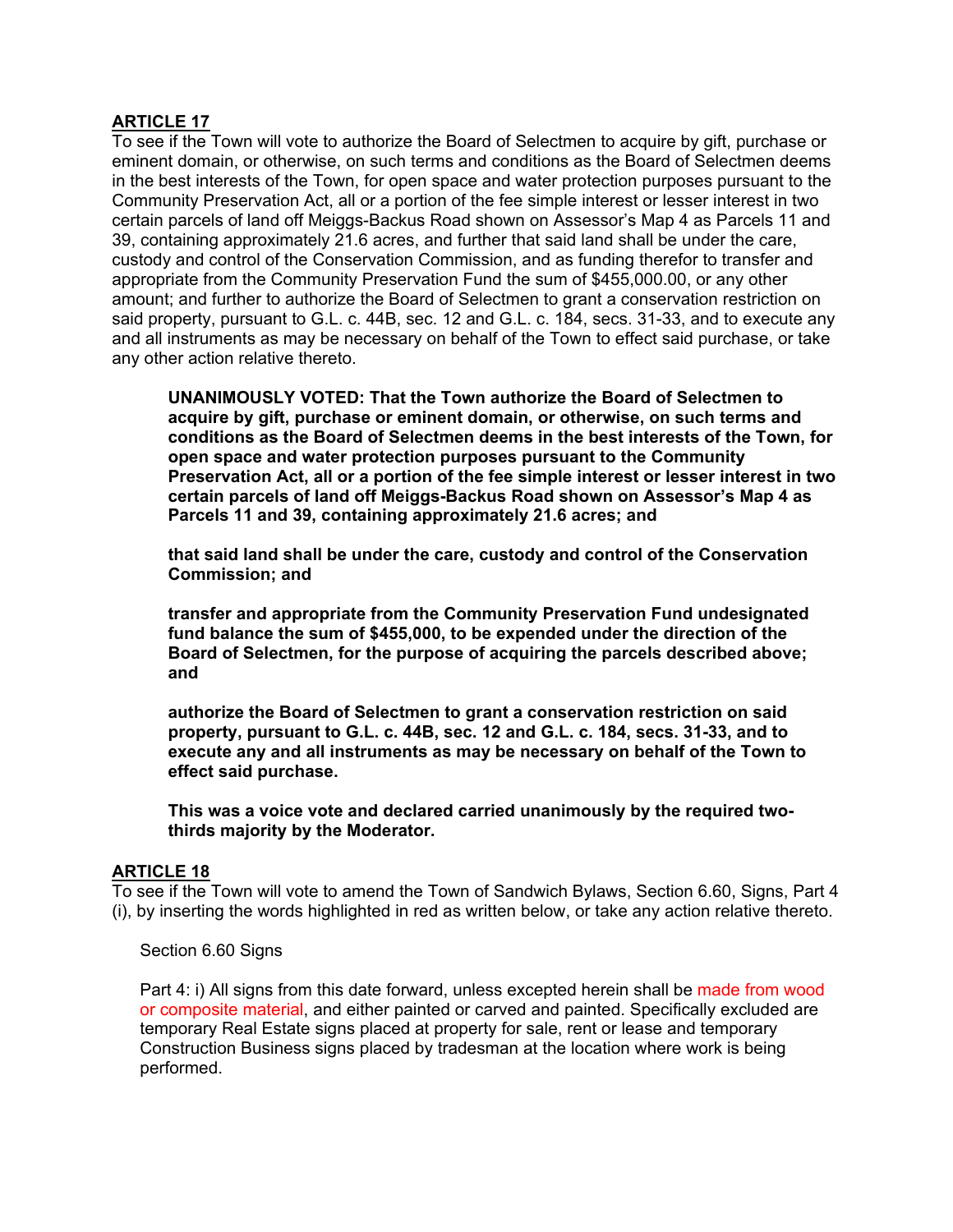#### **VOTED: That the Town amend the Sandwich Town Bylaws by amending Section 6.60, Part 4(i), Signs, as printed in the Warrant under Article 18. This was a voice vote and declared carried by the Moderator.**

# **ARTICLE 19**

To see if the Town will vote to amend the Sandwich Protective Zoning By-laws by amending the Table of Contents to add sections that are missing and update new sections, as written below, or take any action relative thereto.

- Table of Contents
- 4130. Accessory Dwelling Units (ADU)
- 4132. Lot Requirements
- 4133. Square Footage Requirements
- 4134. Site Requirements
- 4135. Applicable By-laws and Regulations
- 4136. Principal Owner Requirements
- 4137. Ownership Requirements
- 4138. Occupant Requirements
- 4139. Application Requirements and Procedures
- 4131. Purpose and Intent
- 4132. Requirements
- 4133. Use and Dimensional Requirements
- 4134. Monitoring
- 4135. Enforcement
- 4136. Amnesty
- 3490. Compliance with State and Federal Regulations.
- 4330. District Administration
- 4340. Development Regulations
- 4345. Other Regulations
- 4350. Permitting required for Floodplain Overlay District
- 4355. Assurance that all necessary permits are obtained
- 4360. Enforcement
- 4370. Disclaimer of Liability
- 4380. Severability
- 4390. Fill
- 4457. Subdivision Affordability Requirements
- 4500. DELETED ATM 4/98 MIXED USE CLUSTER DEVELOPMENT REGULATIONS
- 4501. Objective
- 4502. Applicability
- 4503. Mixed Use Cluster Provisions
- 4504. Residential Restrictions
- 4505. Affordability Restrictions/Regulatory Agreement

## **UNANIMOUSLY VOTED: That the Town amend the Sandwich Protective Zoning By-laws by amending its Table of Contents as printed in the Warrant under Article 19. This was a voice vote and declared unanimously carried by the required twothirds majority by the Moderator.**

# **ARTICLE 20**

To see if the Town will vote to amend the Sandwich Protective Zoning By-laws, Article 1, Section 1260, Performance Bond or Deposit, by deleting the word "shall" and inserting the word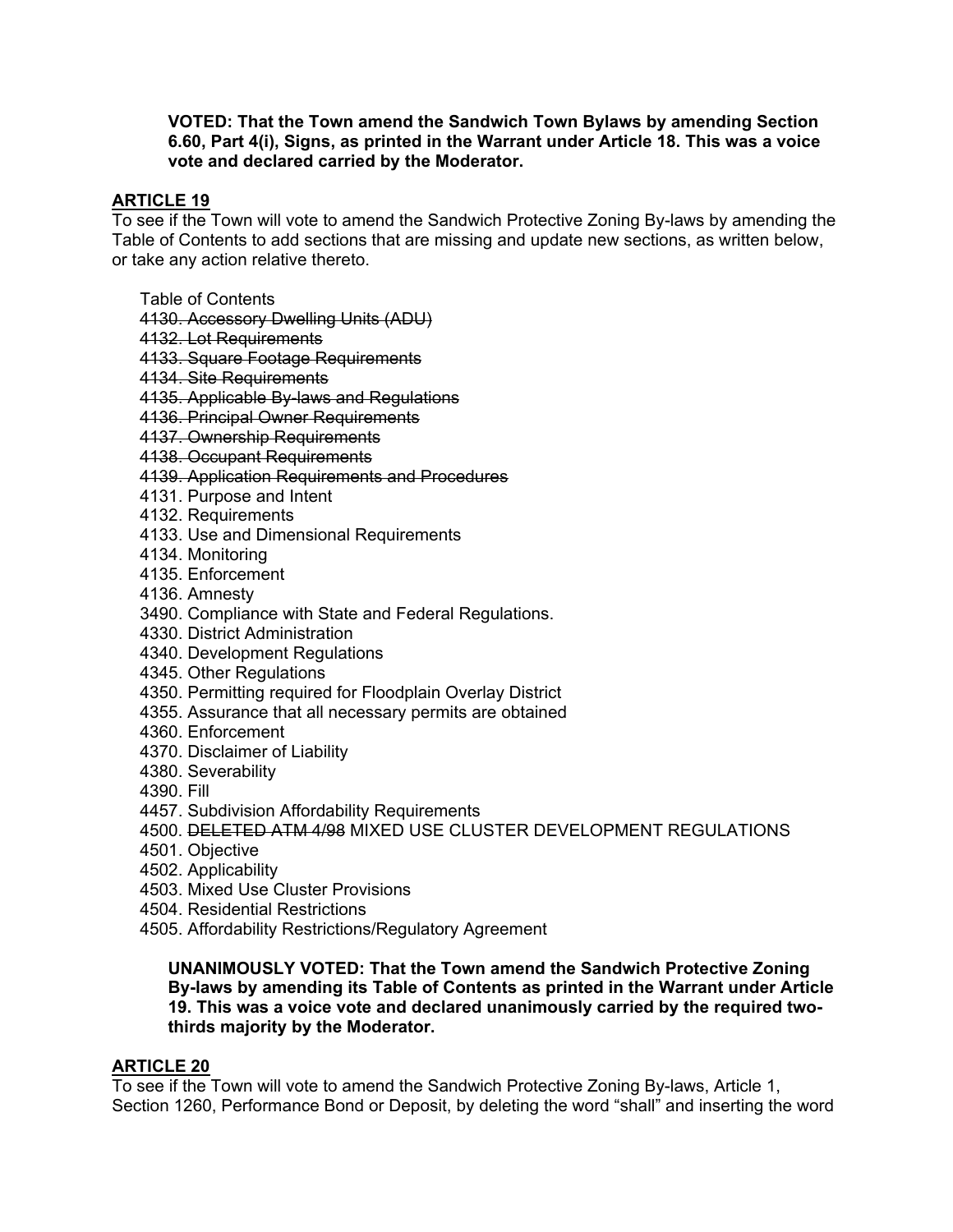"may", clarifying that a bond may not always be required, as written below, or take any action relative thereto.

1260. A performance bond or deposit of not less than \$12.00 per foot of lot frontage plus \$0.05 per cubic foot of foundation volume shall may be required prior to authorization of any new structure or addition if, in either case, involving more than 200 square feet of floor area, as security against possible costs due to erosion or damage within street rights - of-way, or failure to enclose and backfill the foundation within the time period covered by the building permit, or failure to carry out any or all conditions mandated in a special permit granted by the Board of Appeals. Such bonds may also be required by the Building Inspector for site alterations not involving new structures but potentially incurring damage within street rightsof-way. These bonds shall be held by the Town Treasurer until he is notified by the Building Inspector that all on-site work, as required under the building code and conditions of a special permit granted, and all movement of heavy equipment has been completed and any damage repaired.

**VOTED: That the Town amend the Sandwich Protective Zoning By-laws by amending Article I, Section 1260, Performance Bond as printed in the Warrant under Article 20. This was a voice vote and declared carried by the required twothirds majority by the Moderator.** 

# **ARTICLE 21**

To see if the Town will vote to amend the Sandwich Protective Zoning By-laws, Article 1, Section 1330, Special Permits, by deleting the words "the twelve (12) months" and inserting the words "three (3) years", thereby lengthening the time of special permit approval pursuant to M.G.L. c.40A, as written below, or take any action relative thereto.

1330. Special Permits shall normally be granted unless, because of conditions peculiar to the particular case but not generally true for similar permitted uses on other sites in the same district, it appears that nuisance, hazard or congestion will be created, or for other reasons there will be substantial harm to the neighborhood or derogation from the intent of the by-law, so that the stated district objectives will not be satisfied. The Special Permit Granting Authority shall place upon each special permit the condition that failure to comply with the conditions set forth in the special permit will result in termination thereof and that it shall expire upon transfer of ownership, prior to initiation of substantial construction on or occupancy of the site, unless such transfer is authorized in the permit, or if no substantial construction or occupancy takes place within the twelve (12) months three (3) years of special permit approval, excluding such time required to pursue or await the determination of an appeal referred to in Section 17 of Chapter 40A. Extenuating circumstances may be a basis for a six (6) month extension to be granted by the Special Permit Granting Authority. Construction or operations under a building or special permit shall conform to any subsequent amendment of the ordinance or by-law unless the use or construction is commenced within a period of not more than twelve (12) months three (3) years after the issuance of the permit and, in cases involving construction, unless such construction is continued through to completion as continuously and expeditiously as is reasonable.

**UNANIMOUSLY VOTED: That the Town amend the Sandwich Protective Zoning By-laws by amending Article I, Section 1330, Special Permit Approval Timeline as printed in the Warrant under Article 21. This was a voice vote and declared unanimously carried by the required two-thirds majority by the Moderator.**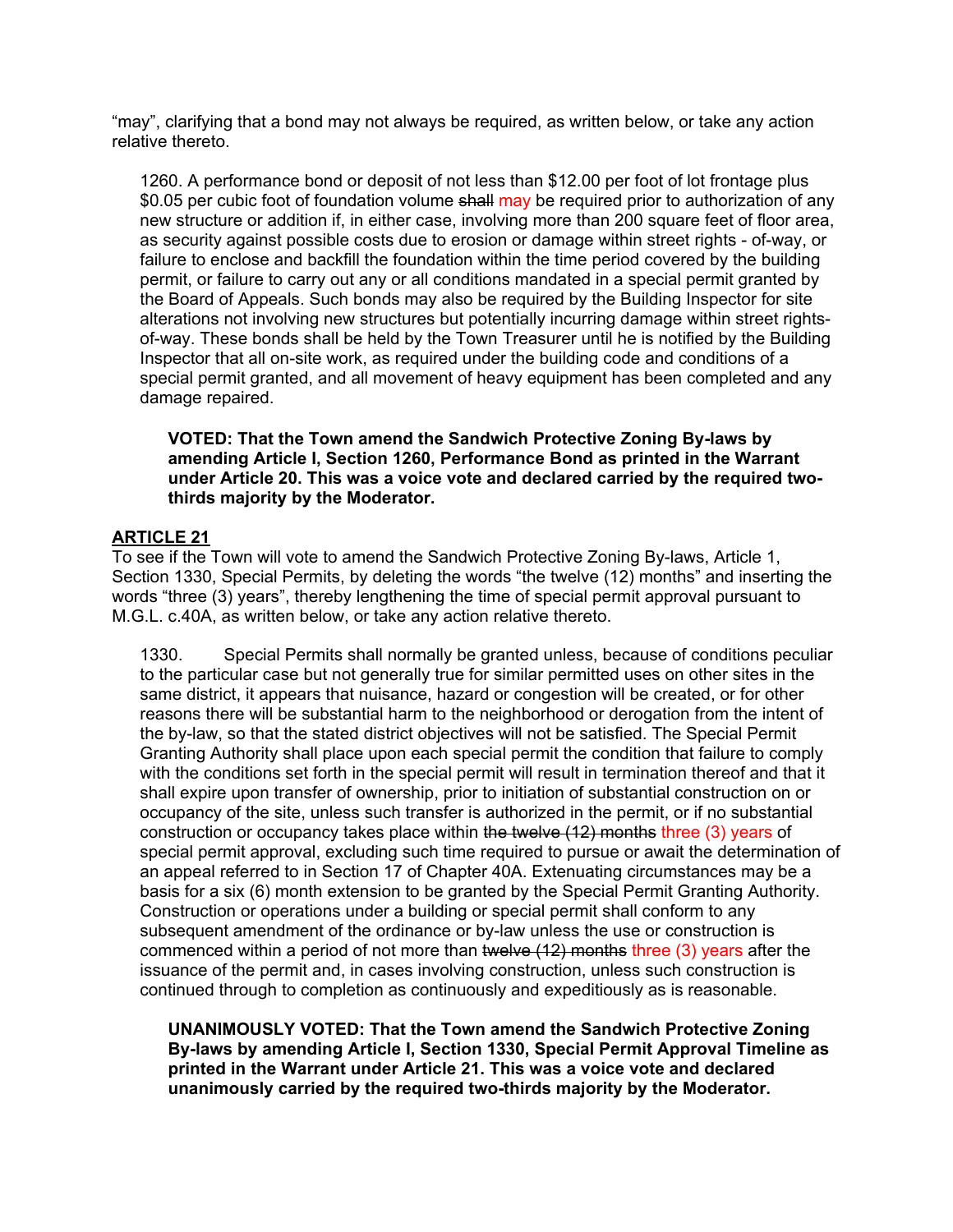# **ARTICLE 22**

To see if the Town will vote to amend the Sandwich Protective Zoning By-laws, Article II, Section 2220, Use Regulation Schedule, Accessory Uses, by deleting "Guest House, accessory to Residential Use" in its entirety, or take any action relative thereto.

## **VOTED: That the Town amend the Sandwich Protective Zoning By-laws by amending Article II, Section 2220, Guest House Unregulated Use as printed in the Warrant under Article 22. This was a voice vote and declared carried by the required two-thirds majority by the Moderator.**

# **ARTICLE 23**

To see if the Town will vote to amend the Sandwich Protective Zoning By-laws, Article II, Section 2220, Use Regulation Schedule, Accessory Uses, by allowing Drive-Up and Drive Through Facilities in the B2 zoning district, as written below, or take any action relative thereto.

Drive-Up or Drive-Through, Accessory to Retail Use:

|  |  |  | R-1 R-2 VIL BL-1 B-2 FLEX IND MAR RDG S GD |  |  |  |
|--|--|--|--------------------------------------------|--|--|--|
|  |  |  | $(2,3)$ $(2,3)$ $(2,3)$                    |  |  |  |
|  |  |  | N N N N YS N N N N N N                     |  |  |  |

USE REGULATION ZONING NOTES:

2. Drive-up and drive-through facilities shall be prohibited, unless in a B2 zoning district where a special permit from the Zoning Board of Appeals is required.

**VOTED: That the Town amend the Sandwich Protective Zoning By-laws by amending Article II, Section 2220, Drive Up & Drive Through Facilities as printed in the Warrant under Article 23. This was a voice vote and declared carried by the required two-thirds majority by the Moderator.** 

# **ARTICLE 24**

To see if the Town will vote to amend the Sandwich Protective Zoning By-laws, Article II, Section 2600 (g), Intensity of Use Schedule Notes, by deleting the duplicate sentence as written below, or take any action relative thereto.

2600 (g) A special permit may be granted by the Board of Appeals in accordance with Section 4160 for a height greater than the maximum building height for the District. (Amended 1/14/08).A special permit may be granted by the Board of Appeals in accordance with Section 4160 for a height greater than the maximum building height for the District. (Amended 1/14/08).

**UNANIMOUSLY VOTED: That the Town amend the Sandwich Protective Zoning By-laws by amending Article II, Section 2600 (g), to Remove a Duplicate Sentence as printed in the Warrant under Article 24. This was a voice vote and declared unanimously carried by the required two-thirds majority by the Moderator.** 

# **ARTICLE 25**

To see if the Town will vote to amend the Sandwich Protective Zoning By-laws, Article II, Section 2420, Change, Extension or Alteration, by rewriting the second paragraph to clarify nonconforming regulations, as written below, or take any action relative thereto.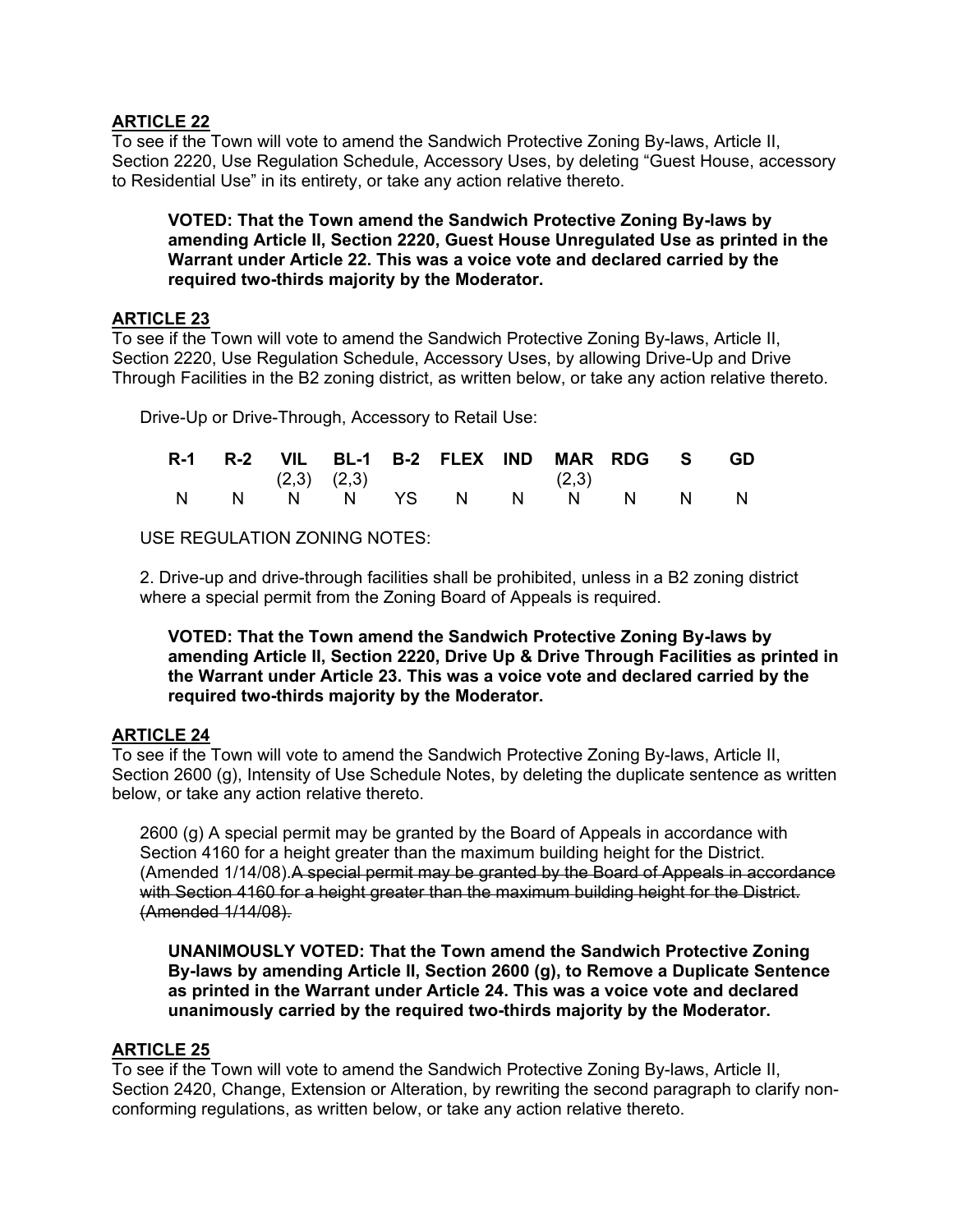Provided, however, that The Zoning Enforcement Officer may provide a written finding that any alteration, reconstruction, extension or structural change to a lawfully existing single or two-family residential structure shall not be subject to the special permit requirements of this Section 2420 if the alteration, reconstruction, extension or structural change does not increase the nonconforming nature of the structure by 30% or more. (Amended 1/14/08)

**UNANIMOUSLY VOTED: That the Town amend the Sandwich Protective Zoning By-laws by amending Article II, Section 2420, Non-Conforming Regulations as printed in the Warrant under Article 25. This was a voice vote and declared unanimously carried by the required two-thirds majority by the Moderator.** 

## **ARTICLE 26**

To see if the Town will vote to amend the Sandwich Protective Zoning By-laws, Article II, Section 2540, Multiple Principal Buildings on the Same Lot, paragraph (c), Affordable Housing, by deleting the sentence to clarify the monitoring agent, as written below, or take any action relative thereto.

c. Affordable Housing. In the BL-1 and B-2 Districts, one dwelling unit may be located within a structure which has a principal non-residential use, but only upon issuance of a special permit by the Zoning Board of Appeals. Additional dwelling units may thereafter be authorized by special permit; however, to be eligible for a special permit for additional dwelling units, a 1:1 ratio of market rate units to affordable units shall be established and maintained. The Board of Appeals shall condition any special permit allowing the affordable units according to the affordability criteria in Section 4138. Upon issuance of a special permit, the applicant shall enter into a monitoring services agreement with the Sandwich Housing Authority (SHA) and shall abide by the rules and regulations of the SHA. In addition, no special permit for more than one such unit shall be issued unless adequate parking is provided; appropriate site provisions have been made for both the residential and non-residential uses; and all of the criteria of Section 1330 have been shown to be satisfied.

## **UNANIMOUSLY VOTED: That the Town amend the Sandwich Protective Zoning By-laws by amending Article II, Section 2540, Monitoring Agent as printed in the Warrant under Article 26. This was a voice vote and declared unanimously carried by the required two-thirds majority by the Moderator.**

# **ARTICLE 27**

To see if the Town will vote to amend the Sandwich Protective Zoning By-laws, Article III, Section 3400, Environmental Controls, by adding a new Section 3490, Compliance with State and Federal Regulations, as worded below, or take any action relative thereto.

3490. Compliance With State and Federal Regulations.

All development activities shall comply with the requirements of section 2.3.6 of the General Permit for Stormwater Discharges from Small Municipal Storm Sewer Systems issued jointly by the U.S. Environmental Protection Agency and the Massachusetts Department of Environmental Protection.

**UNANIMOUSLY VOTED: That the Town amend the Sandwich Protective Zoning By-laws by amending Article III, Section 3490, Environmental Controls as printed**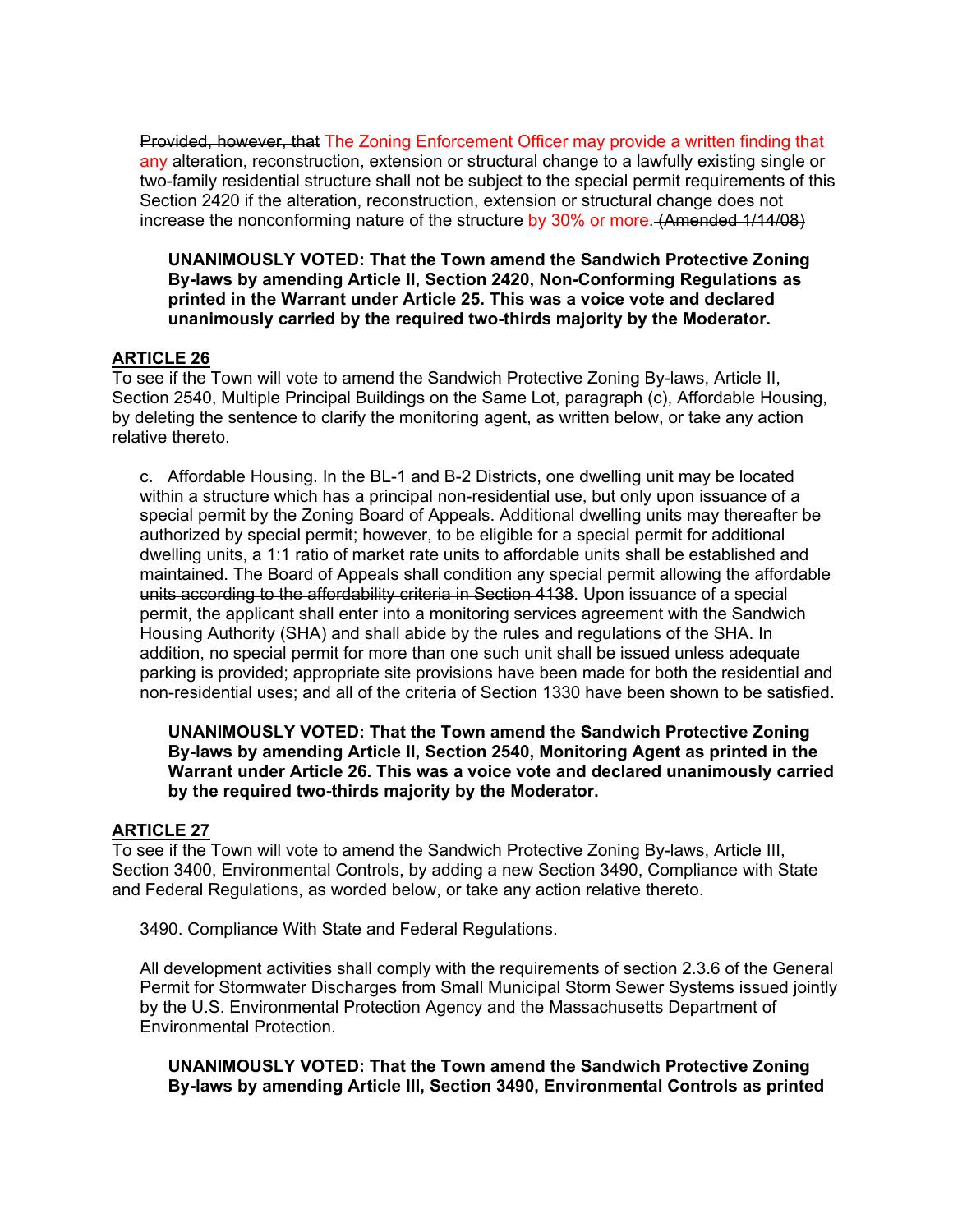#### **in the Warrant under Article 27. This was a voice vote and declared unanimously carried by the required two-thirds majority by the Moderator.**

## **ARTICLE 28**

To see if the Town will vote to amend the Sandwich Protective Zoning By-laws, Article IV, Section 4115, By-Right Accessory Apartment, by replacing the first sentence of the Section to clarify the definition of an accessory apartment, and replacing note (g) clarifying driveway regulations, as worded below, or take any action relative thereto.

An accessory apartment (non-rental) is allowed as an accessory use to an owner occupied single-family dwelling in residential zoning districts in accordance with the following requirements. These requirements regulate the use and are not subject to relief through a variance.

g) A minimum of one additional off-street parking space shall be provided, however, the construction of a new separate driveway is prohibited unless authorized by the Director of Public Works or the Town Engineer.

**UNANIMOUSLY VOTED: That the Town amend the Sandwich Protective Zoning By-laws by amending Article IV, Section 4115, Driveway Regulations & Accessory Apartment as printed in the Warrant under Article 28. This was a voice vote and declared unanimously carried by the required two-thirds majority by the Moderator.** 

## **ARTICLE 29**

To see if the Town will vote to amend the Sandwich Protective Zoning By-laws, Article IV, Section 4130, Accessory Dwelling Units, by deleting Sections 4130 to 4136 in their entirety and replacing them, and by amending Section 2200, Accessory Uses, footnote 26, and the definition of Accessory Uses, to be written as follows, or take any action relative thereto.

4130. Accessory Dwelling Unit (ADU)

4131. Purpose and Intent of the Accessory Dwelling Unit is to:

a) Broaden the range of housing opportunities for households of all incomes, ages and sizes in order to support a strong, stable and diverse year-round community, a viable healthy local workforce and to prevent the displacement of Sandwich residents.

b) Promote a more economic and energy efficient use of the Town's housing supply while maintaining the appearance and character of the Town's single family neighborhoods.

c) Encourage greater diversity of population with particular attention to young adult citizens and to allow for "aging in place" for our senior citizens.

#### 4132. Requirements

a) An ADU constructed within a single family dwelling, attached to a single family dwelling or as a detached structure on a lot conforming to Section 2600 of the Zoning By-Law shall be permitted as a "By Right" use, provided it meets all requirements of the Town of Sandwich Protective Zoning By-Law. No more than twenty-four (24) "By Right"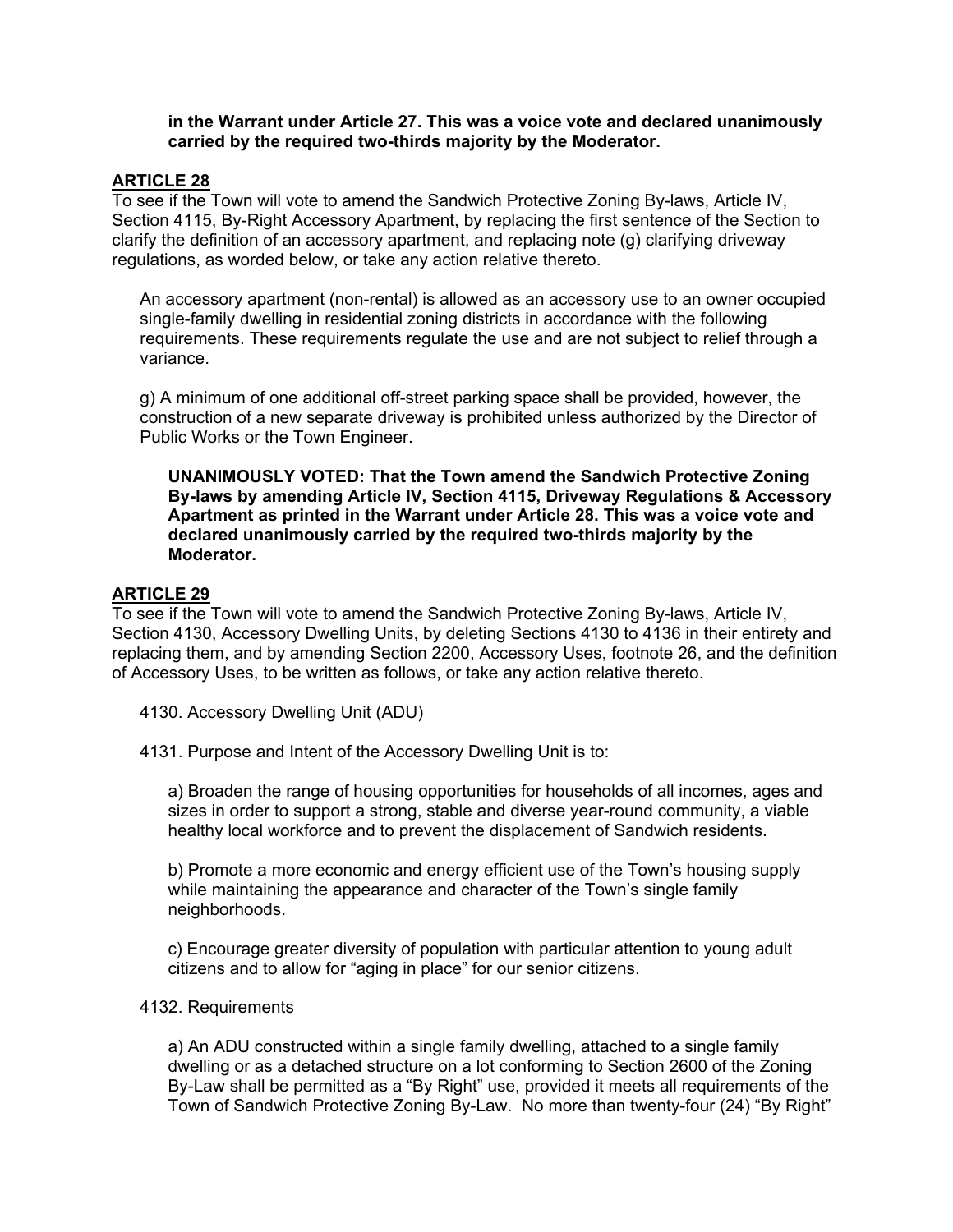building Permits for new ADUs shall be granted within a twelve (12) month period, January 1st to December 31st and the number of permits shall be counted according to projects approved.

b) An ADU constructed within a single family dwelling shall be permitted as a by-right use and shall meet all the requirements of the Town of Sandwich Protective Zoning By-Law.

c) A Special Permit from the Planning Board is required in the following instances:

I. The subject property does not meet the minimum requirements set forth in section 2600 of the Zoning Bylaw.

II. An ADU is constructed as a detached accessory structure- not attached to a single family dwelling.

III. The subject property must have a minimum 20,000 s.f.

No more than twenty-four (24) Special Permits shall be granted by the Special Permit Granting Authority (SPGA) for the construction of an ADU within a twelve (12) month period January 1st to December 31st and the number of permits shall be counted according to projects approved.

d) When a Special Permit is required the SPGA shall address at a minimum the Special Permit Criteria outlined in Section 1330 of the Protective Zoning Bylaw.

e) The Building Commissioner shall administer and enforce the provisions of this section unless a Special Permit is required then the Planning Board will be the SPGA.

f) ADUs shall not be eligible for zoning variances. In addition, no variance may be granted which would allow more than one (1) ADU on a lot.

g) The construction of an accessory dwelling unit must be in conformity with the State Building Code, Title V of the State Sanitary Code and lawful under all other provisions of applicable town health, building, zoning and other local laws and regulations.

h) Prior to the issuance of a building permit or Special Permit for an ADU, site plans, floor plans and elevations shall be submitted showing the proposed interior and exterior changes to existing buildings or new building and improvements on a lot associated with a proposed ADU.

4133. Use and Dimensional Requirements:

The following requirements shall apply to all ADUs, whether permitted by right or by special permit from the Planning Board:

a) Only one ADU is permitted for each lot.

b) The ADU shall be a complete, separate housing keeping unit containing both a kitchen and a bath.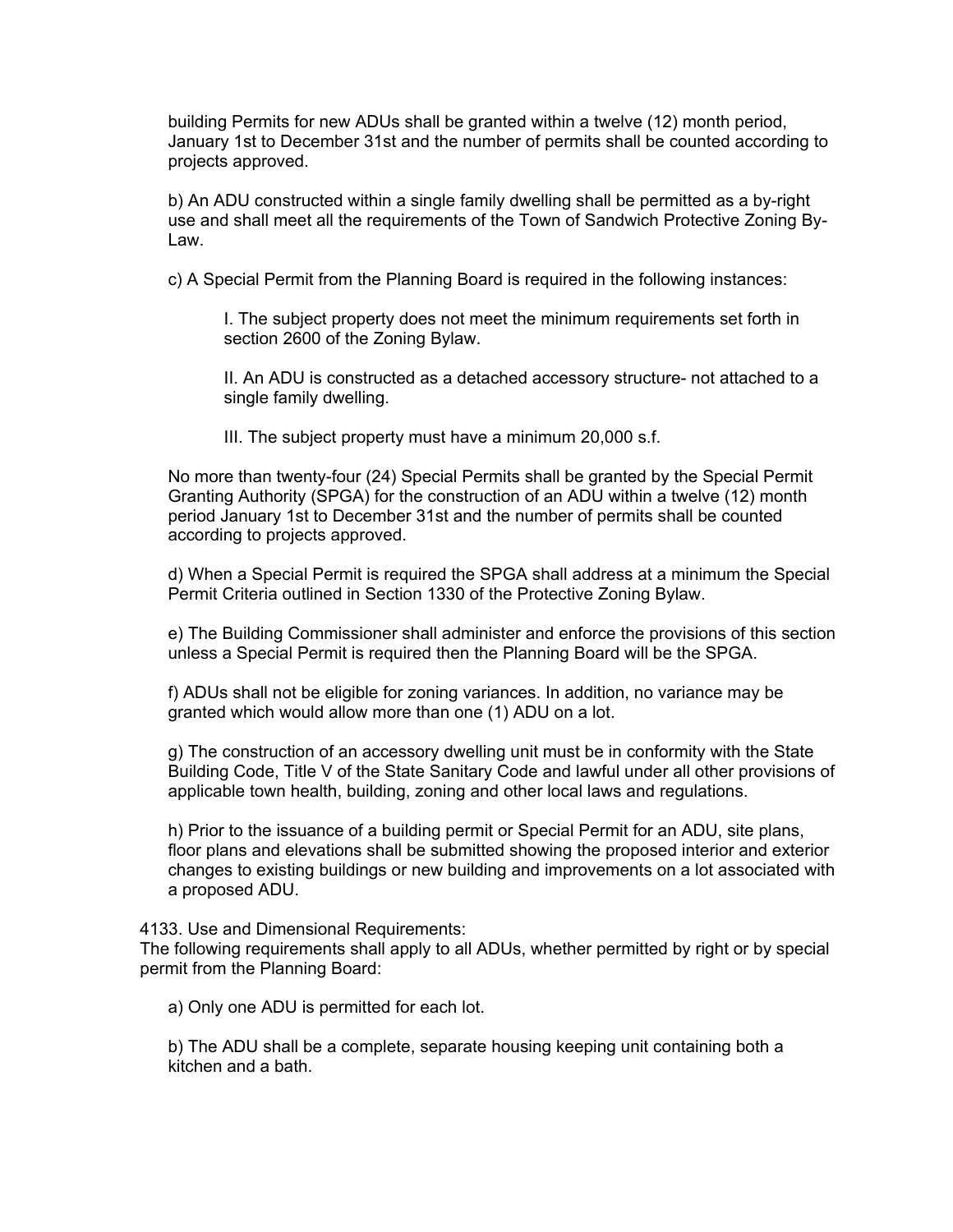c) An ADU shall be clearly subordinate in use, size and design to the principal single family dwelling. An ADU shall be designed so that, to the maximum extent practicable, the appearance of the property on which it is to be located remains that of a single-family residential property and the privacy of abutting properties is maintained, considering the following: building architectural details, roof design, building spacing and orientation, building screening, door and window location, and building materials.

d) The ADU shall contain no more than two bedrooms and contain no more than 900 square feet of habitable space. Once an ADU has been added to a single family dwelling or lot, the accessory dwelling unit shall not be enlarged.

e) At least one (1) off street parking space in addition to that required for the principal single family dwelling is required for each ADU. All parking for ADUs shall be off street. New parking spaces created shall be pervious.

f) An ADU may not be sold or transferred separate and apart from the principal dwelling to which it is an accessory use. The principal dwelling, the ADU and the lot on which they are located shall remain in common or single ownership and shall not be severed in ownership.

g) The principal dwelling or the accessory dwelling unit must be the primary residence of the owner, and the remaining dwelling must be leased for a minimum of a twelve (12) consecutive months and a maximum of three (3) consecutive years, with no subletting to occur, and is prohibited from any use as rental units on a monthly, weekly or daily basis including, but not limited to, seasonal rental and rental through vacation rental services and websites. An ADU shall not be used for boarding and lodging, or other commercial use. No occupancy of the ADU is permitted other than as the primary residence of the owner or by lease for a minimum of twelve (12) consecutive months and other conditions as stated.

h) A detached ADU requires a minimum lot size of 20,000 s.f.

i) An ADU and principal dwelling shall share common septic/ wastewater and water facilities.

j) An ADU shall have an occupancy of not more than two (2) persons per bedroom.

#### 4134. Monitoring:

Prior to the issuance of a building permit or a Special Permit, a certificate in the form of a notarized affidavit to verify that the owner is or shall be in residence in one of the units shall be submitted in the case of a By Right unit to the Building Commissioner or in the case of a Special Permit to the SPGA. Any change or transfer in ownership will require an updated certificate.

#### 4135. Enforcement:

Failure to comply with the provisions of this Bylaw shall be punishable by fine. Any person, firm or corporation violating any section or provision of this Bylaw shall be fined one hundred (100) dollars for each offense. Each day that such offense continues shall constitute a separate offense. If the Building Commissioner determines that the owner has repeatedly failed to comply with this bylaw, he/she may revoke the occupancy permit for the ADU. In such an event, the Building Commissioner may require that the elements that make the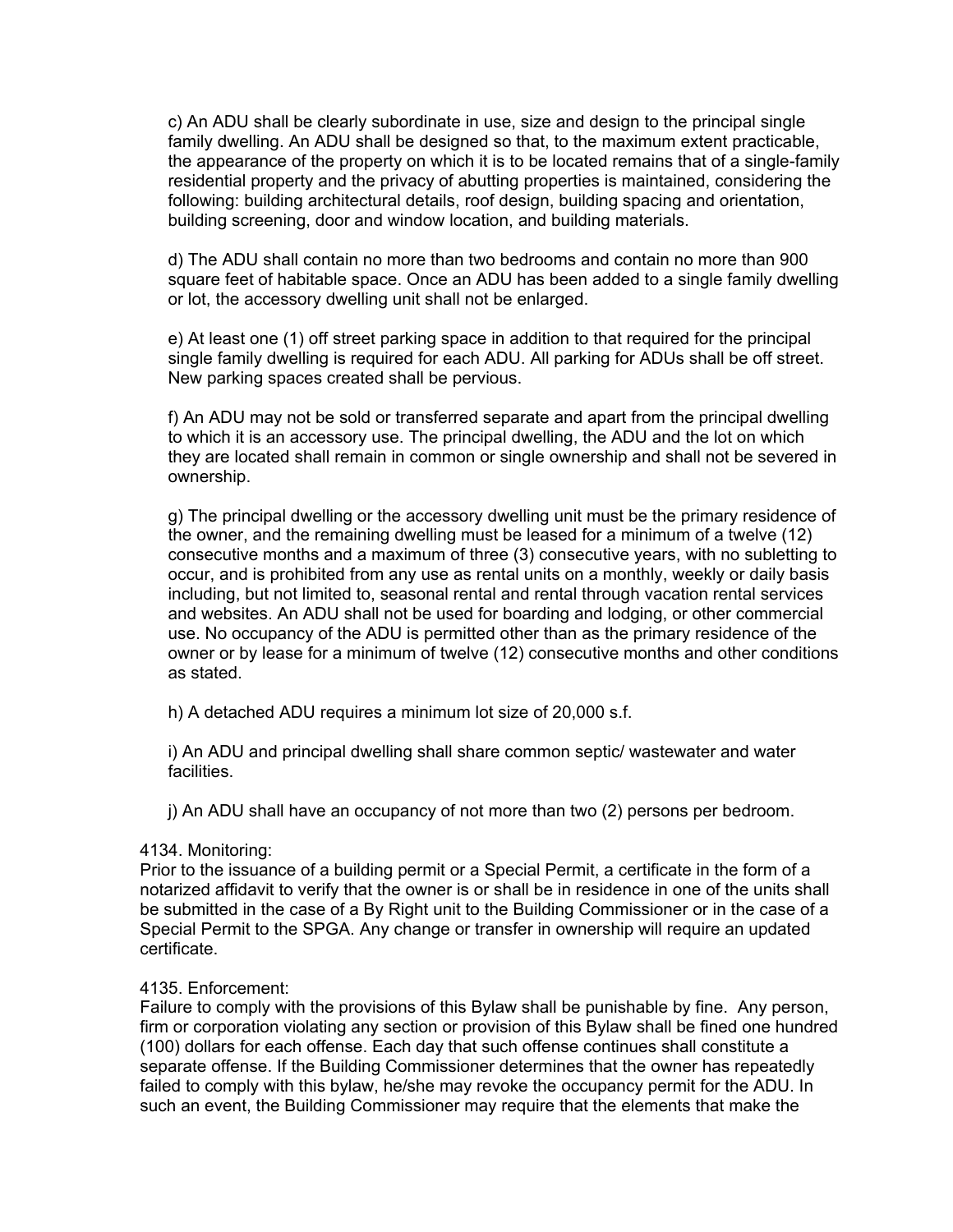accessory dwelling unit a separate dwelling unit be removed from the property within 90 days of said determination, with the owner to comply with all requirements of the State Building Code and Sandwich Protective Zoning By-Law. Any such determination may be appealed to the Zoning Board of Appeals.

### 4136. Amnesty:

In an effort to meet local housing needs, the owner of real property containing an accessory dwelling unit, as described in this Section may apply for a Special Permit to legally continue the use as an accessory dwelling unit, provided that the unit is no larger than 900 s.f. or thirty percent of the gross square footage of the principle dwelling, whichever is larger. The amnesty provisions of this bylaw shall apply to unlawful accessory dwelling units in existence prior to December 31, 2020.

# **2200 Use Regulations – Accessory Dwelling Unit (ADU)**

|  |  |                 | R-1 R-2 VIL BL-1 B-2 FLEX IND MAR RD S            |       |  | - GD |
|--|--|-----------------|---------------------------------------------------|-------|--|------|
|  |  | $(2,3)$ $(2,3)$ |                                                   | (2,3) |  |      |
|  |  |                 | Y(26) Y(26) Y(26) Y(26) Y(26) N N N Y(26) Y(26) N |       |  |      |

26. A detached ADU on a non-conforming lot requires a minimum lot size of 20,000 s.f. and a special permit from the Planning Board. All units shall satisfy the requirements of Section 4130.

# **Definitions**:

ACCESSORY DWELLING UNIT (ADU) – A dwelling unit with the purpose of promoting affordable housing in the Town for year-round residents that is no larger than 1,000 square feet in size or thirty percent of the gross square footage of a principal dwelling. whichever is larger incorporated into a lawful principal single-family dwelling or attached to a single-family dwelling or within a detached building accessory to and on the same lot as a lawful principal single-family dwelling.

**UNANIMOUSLY VOTED: That the Town amend the Sandwich Protective Zoning By-laws by amending Article IV, Section 4130, Accessory Dwelling Unit Bylaw as printed in the Warrant under Article 29. This was a voice vote and declared unanimously carried by the required two-thirds majority by the Moderator.** 

# **ARTICLE 30**

To see if the Town will vote to amend the Sandwich Protective Zoning By-laws, Article IV, Section 4300, Flood Plain District, by deleting Sections 4300 to 4360 in their entirety and replacing them, to be written as follows, or take any action relative thereto.

4300. Flood Plain District. Purpose

The purpose of the Floodplain Protection Overlay District is to:

- 1. Ensure public safety through reducing the threats to life and personal injury.
- 2. Eliminate new hazards to emergency response officials.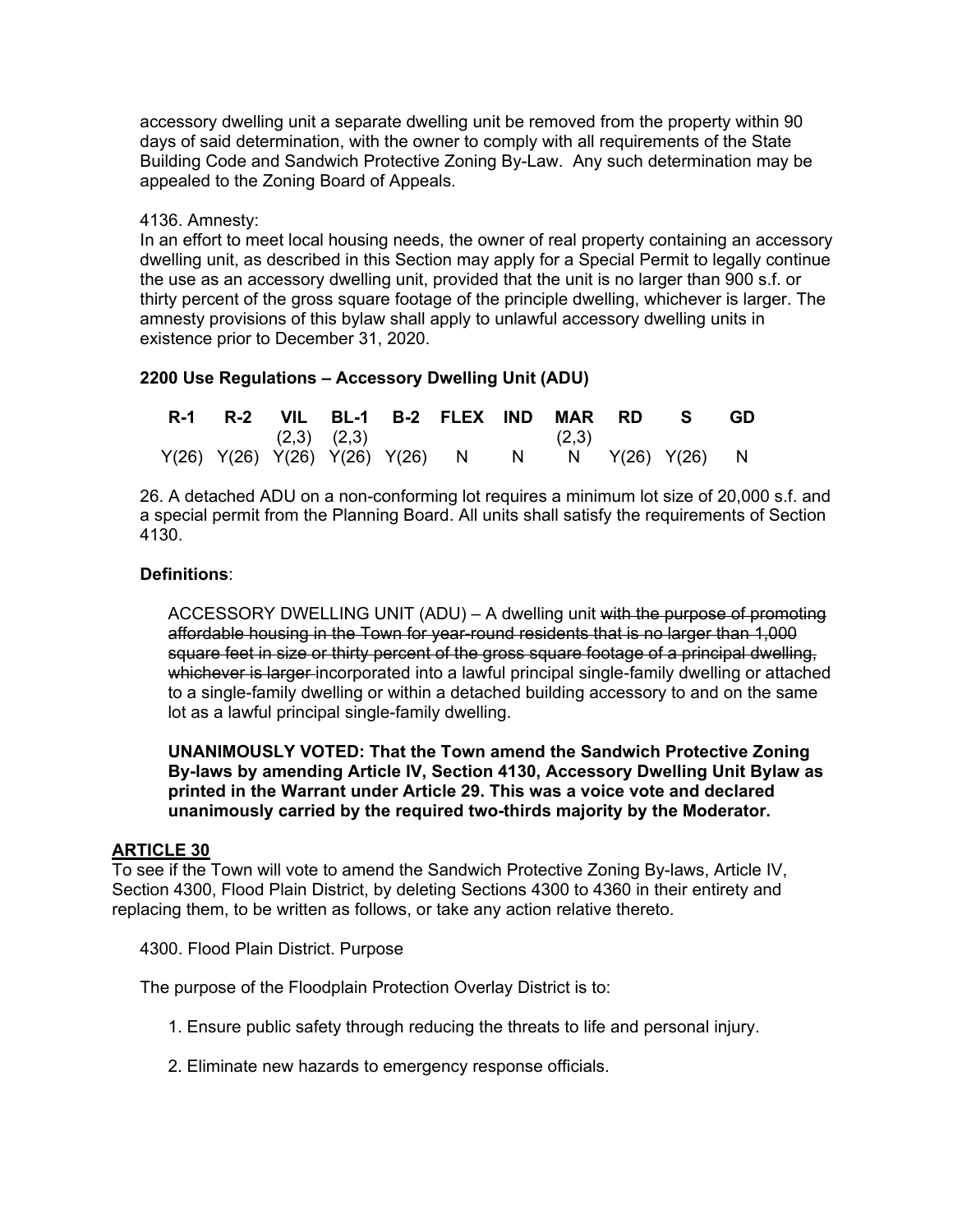3. Prevent the occurrence of public emergencies resulting from water quality, contamination, and pollution due to flooding.

4. Avoid the loss of utility services which if damaged by flooding would disrupt or shut down the utility network and impact regions of the community beyond the site of flooding.

5. Eliminate costs associated with the response and cleanup of flooding conditions.

6. Reduce damage to public and private property resulting from flooding waters.

## 4310. Creation.

The Floodplain District is herein established as an overlay district. The District includes all special flood hazard areas within Sandwich designated as Zone A, AE, AH, AO, A99, V, or VE on the Barnstable County Flood Insurance Rate Map (FIRM) dated July 16, 2014 issued by the Federal Emergency Management Agency (FEMA) for the administration of the National Flood Insurance Program. The exact boundaries of the District shall be defined by the 1%-chance base flood elevations shown on the FIRM and further defined by the Barnstable County Flood Insurance Study (FIS) report dated July 6, 2014. The FIRM and FIS report are incorporated herein by reference and are on file with the Town Clerk, Planning Board, Building Official, and Conservation Commission.

Any Use, Structure or Development permitted in the portions of the Districts so overlaid shall be permitted subject to the provisions of this District, as well as those of the Massachusetts State Building Code, 780 CMR and the State Wetland Protection Act, G.L. c. 131, § 40 and its implementing Regulations, 310 CMR 10.00 et seq. dealing with construction in floodplains. The floodplain management regulations found in this Floodplain Overlay District section shall take precedence over any less restrictive conflicting local laws, ordinances or codes.

#### 4320. Definitions.

For the purposes of this section of the zoning bylaw the following definitions shall be applied:

BASE FLOOD - The flood having one percent chance of being equaled or exceeded in any given year.

COASTAL HIGH HAZARD AREA – An area of special flood hazard extending from offshore to the inland limit of a primary frontal dune along an open coast and any other area subject to high velocity waves, as designated on the FIRM as Zone V and VE.

DEVELOPMENT - Any man-made change to improved or unimproved real estate, including but not limited to building or other structures, mining, dredging, filling, grading, paving, excavation or drilling operations or storage of equipment or materials. [US Code of Federal Regulations, Title 44, Part 59]

DISTRICT - Flood Plain District.

FEDERAL EMERGENCY MANAGEMENT AGENCY (FEMA) - The agency which administers the National Flood Insurance Program and provides nationwide flood hazard area mapping and regulatory standards for development in flood hazard areas.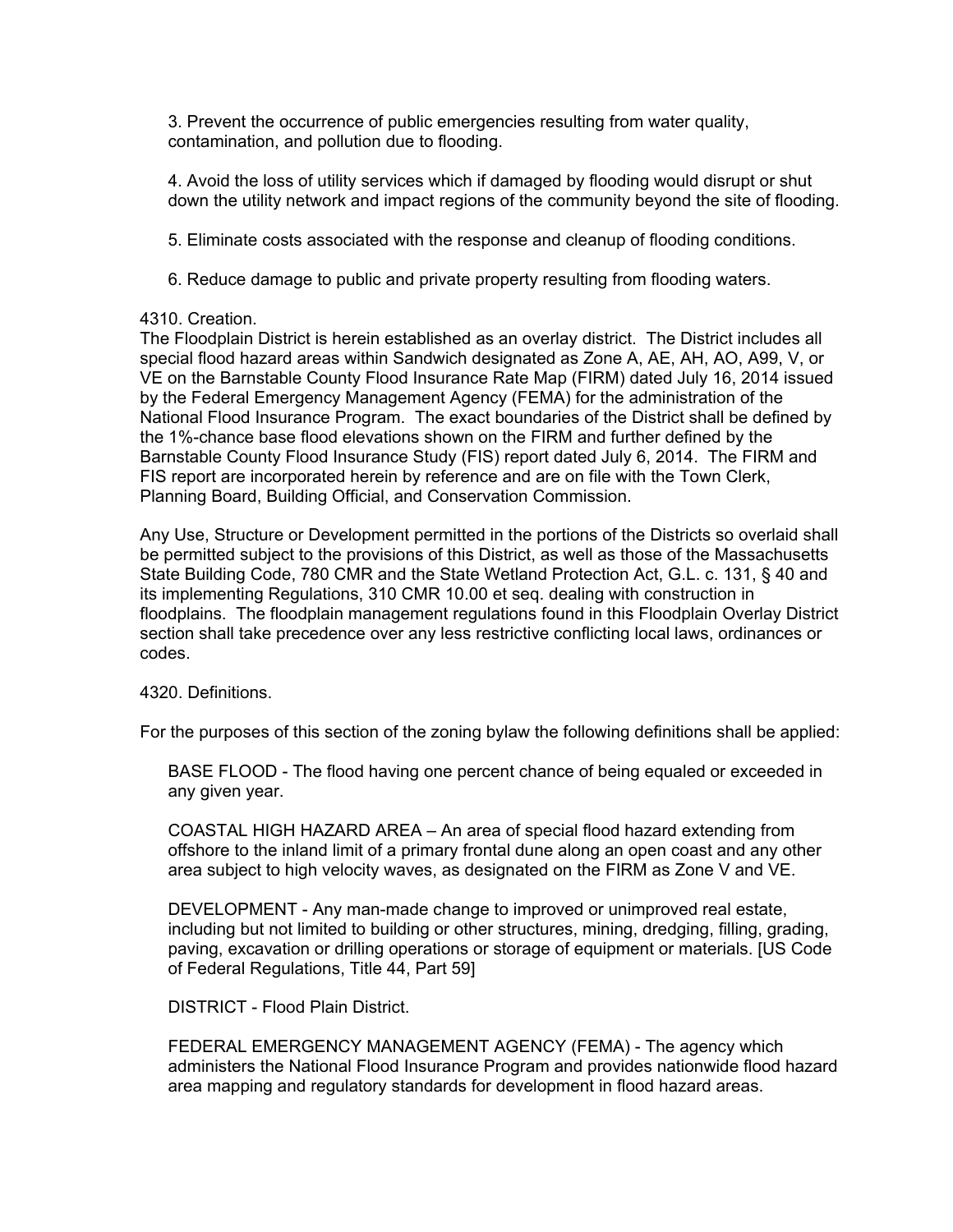FLOODWAY - The channel of the river, creek or other watercourse and the adjacent land areas that must be reserved in order to discharge the base flood without cumulatively increasing the water surface elevation more than a designated height. [Base Massachusetts Code, Chapter 2, Section 202]

FLOOD INSURANCE RATE MAP (FIRM) - means an official map of a community on which FEMA has delineated both the areas of special flood hazard and the risk premium zones applicable to the community.

FLOOD INSURANCE STUDY (FIS) - An examination, evaluation and determination of flood hazards and, if appropriate, corresponding water surface elevations, or an examination, evaluation and determination of mudslide (i.e. mudflow) and/or flood related erosion hazards.

FUNCTIONALLY DEPENDENT USE - A use which cannot perform its intended purpose unless it is located or carried out in close proximity to water. The term includes only docking facilities, port facilities that are necessary for the loading and unloading of cargo or passengers, and ship building and ship repair facilities, but does not include long-term storage or related manufacturing facilities. [US Code of Federal Regulations, Title 44, Part 59] Also [Referenced Standard ASCE 24-14]

HIGHEST ADJACENT GRADE - The highest natural elevation of the ground surface prior to construction next to the proposed walls of a structure. [US Code of Federal Regulations, Title 44, Part 59]

HISTORIC STRUCTURE - Any structure that is:

1. Listed individually in the National Register of Historic Places (a listing maintained by the Department of Interior) or preliminarily determined by the Secretary of the Interior as meeting the requirements for individual listing on the National Register;

2. Certified or preliminarily determined by the Secretary of the Interior as contributing to the historical significance of a registered historic district or a district preliminarily determined by the Secretary to qualify as a registered historic district;

3. Individually listed on a state inventory of historic places in states with historic preservation programs which have been approved by the Secretary of the Interior; or

4. Individually listed on a local inventory of historic places in communities with historic preservation programs that have been certified either:

a. By an approved state program as determined by the Secretary of the Interior or

b. Directly by the Secretary of the Interior in states without approved programs. [US Code of Federal Regulations, Title 44, Part 59]

NEW CONSTRUCTION - Structures for which the start of construction commenced on or after the effective date of the first floodplain management code, regulation, ordinance, or standard adopted by the authority having jurisdiction. New construction includes work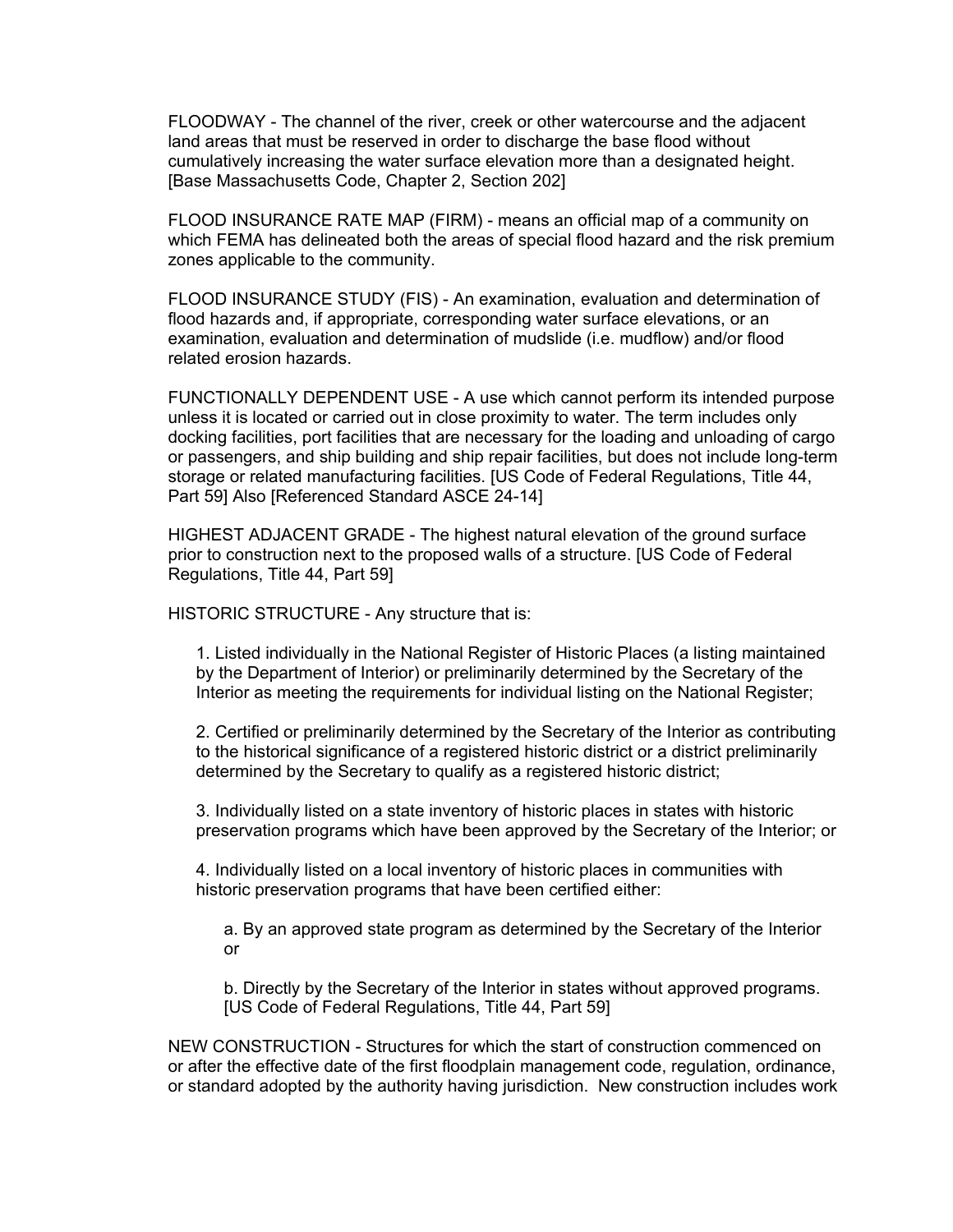determined by the Building Commissioner to be substantial improvement. [Referenced Standard ASCE 24-14].

MANUFACTURED HOME - A structure, transportable in one or more sections, which is built on a permanent chassis and is designed for use with or without a permanent foundation when connected to the required utilities. The term "manufactured home" does not include a "recreational vehicle".

RECREATIONAL VEHICLE - A vehicle which is:

- 1. Built on a single chassis;
- 2. 400 square feet or less when measured at the largest horizontal projection;

3. Designed to be self-propelled or permanently towable by a light duty truck; and

4. Designed primarily not for use as a permanent dwelling but as temporary living quarters for recreational, camping, travel, or seasonal use. [US Code of Federal Regulations, Title 44, Part 59]

ONE-HUNDRED-YEAR FLOOD - See Base Flood.

REGULATORY FLOODWAY - see FLOODWAY.

SPECIAL FLOOD HAZARD AREA - The land area subject to flood hazards and shown on a Flood Insurance Rate Map or other flood hazard map as Zone A, AE, A1-30, A99, AR, AO, AH, V, VO, VE or V1-30. [Base Massachusetts Code, Chapter 2, Section 202]

START OF CONSTRUCTION - The date of issuance for new construction and substantial improvements to existing structures, provided the actual start of construction, repair, reconstruction, rehabilitation, addition, placement or other improvement is within 180 days after the date of issuance. The actual start of construction means the first placement of permanent construction of a building (including a manufactured home) on a site, such as the pouring of a slab or footings, installation of pilings or construction of columns.

Permanent construction does not include land preparation (such as clearing, excavation, grading or filling), the installation of streets or walkways, excavation for a basement, footings, piers or foundations, the erection of temporary forms or the installation of accessory buildings such as garages or sheds not occupied as dwelling units or not part of the main building. For a substantial improvement, the actual "start of construction" means the first alteration of any wall, ceiling, floor or other structural part of a building, whether or not that alteration affects the external dimensions of the building. [Base Code, Chapter 2, Section 202]

STRUCTURE - For floodplain management purposes, a walled and roofed building, including a gas or liquid storage tank, that is principally above ground, as well as a manufactured home. [US Code of Federal Regulations, Title 44, Part 59]

SUBSTANTIAL IMPROVEMENT - Any repair, reconstruction, or improvement of a structure, the cost of which equals or exceeds 50 percent of the market value of the structure either before the improvement or repair is started or, if the structure has been damaged, before the damage occurred. "Substantial improvement" shall be deemed to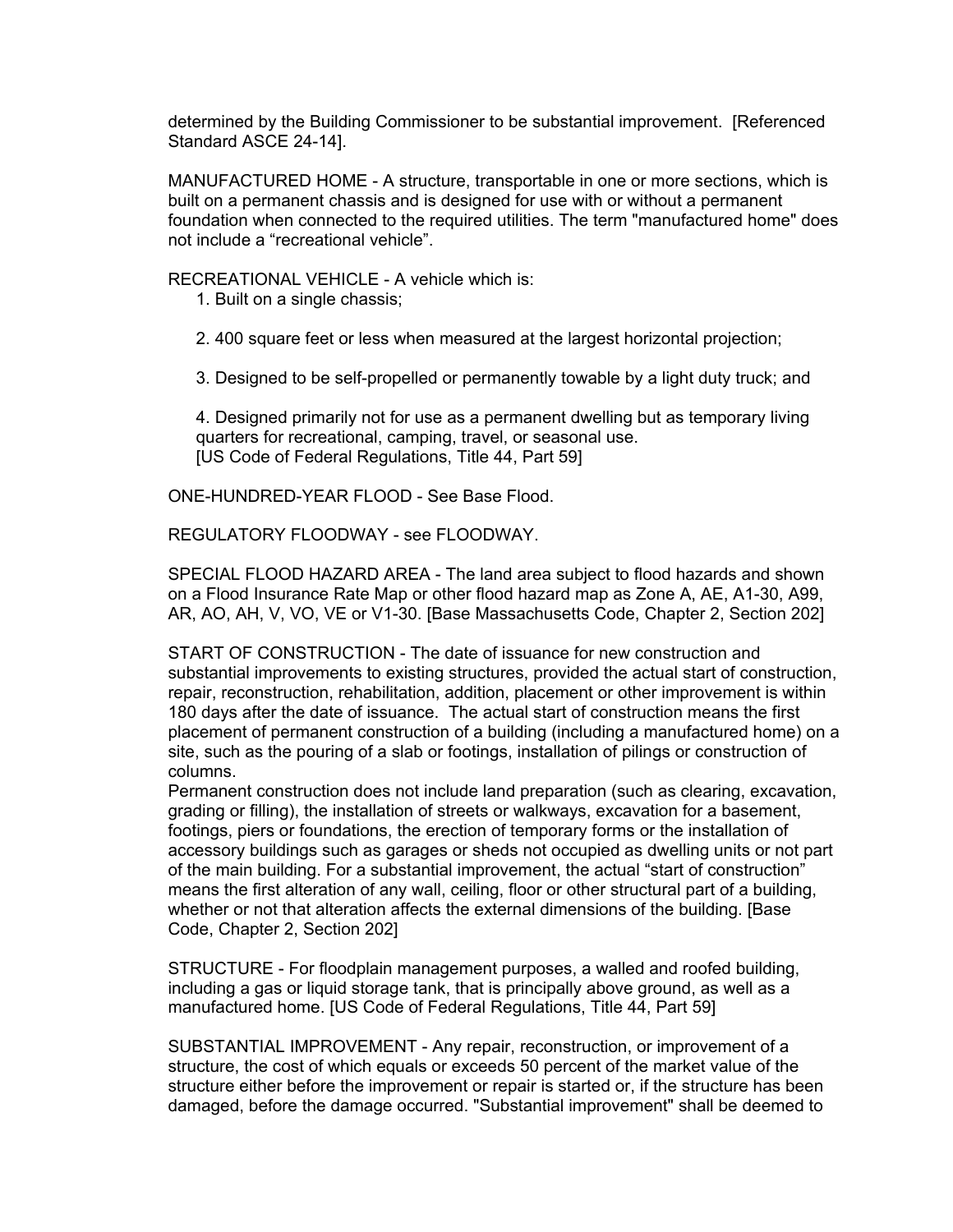occur when the first alteration of any wall, ceiling, floor, or other structural part of the building commences, whether or not that alteration affects the external dimensions of the structure.

SUBSTANTIAL REPAIR OF A FOUNDATION - When work to repair or replace a foundation results in the repair or replacement of a portion of the foundation with a perimeter along the base of the foundation that equals or exceeds 50% of the perimeter of the base of the foundation measured in linear feet, or repair or replacement of 50% of the piles, columns or piers of a pile, column or pier supported foundation, the building official shall determine it to be substantial repair of a foundation. Applications determined by the building official to constitute substantial repair of a foundation shall require all existing portions of the entire building or structure to meet the requirements of 780 CMR. [As amended by MA in 9th Edition BC]

VARIANCE - A grant of relief by a community from the terms of a flood plain management regulation. [US Code of Federal Regulations, Title 44, Part 59]

VIOLATION - The failure of a structure or other development to be fully compliant with the community's flood plain management regulations. A structure or other development without the elevation certificate, other certifications, or other evidence of compliance required in US Code of Federal Regulations, Title 44, Part 60, §60.3(b)(5), (c)(4), (c)(10),  $(d)(3)$ ,  $(e)(2)$ ,  $(e)(4)$ , or  $(e)(5)$  is presumed to be in violation until such time as that documentation is provided. [US Code of Federal Regulations, Title 44, Part 59]

ZONE A - The 100-year flood area where the base flood elevation (BFE) has not been determined. To determine the BFE, use the best available federal, state, local or other data.

ZONE AE - The 100-year flood area where the base flood elevation has been determined.

ZONE AH - Areas of special flood hazards having shallow water depths and/or unpredictable flow paths between (1) and (3) feet, and with water surface elevations determined

ZONE AO – An Area of special flood hazards having shallow water depths and/or unpredictable flow paths between (1) and (3) ft. (Velocity flow may be evident; such flooding is characterized by ponding or sheet flow.)

ZONE A99 – An area of special flood hazard where enough progress has been made on a protective system, such as dikes, dams, and levees, to consider it complete for insurance rating purposes. (Flood elevations may not be determined.)

ZONE X - Areas of minimal or moderate flood hazards or areas of future-conditions flood hazard.

ZONE V - An area of special flood hazards without water surface elevations determined, and with velocity, that is inundated by tidal floods (coastal high hazard area)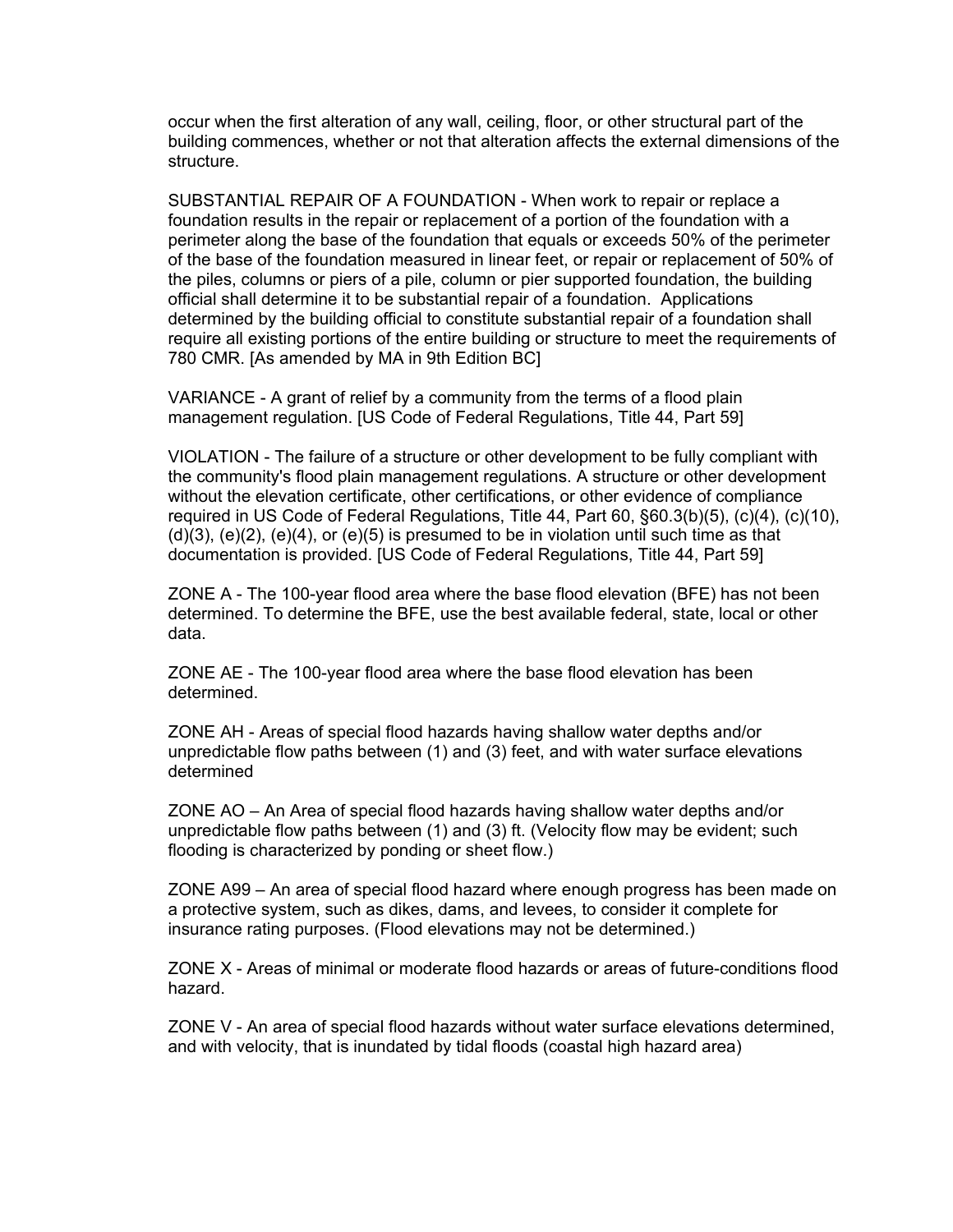ZONE VE (for new and revised maps) – An Area of special flood hazards, with water surface elevations determined and with velocity, that is inundated by tidal floods (coastal high hazard area)

4330. District Administration.

1. Floodplain Administrator - The Town of Sandwich hereby designates the position of Building Commissioner, or their designee, to be the official Floodplain Administrator for the Town.

2. Requirement to submit new technical data If the Town acquires data that changes the base flood elevation in the FEMA mapped Special Flood Hazard Areas, the Town will, within 6 months, notify FEMA of these changes by submitting the technical or scientific data that supports the change(s.) Notification shall be submitted to:

FEMA Region I Risk Analysis Branch Chief 99 High St., 6th floor, Boston, MA 02110

And copy of notification to:

Massachusetts NFIP State Coordinator MA Dept. of Conservation & Recreation, 251 Causeway Street, Boston, MA 02114

4340. Development Regulations.

The following requirements apply in the Floodplain District:

1. In Zones VE all new construction shall be located landward of the reach of mean high tide.

2. The placement of mobile homes in the Floodplain District is prohibited.

3. Reference to Existing Regulations. The Floodplain District is established as an Overlay District to all other Districts. All development in the District, including structural and non-structural activities, whether permitted by right or by Special Permit must be in full compliance with G. L. c. 131, §40 of the Massachusetts Generals Laws and with the following:

• Section of the Massachusetts State Building Code, 780 CMR which addresses floodplain and coastal high hazard;

• Wetlands Protection Regulations, Department of Environmental Protection (DEP) (currently 310 CMR 10.00);

• Inland Wetlands Restriction, DEP (currently 310 CMR 13.00);

• Coastal Wetlands Restriction, DEP (currently 310 CMR 12.00);

• Minimum Requirements for Subsurface Disposal of Sanitary Sewage, DEP (currently 310 CMR 15, Title 5)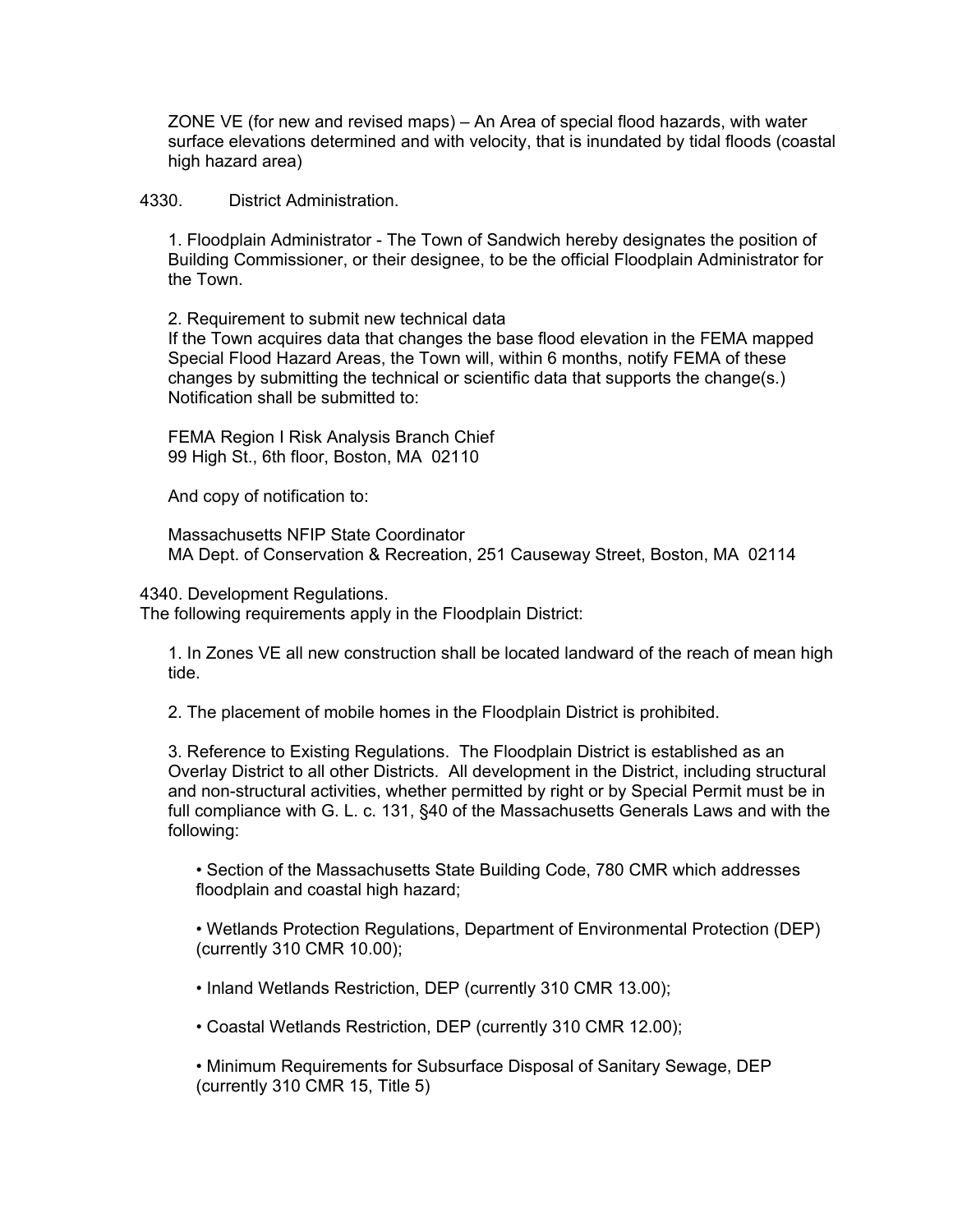4. Unnumbered A Zones. In A Zones, in the absence of FEMA Base Flood Elevation (BFE) data and floodway data, the building department will obtain, review and reasonably utilize base flood elevation and floodway data available from a Federal, State, or other source as criteria for requiring new construction, substantial improvements, or other development in Zone A as the basis for elevating residential structures to or above base flood level, for floodproofing or elevating nonresidential structures to or above base flood level, and for prohibiting encroachments in floodways.

5. Floodway encroachment. In Zones A, A1-30, and AE, along watercourses that have not had a regulatory floodway designated, the best available Federal, State, local, or other floodway data shall be used to prohibit encroachments in floodways which would result in any increase in flood levels within the community during the occurrence of the base flood discharge unless certification by a registered professional engineer is provided by the applicant demonstrating that such encroachment shall not result in any increase in flood levels during the occurrence of the one-hundred-year flood. Any encroachment meeting the above standard shall comply with the floodplain requirements of the State Building Code

In Zones A1-30 and AE, along watercourses that have a regulatory floodway designated on the Town's FIRM, encroachments are prohibited in the regulatory floodway which would result in any increase in flood levels within the community during the occurrence of the base flood discharge.

6. Watercourse alterations or relocations in riverine areas. In a riverine situation, the Floodplain Administrator shall notify the following of any alteration or relocation of a watercourse:

- Adjacent Communities, especially upstream and downstream
- Bordering States, if affected

• NFIP State Coordinator Massachusetts Department of Conservation and Recreation 251 Causeway Street, 8th floor Boston, MA 02114

• NFIP Program Specialist Federal Emergency Management Agency, Region I 99 High Street, 6th Floor Boston, MA 02110

7. Protection of dunes. Alteration of sand dunes is prohibited when the alteration would increase potential flood damage.

4345. Other Regulations.

1. All subdivision and development proposals in the floodplain overlay district shall be reviewed to assure that:

a. Such proposals minimize flood damage;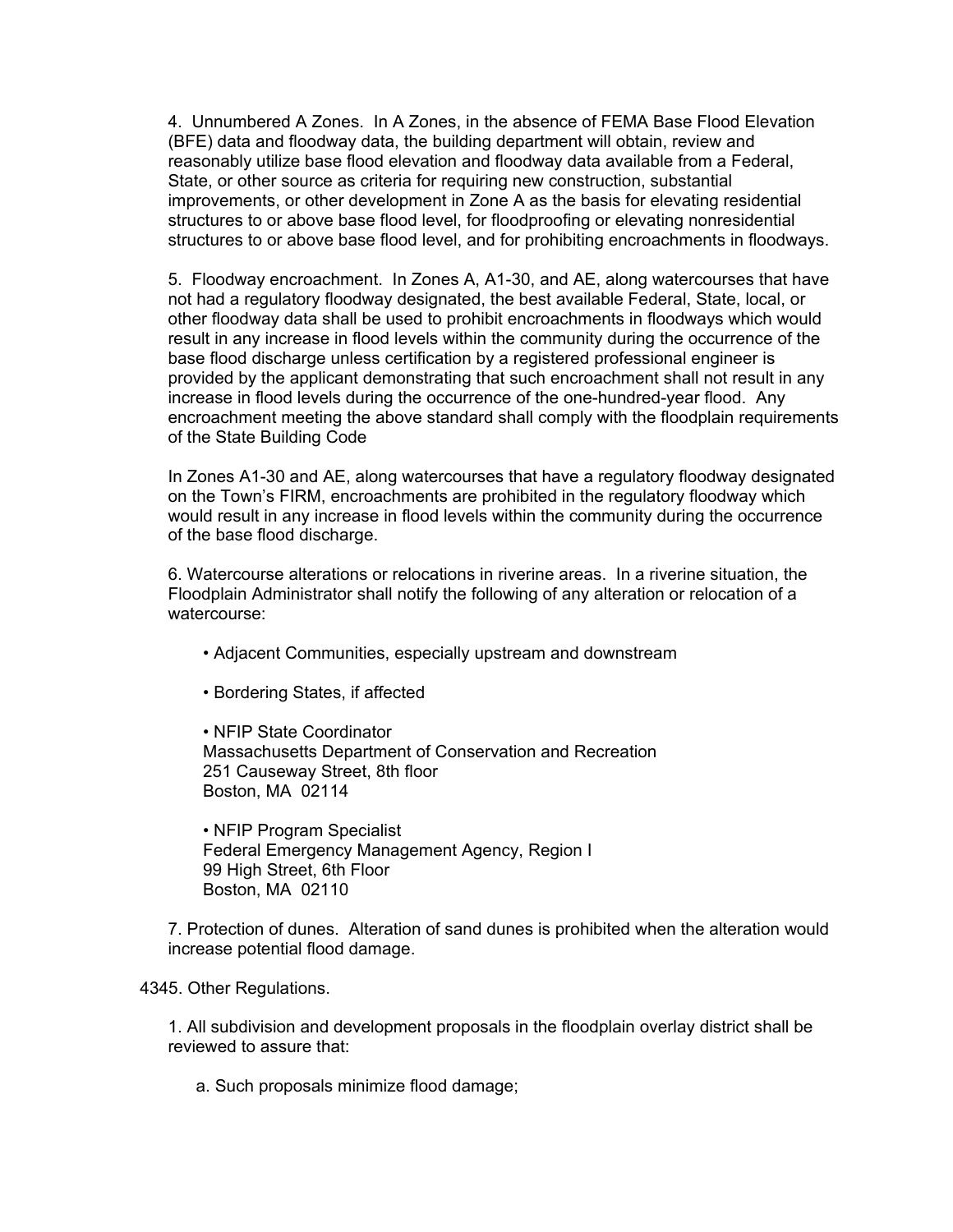b. All public utilities and facilities are located and constructed to minimize or eliminate flood damage; and

c. Adequate drainage is provided to reduce exposure to flood hazards.

2. Base flood elevation data for subdivision proposals. When proposing subdivisions or other developments greater than 50 lots or 5 acres (whichever is less), the proponent must provide technical data to determine base flood elevations for each developable parcel shown on the design plans.

3. AO and AH zones drainage requirements. Within Zones AO and AH on the FIRM, adequate drainage paths must be provided around structures on slopes, to guide floodwaters around and away from proposed structures.

4. Recreational vehicles. In A1-30, AH, AE Zones, V1-30, VE, and V Zones, all recreational vehicles to be placed on a site must be elevated and anchored in accordance with the zone's regulations for foundation and elevation requirements or be on the site for less than 180 consecutive days or be fully licensed and highway ready.

5. Please refer to the Floodplain Manual for addition certifications and regulations required.

4350. Permitting required for Floodplain Overlay District.

1. Building Permits.

The following uses are permitted by right since they create a minimal risk of damage due to flooding and will not constitute obstructions to flood flow, provided that they are permitted in the underlying district and that they do not require structures, fill or storage of materials or equipment:

- a. Agricultural uses such as farming, grazing, truck farming, and horticulture.
- b. Forestry and nursery uses.
- c. Outdoor recreational uses, including fishing, boating and play areas.
- d. Conservation of water, plants and wildlife.
- e. Wildlife management areas; foot, bicycle and horse paths.

f. Temporary nonresidential structures used in connection with fishing, growing, harvesting, storage, or sale of crops raised on the premises.

g. Buildings lawfully existing prior to the effective date of the first floodplain management code, regulation, ordinance, or standard adopted by the authority having jurisdiction.

In the case of minor changes (300 SF or less) to existing buildings, placement of facilities that the Building Commissioner determines are directly associated with an agricultural activity, fences, sheds, drilling, mining, paving or any other minor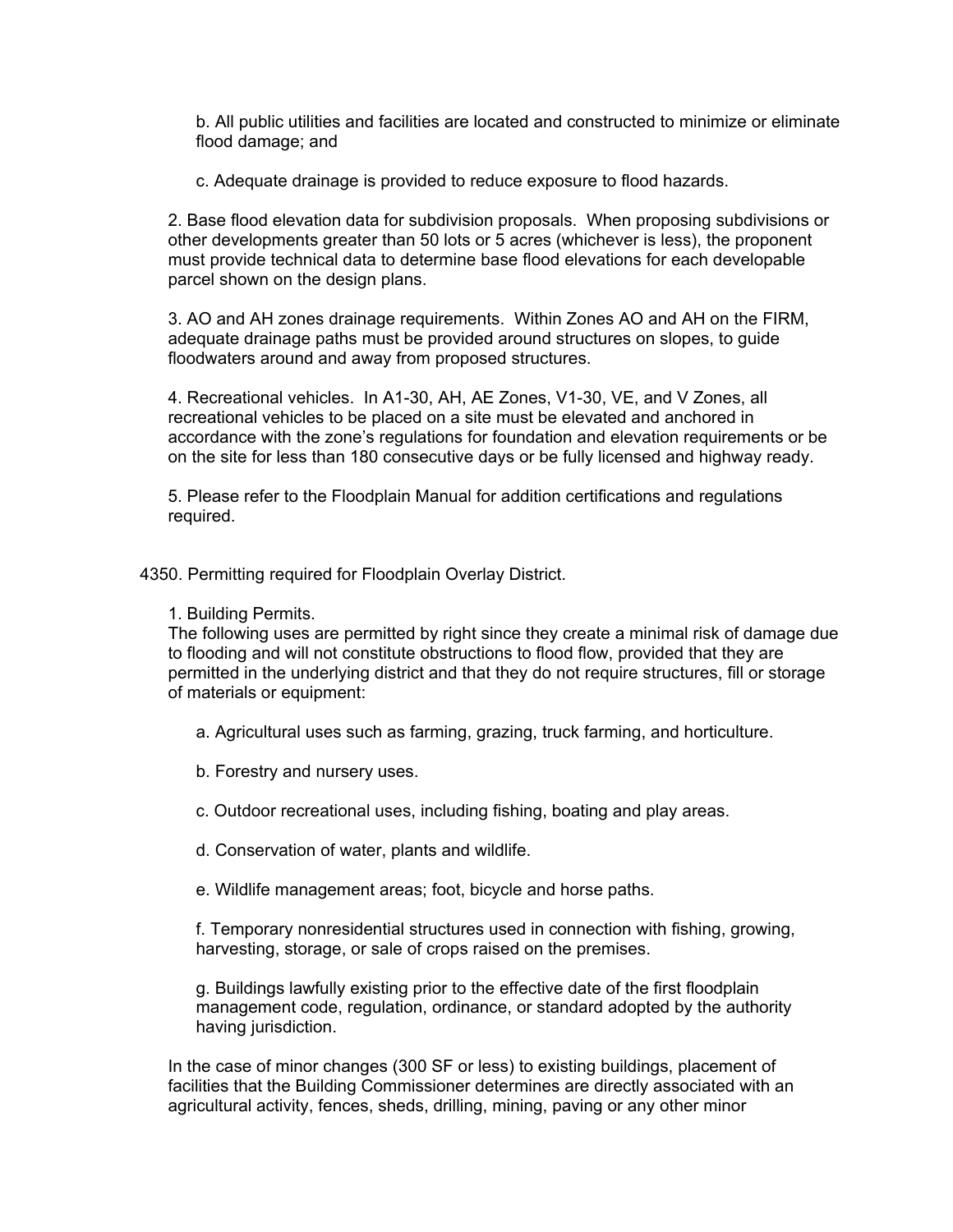development that might increase flooding or adversely impact flood risks to other properties the Building Commissioner shall determine if said activity increases flooding or will adversely impact flood risks to other properties and require that a special permit be issued by the Zoning Board of Appeals for such activities.

2. Special Permits. A special permit issued by the Zoning Board of Appeals is required for major construction (greater than 301 SF), including new construction, changes to existing buildings, placement of manufactured homes and large storage facilities. A Special Permit may be granted within the reasonable discretion of the Zoning Board of Appeals and subject to such conditions and safeguards as the Zoning Board of Appeals deems necessary to fulfill the purposes of this Section, the requirements of this overlay District may be varied. When reviewing such Special Permit applications, the Board shall consider:

a. The susceptibility of the proposed facility and the contents to flood damage and the effect of such damage upon the site and surrounding property.

b. The availability of alternative locations for the proposed use which are not subject to flooding or erosion.

- c. The necessity to the facility of a waterfront location, where applicable.
- d. A determination that the relief requested is the minimum necessary

3. Commonwealth of Massachusetts Variances to building code. The Town will request from the State Building Code Appeals Board a written and/or audible copy of the portion of the hearing related to the variance and will maintain this record in the community's files.

The Town shall also issue a letter to the property owner regarding potential impacts to the annual premiums for the flood insurance policy covering that property, in writing over the signature of a community official that (i) the issuance of a variance to construct a structure below the base flood level will result in increased premium rates for flood insurance up to amounts as high as \$25 for \$100 of insurance coverage and (ii) such construction below the base flood level increases risks to life and property.

Such notification shall be maintained with the record of all variance actions for the referenced development in the floodplain overlay district.

4. Sandwich Zoning Bylaw Variances. A variance from these floodplain bylaws must meet the requirements set out in Section 1321 and in addition, may only be granted if:

a.) Good and sufficient cause and exceptional non-financial hardship exist;

b.) the variance will not result in additional threats to public safety, extraordinary public expense, or fraud or victimization of the public; and

c.) the variance is the minimum action necessary to afford relief.

4355. Assurance that all necessary permits are obtained.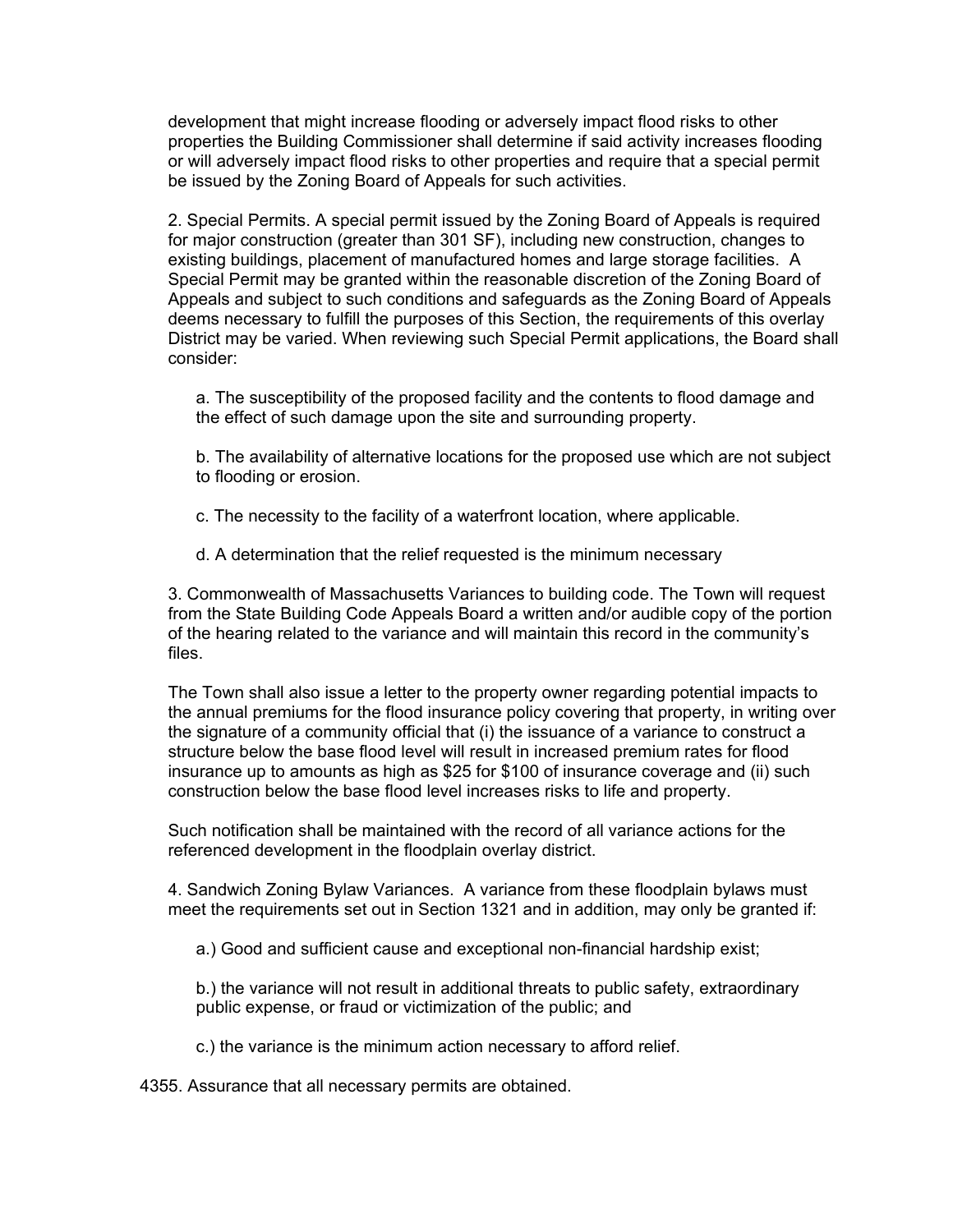Prior to the issuance of a Zoning Permit the property owner or his/her representative must certify that all local, state and federal permits necessary in order to carry out the proposed development in the floodplain overlay district have been obtained including but not limited to (identify each item as approved or not applicable):

- Order of Conditions pursuant to the Town of Sandwich General Bylaws,
- Order of Conditions pursuant to G.L. c. 131, § 40
- Massachusetts Department of Environment Protection Chapter 91 License
- Select Board Public Access License

• 401 Water Quality Certificate issued by Massachusetts Department of Environment **Protection** 

- Board of Health Disposal System Construction Permit
- Board of Health Well Permit
- U.S. Army Corps Programmatic General Permit
- U.S. Army Corps Individual Permit
- Commonwealth of Massachusetts Chapter 253 Dam Safety Permit

4360. Enforcement.

Failure to comply with the regulations set forth herein will authorize the Building Commissioner to exercise enforcement under section 1200.

4370. Disclaimer of liability.

The degree of flood protection required by this bylaw is considered reasonable but does not imply total flood protection.

4380. Severability.

If any section, provision or portion of this bylaw is deemed to be unconstitutional or invalid by a court, the remainder of the ordinance shall be effective.

4390. No fill may be placed on any lot, any portion of which is at or below the base flood elevation, without a special permit.

**UNANIMOUSLY VOTED: That the Town amend the Sandwich Protective Zoning By-laws by amending Article IV, Section 4300, Flood Plain District as printed in the Warrant under Article 30. This was a voice vote and declared unanimously carried by the required two-thirds majority by the Moderator.**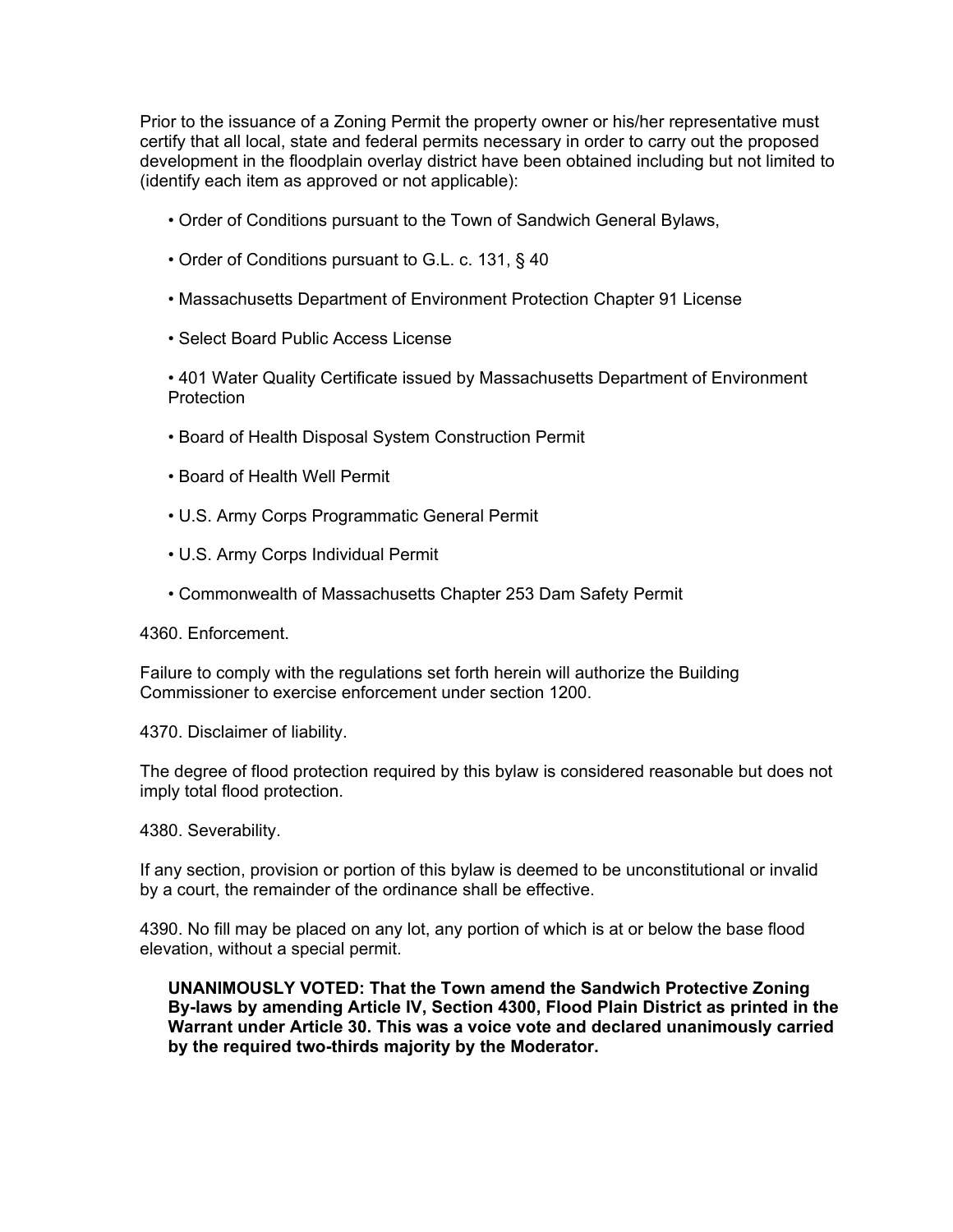# **ARTICLE 31**

To see if the Town will vote to amend the Sandwich Protective Zoning By-laws, Article IV, Section 4710, Cottage Colonies, by adding a rental option to the conversion of non-conforming cottage colonies, as written below, or take any action relative thereto.

4710. Cottage Colonies. Any existing cottage colony may not be converted to single-family dwelling use under separate ownership unless the lots upon which each building is located comply with the minimum requirements for a cluster subdivision and are created as a cluster subdivision under Section 4400. However, a non-conforming cottage colony may be converted to a residential or mixed-use rental property, condominium, cooperative or time sharing condominium that is more intensive or frequent than seasonal or intermittent use upon issuance of a Special Permit from the Planning Board and compliance with Section 4740

#### **VOTED: That the Town amend the Sandwich Protective Zoning By-laws by amending as printed in the Warrant under Article 31. This was a voice vote and declared carried by the required two-thirds majority by the Moderator.**

## **ARTICLE 32**

To see if the Town will vote to amend the Sandwich Protective Zoning By-laws, Article IV, Section 4740, Procedures, for the conversion of seasonal or intermittent-use structures by adding a rental option, clarifying the inspection regulations, and adding an affordable housing provision, as written below, or take any action relative thererto.

4740. Procedures. The Planning Board shall act upon conversion of any existing cottage colony into a residential or mixed-use rental property, condominium, cooperative or time sharing condominium application as an application for special permit as set forth in Section 1330 through 1360 and, where applicable, Section 2400. The conversion of any existing cottage colony into a residential or mixed-use rental property, condominium, cooperative or time sharing condominium shall comply with the following additional requirements:

6. Completion of a full inspection and building code compliance checklist to be conducted by the Town Building Inspector prior to Special Permit approval and issuance of final occupancy certificates. Review and approval by the Sandwich Building Department to ensure compliance with all applicable regulations, as determined by the Building Commissioner.

8. Ten (10) percent of total cottages converted must be made affordable and meet the guidelines for a low or moderate income family. For the purpose of this section low income shall be defined as an income less than eighty (80) percent of the area median income, and moderate income shall be defined as an income between eighty (80) and one hundred and twenty (120) percent of the area median income, as determined by the Federal and/or State Census. The affordable units shall meet the requirements necessary to be added to the Subsidized Housing Inventory. All occupants of the affordable units shall be approved by the Sandwich Housing Authority to assure compliance with this by-law.

**VOTED: That the Town amend the Sandwich Protective Zoning By-laws by amending Article IV, Section 4740, Procedures as printed in the Warrant under Article 32. This was a voice vote and declared carried by the required two-thirds majority by the Moderator.**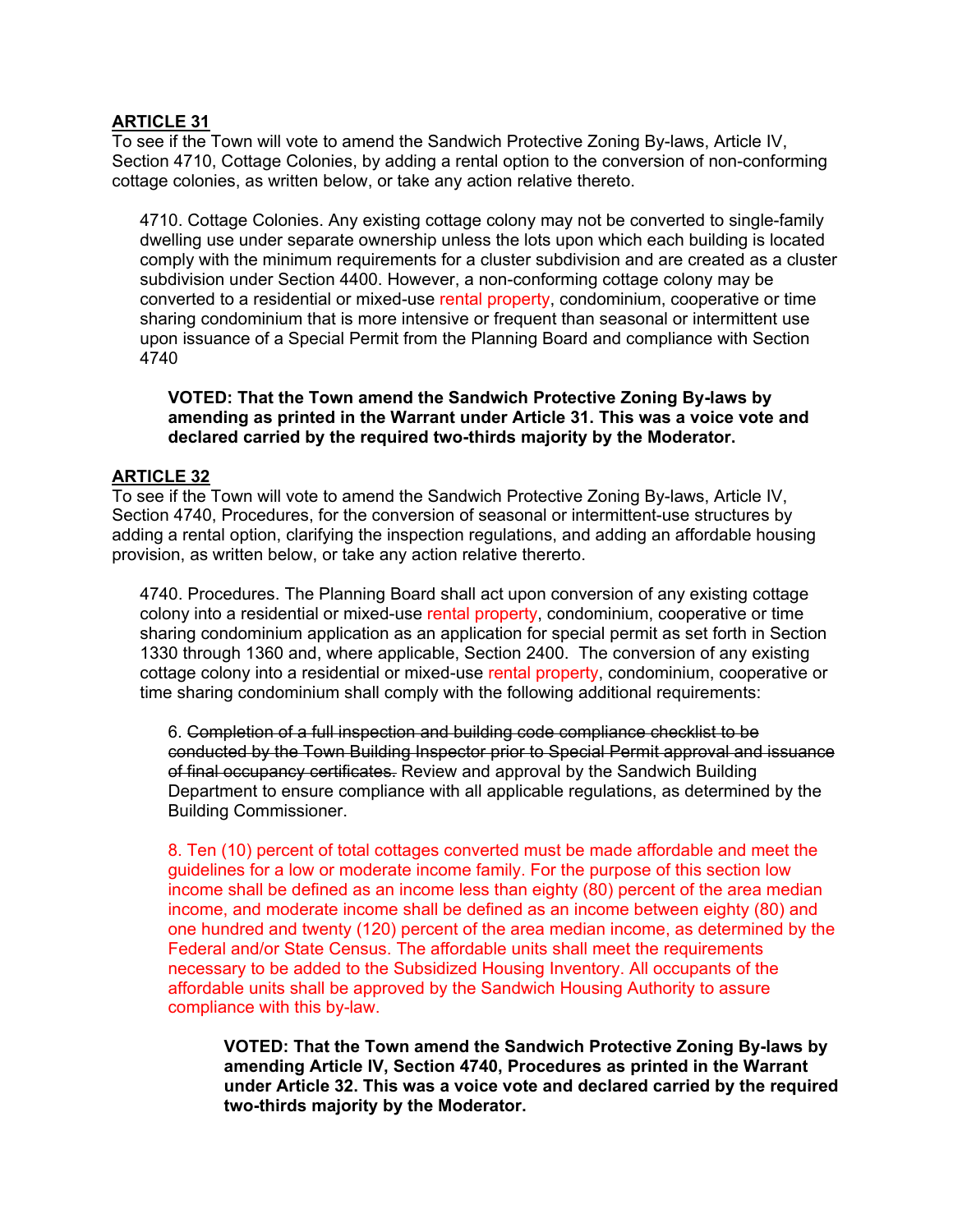# **ARTICLE 33**

To see if the Town will vote to amend the Sandwich Protective Zoning By-laws, Article IV, by adding a new Section 4457 related to an affordable housing provision, as written below, or take any action relative thereto.

4457. This section of the Bylaw applies to any residential subdivision or division of land resulting in ten (10) or more buildable lots. In any development that is subject to the regulations hereunder, ten (10) percent of all dwelling units shall be made affordable and meet the guidelines for a low or moderate income family. For the purpose of this section low income shall be defined as an income less than eighty (80) percent of the area median income, and moderate income shall be defined as an income between eighty (80) and one hundred and twenty (120) percent of the area median income, as determined by the Federal and/or State Census. The affordable units shall meet the requirements necessary to be added to the Subsidized Housing Inventory. The affordable units may be constructed on the locus of the development and sold or rented, or the Planning Board may, in its discretion, approve one (1) or more of the following methods, or any combination thereof, for the provision of affordable units.

1. Off-Site Units: An equivalent number of affordable housing units may be constructed on another site in the Town of Sandwich. All requirements that apply to on-site provision of affordable units shall apply to off-site affordable units. In addition, the location of the off-site units shall be approved by the Planning Board as a part of the Definitive Subdivision approval process.

2. Fee in Lieu of Units: The Planning Board may allow an applicant to make a cash payment to the Town through its Housing Authority for each affordable unit required by these regulations. The cash payment per unit shall be determined by multiplying the most recent published area median income as determined by the United States Department of Housing and Urban Development ("HUD") (the "Base Income Number") by the Maximum Resale Price Multiplier. Maximum Resale Price Multiplier is calculated at the initial sale by dividing the Initial Sales Price by the Base Income Number.

The applicant shall submit to the Building Commissioner documentation ensuring the requirements of this section will be met, prior to the issuance of a building permit for any dwelling unit. Specific requirements relative to the location, appearance, and phasing of construction of the affordable units may be imposed as a condition by the Planning Board during the Definitive Subdivision approval process.

**VOTED: That the Town amend the Sandwich Protective Zoning By-laws by amending Article IV, Section 4457, Affordable Housing Provision as printed in the Warrant under Article 33. This was a voice vote and declared carried by the required two-thirds majority by the Moderator.** 

# **ARTICLE 34**

# **PETITIONERS ARTICLE FOR SANDWICH TOWN MEETING**

#### **Article: Commercial Single-Use Plastic Water Bottle Ban**

To see if the Town will vote to adopt the following as a general by-law and to insert it into the Code of Town of Sandwich, Massachusetts.

# **Section 1. Sale of Single-use Plastic Water Bottles**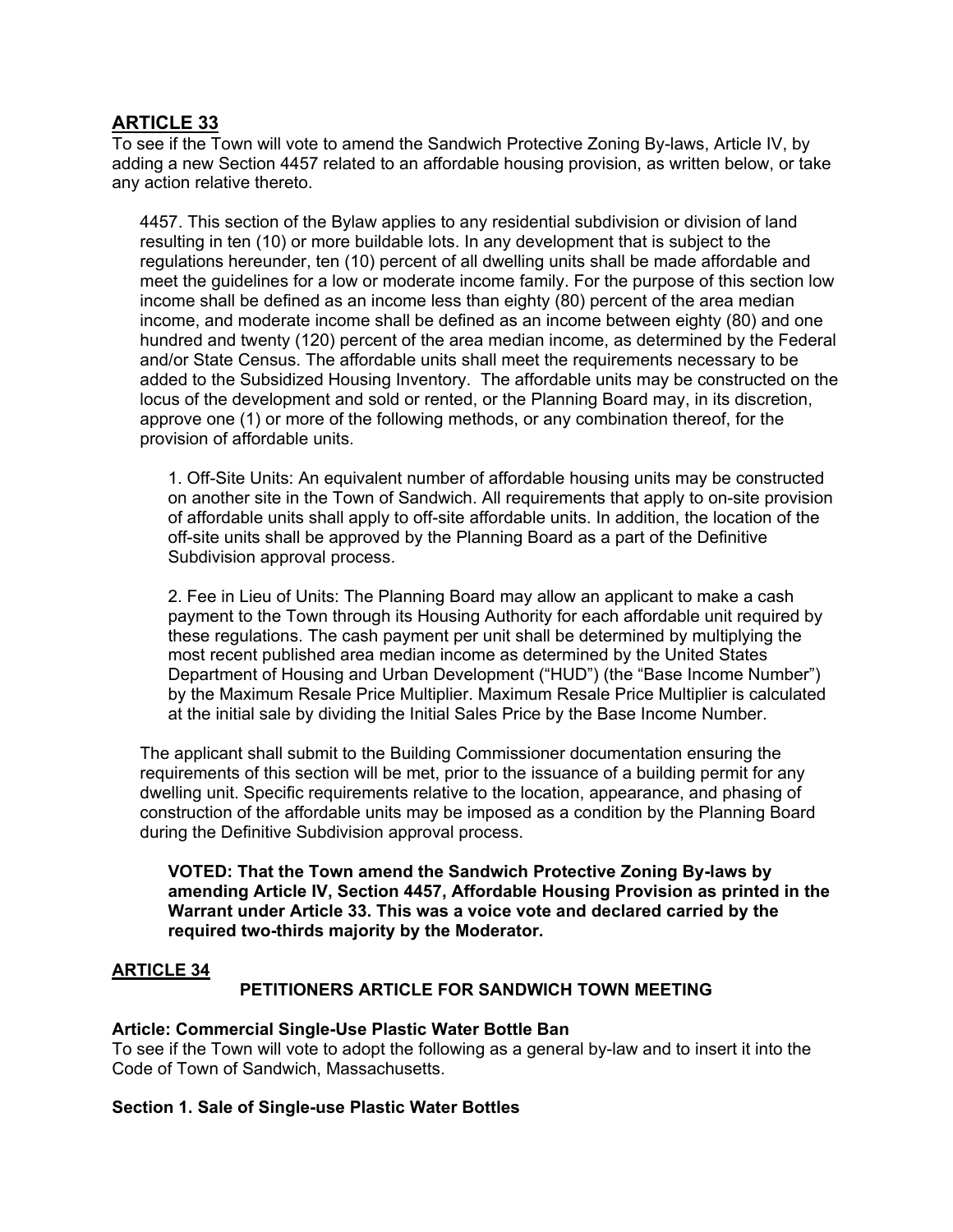Effective on December 31, 2021, it shall be unlawful to sell non-carbonated, unflavored drinking water in single-use plastic bottles of less than one gallon in the Town of Sandwich. Enforcement of this regulation will begin December 31, 2021.

# **Section 2. Definitions**

A single-use plastic bottle is a beverage container made from any type of plastic resin. **Section 3. Exemptions** 

Sales or distribution of non-carbonated, unflavored drinking water in single-use plastic bottles occurring subsequent to a declaration of emergency (by the Emergency Management Director or other duly authorized Town, County, Commonwealth, or Federal official) affecting the availability and/or quality of drinking water to residents of the Town shall be exempt from this bylaw until seven days after the declaration has ended.

## **Section 4. Enforcement**

Enforcement of this article shall be the responsibility of the Town Manager or his/her designee. The Town Manager shall determine the inspection process to be followed, incorporating the process into other Town duties as appropriate.

Any establishment conducting sales in violation of this article shall be subject to a non-criminal disposition fine as specified in G.L. Chapter 40 § 21D. The following penalties apply:

- First violation: Written warning
- Second violation: \$150 fine
- Third and subsequent violations: \$300 fine

Each day a violation continues constitutes a separate violation, incurring additional fines. Any such fines collected shall be payable to the Town of Sandwich.

All businesses will be routinely inspected until the Town Manager deems the inspection to no longer be required.

#### **Rationale:**

Single-use plastic bottles impact environmental health, and the health and longevity of other species, who may ingest plastic as food. Ultimately, plastic re-enters the human food chain where the adverse consequences are both known and emerging. Plastics pollute and impact our environment across their lifecycle from production to use to disposal.

Over 1,500 single-use plastic water bottles are used and discarded in the U.S. per second. Elimination of the use of single-use plastic water bottles will have a significant impact on future plastic-bound pollution including the nation's greenhouse gas footprint and is consistent with protection of the natural environment in Sandwich, Barnstable County, our nation and our earth, which we have a common responsibility to protect and steward.

*(Submitted by Petition)* 

**Mary Cote of Manamok Circle moved to adopt a new General Bylaw banning the sale of single-use plastic bottles as printed in the warrant under Article 34. There was a second from the floor.** 

**Thomas Coniaris of Partridge Path made a motion to moved the question. There was a second from the floor. Secord from the floor. This was a voice vote and declared carried by the required two-thirds majority by the Moderator.**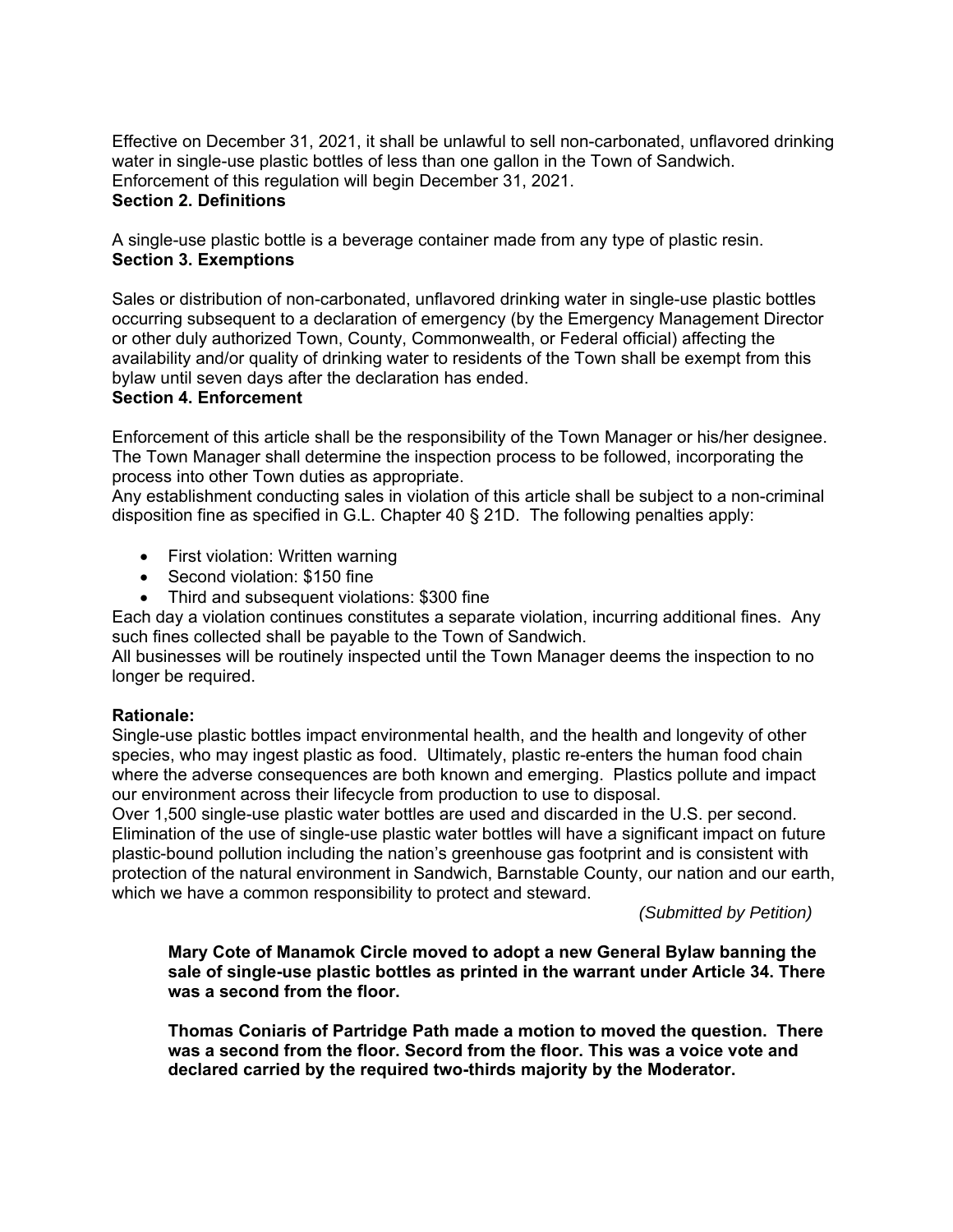**COUNTED VOTE: That the Town adopt a General Bylaw banning the sale of singleuse plastic bottles as printed in the warrant under Article 34. This was a counted vote and declared carried by the Moderator by a vote was 111 yeas and 77 nays.** 

### **ARTICLE 35**

To see if the Town will vote to amend the Town of Sandwich Bylaws………**IT SHALL BE UNLAWFUL TO HAVE ROOSTERS IN AN R-2 ZONED AREA OF THE TOWN.**

*(Submitted by Petition)* 

**No motion was made to move Article 35. The Moderator declared the Article failed.** 

#### **ARTICLE 36**

To Elect the following Officers:

One Board of Assessor member for a term of three years; One Board of Health member for a term of three years; One Board of Selectmen member for a term of three years; One Constable for a term of three years; One Moderator for a term of three years; Three Planning Board members for terms of three years; One Planning Board member for an unexpired term of one year; Three School Committee members for terms of three years; Three Trustees to the Sandwich Public Library for terms of three years; One Sandwich Housing Authority member for a term of five years; One Trustee to the Weston Memorial Fund for a term of three years;

and all other candidates that may appear on the official ballot.

The polls for the election will be open at 10:00 a.m. and close at 6:00 p.m. on said

THURSDAY, THE SIXTH DAY OF MAY, 2021.

#### **VOTED: To adjourn to the Town Election on May 6, 2021. This was a voice vote and declared carried by the moderator.**

The meeting was adjourned at 9:33 P.M.

I hereby certify that this is a true record of the Annual Town Meeting held on May 3, 2021.

Respectfully Submitted,

Taylor D. White Town Clerk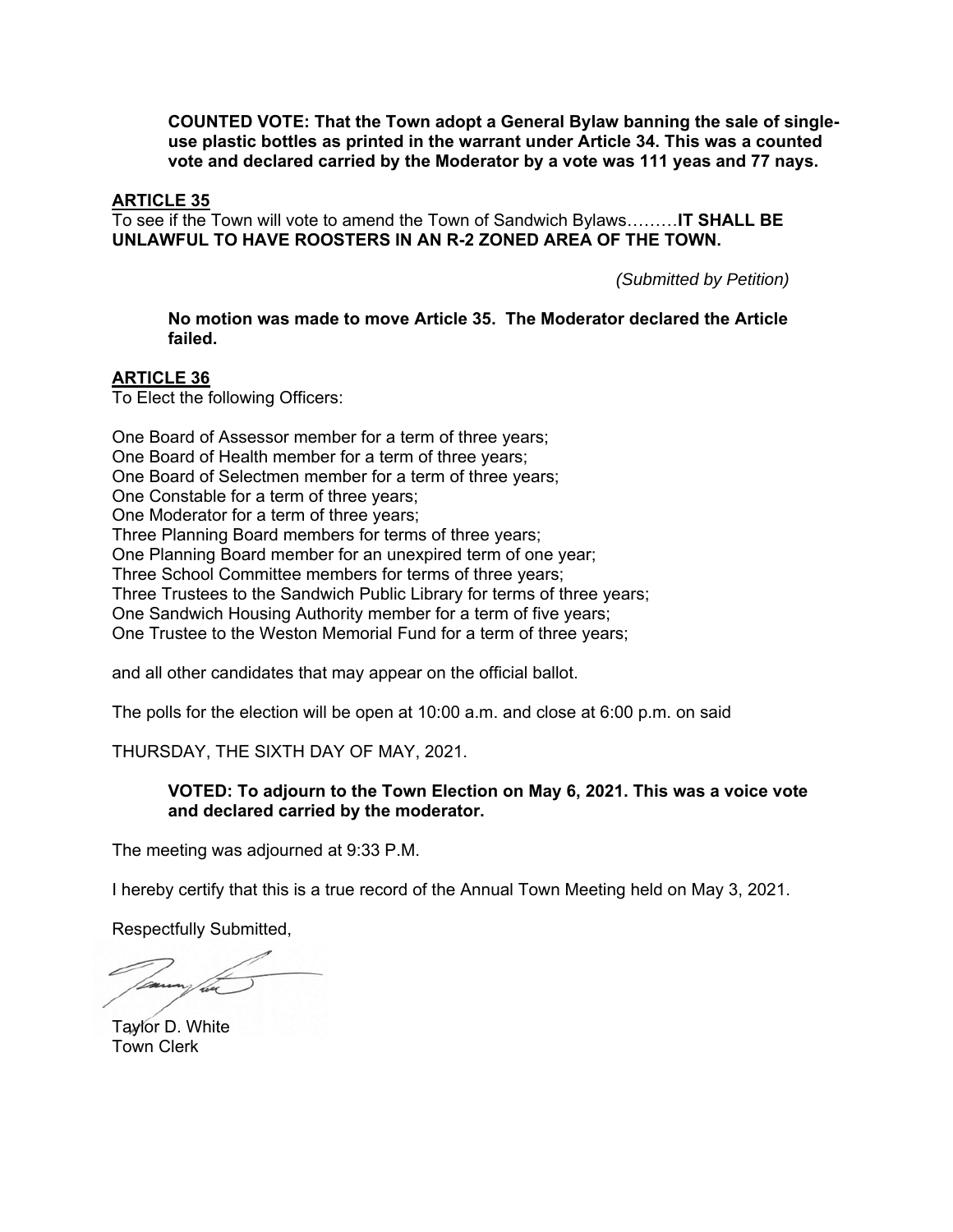# **TOWN OF SANDWICH SPECIAL TOWN MEETING November 15, 2021**

The Special Town Meeting was called to order in the Sandwich High School Auditorium by Moderator Garry Blank at 7:06 P.M. The total number of eligible voters for this meeting was 16,670 and the clerks checked in a total of 324 voters, which is a 1.9% turnout.

The Moderator swore in the following Sandwich residents as tellers: Nancy Crossman, Daryl Crossman, Linda Paltrineri, Bill Fleming, Paul Houlihan, Kim Rutty, Sherrill Rutty, Thomas Coniaris, Eric Tarvin, Kathy Felt, Kathy Brown, Katie Roy, Candy Thompson and Mara Evans. Taylor White, Town Clerk, and Susan Lundquist, Assistant Town Clerk served as the timekeepers. The members of the Sandwich Little League Cooperstown team lead the Town Meeting in the Pledge of Allegiance.

**The Moderator asked for a blanket vote to see if Town Meeting will allow nonvoters to address the meeting. This was a voice vote and declared failed by the Moderator.** 

**Christina Walker-Morin of Grand Oak Road made a motion to fix the method of voting for all articles on the Warrant to counted vote. There was a second from the floor. This was a counted vote and declared carried by 192 yeas and 82 nays.** 

# **ARTICLE 1**

To see if the Town will vote to hear the report of the Capital Improvement Planning Committee, and further, to raise and appropriate or transfer from available funds the sum of \$1,057,690.00, or any other amount, to be expended under the direction of the Board of Selectmen, for the purpose of purchasing and repairing equipment, vehicles, and buildings, and providing related services in accordance with the following list:

| <b>Capital &amp; Expense List</b>                             | <b>Amount</b> |
|---------------------------------------------------------------|---------------|
| Department of Public Works - Utility Pickup Replacement       | 50,000        |
| Department of Public Works - Sanitation - Roll Off Containers | 60,000        |
| Department of Public Works - Sanitation - Improvements        | 40,000        |
| Department of Public Works - Engineering - Pickup Replacement | 34,420        |
| Police Department - Equipment Improvements                    | 65,000        |
| Fire Department - Ambulance Replacement                       | 280,000       |
| Recreation Department - Beach Program Improvements            | 55,000        |
| Facilities Department - Building Repairs & Improvements       | 65,000        |
| Marina – Repairs & Improvements                               | 220,000       |
| Natural Resources - Animal Control Vehicle Improvements       | 8,270         |
| Natural Resources - Pickup Replacement                        | 40,000        |
| Town Parking Lot Improvements                                 | 65,000        |
| School Department - Building Repairs & Improvements           | 75,000        |
| <b>Capital &amp; Expense List Total</b>                       | 1,057,690     |
|                                                               |               |
| <b>Ambulance Fund Transfer</b>                                | $-280,000$    |
| Marina Enterprise Fund Retained Earnings Transfer             | $-220,000$    |
| <b>Net Appropriation</b>                                      | 557,690       |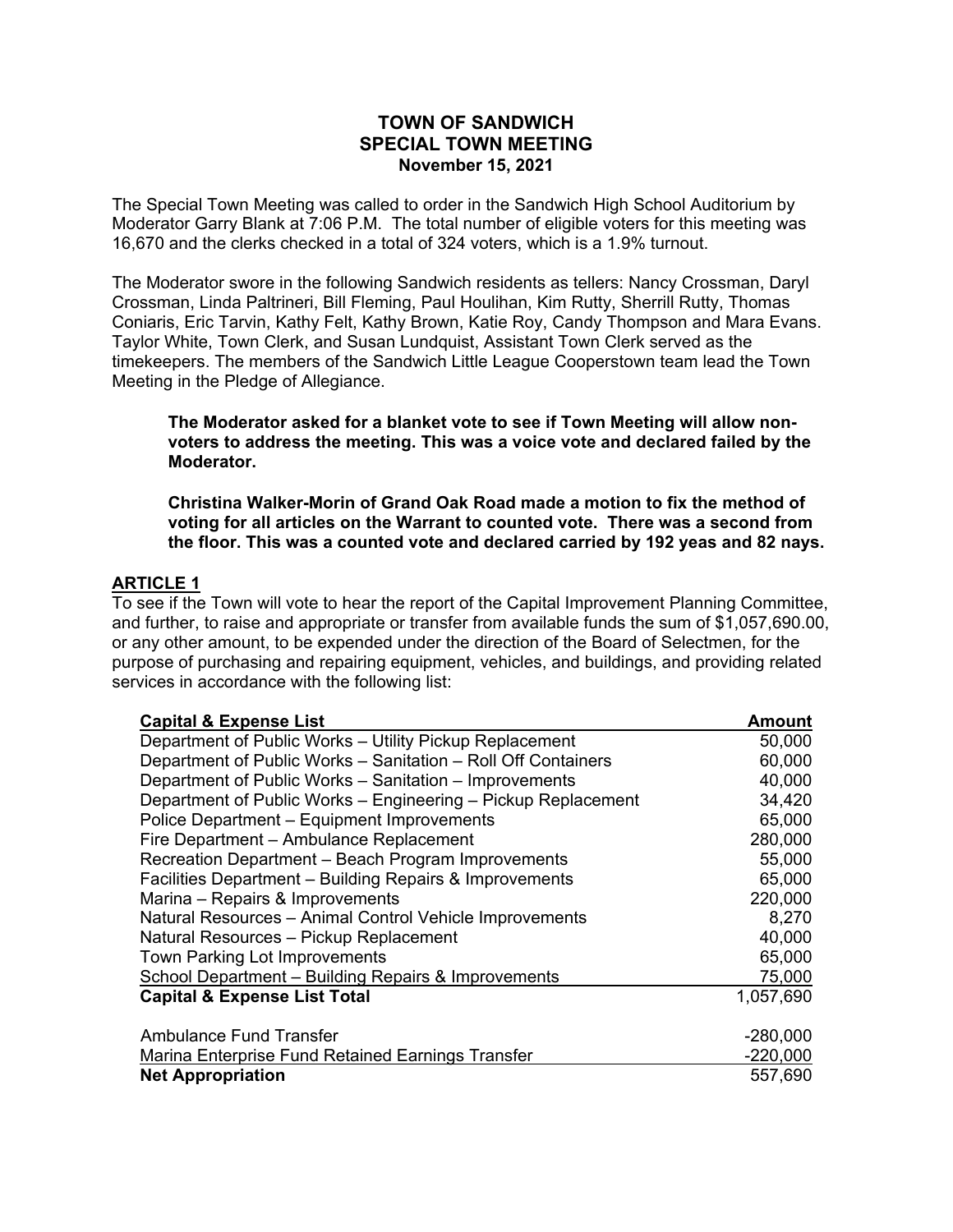or take any other action relative thereto.

**COUNTED VOTE: That that the Town hear the report of the Capital Improvement Planning Committee and transfer and appropriate \$557,690 from Free Cash; transfer and appropriate \$280,000 from the ambulance receipts reserved for appropriation account; transfer and appropriate \$220,000 from the Sandwich Marina enterprise fund retained earnings; to be expended under the direction of the Board of Selectmen, for the purpose of purchasing and repairing equipment, vehicles, and buildings, and providing related services as printed in the Warrant under Article 1. This was a counted vote and declared carried by 269 yeas and 8 nays.** 

## **ARTICLE 2**

To see if the Town will vote to (a) authorize the Board of Selectmen to acquire by purchase, gift or eminent domain, the fee to and/or permanent and/or temporary easements and/or other real property interests, for purposes of establishing, constructing, operating and maintaining a shared use path for non-motorized transportation, open space and recreation purposes and for all other purposes for which shared use paths are now or hereafter may be used in the Commonwealth, including without limitation, for the construction, installation, maintenance, improvement, repair, replacement and/or relocation of rights of way, sidewalks, drainage, utilities, driveways, guardrails, slopes, grading, rounding, landscaping, parking areas and other appurtenances and/or facilities, to enable the Town to undertake the Service Road Shared Use Path Project, and for any and all purposes incidental or related thereto, in, on, over, across, under and along all or any portion of the certain parcels of land located on or near Service Road and Round Hill Road and approximately shown on a plan entitled "Massachusetts Department of Transportation Highway Division, Plan and Profile of Service Road Shared Use Path in the Town of Sandwich, Barnstable County, Preliminary Right of Way," dated September 27, 2021, prepared by Vanasse Hangen Brustlin, Inc., a copy of which is on file with the Town Clerk, and as may be amended and/or incorporated into an easement plan(s); and (b) transfer the care, custody and control of a portion or portions of the Town-owned property or properties shown on the aforesaid plan from the board having custody of the same for the purposes for which such properties are currently held to the Board of Selectmen for roadway purposes and for purposes of a shared use path and purposes incidental to the use thereof, and further to dedicate said portions of the Town-owned properties to the foregoing purposes; and (c) raise and appropriate, transfer from available funds and/or borrow a sum of money in support of the foregoing project and any and all costs incidental or related thereto, including but not limited to the cost of any easement acquisitions, appraisals and survey; and further (d) authorize the Board of Selectmen to enter into all agreements and take any and all actions as may be necessary or appropriate to effectuate the foregoing purposes, or take any action relative thereto.

**COUNTED VOTE: That the Town authorize the Board of Selectmen to acquire by purchase, gift or eminent domain, the fee to and/or permanent and/or temporary easements and/or other real property interests, for purposes of establishing, constructing, operating and maintaining a shared use path for non-motorized transportation, open space and recreation purposes and for all other purposes for which shared use paths are now or hereafter may be used in the Commonwealth, including without limitation, for the construction, installation, maintenance, improvement, repair, replacement and/or relocation of rights of way, sidewalks, drainage, utilities, driveways, guardrails, slopes, grading, rounding, landscaping, parking areas and other appurtenances and/or facilities, to enable the Town to**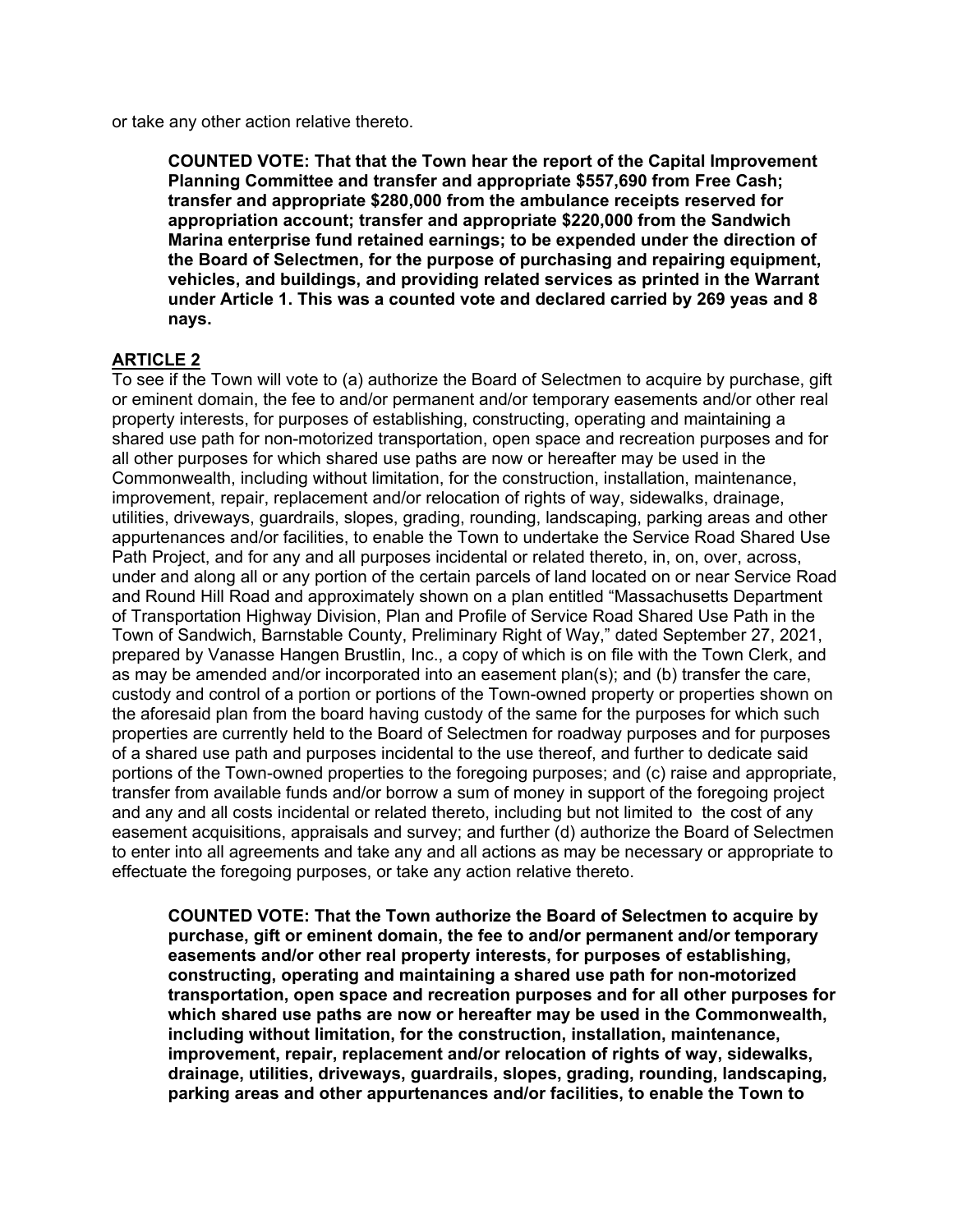**undertake the Service Road Shared Use Path Project, and for any and all purposes incidental or related thereto, in, on, over, across, under and along all or any portion of the certain parcels of land located on or near Service Road and Round Hill Road and approximately shown on a plan entitled "Massachusetts Department of Transportation Highway Division, Plan and Profile of Service Road Shared Use Path in the Town of Sandwich, Barnstable County, Preliminary Right of Way," dated September 27, 2021, prepared by Vanasse Hangen Brustlin, Inc., a copy of which is on file with the Town Clerk, and as may be amended and/or incorporated into an easement plan(s);** 

## **AND**

**transfer the care, custody and control of a portion or portions of the Town-owned property or properties shown on the aforesaid plan from the board having custody of the same for the purposes for which such properties are currently held to the Board of Selectmen for roadway purposes and for purposes of a shared use path and purposes incidental to the use thereof, and further to dedicate said portions of the Town-owned properties to the foregoing purposes;** 

#### **AND**

**authorize the Board of Selectmen to enter into all agreements and take any and all actions as may be necessary or appropriate to effectuate the foregoing purposes,** 

**as printed in the Warrant under Article 2.** 

**This was a counted vote and declared carried by the required two-thirds majority by the Moderator, 287 yeas and 13 nays.** 

# **ARTICLE 3**

To see if the Town will vote to decrease the \$455,000.00 appropriation made at the May 3, 2021 Annual Town Meeting under Article 17 for the purchase of two parcels of land off Meiggs-Backus Road shown on Assessor's Map 4 as Parcels 11 and 39, containing approximately 21.6 acres, from the Community Preservation Fund undesignated fund balance by \$226,387.50, with said decrease being transferred to the undesignated fund balance due to the award of a grant from the Commonwealth of Massachusetts' Drinking Water Supply Grant Program;

# **And further**,

to see if the Town will vote to accept a deed restriction on said parcels as a condition of the Commonwealth's Drinking Water Supply Protection Grant Program which states:

(i) This property is acquired for water supply protection pursuant to Massachusetts General Laws Chapter 40, Sections 39B, 41 and 15B, and Article 97 of the Amendments to the Massachusetts Constitution and is under the control of the Conservation Commission of the Town of Sandwich, subject to the Conservation Restriction held by the Centerville-Osterville-Marstons Mills Fire District and the Barnstable Land Trust, Inc.; and,

(ii) Massachusetts Department of Environmental Protection approval is required before any portion of this property can be transferred to a different ownership or control, or before the property can be changed to a different use.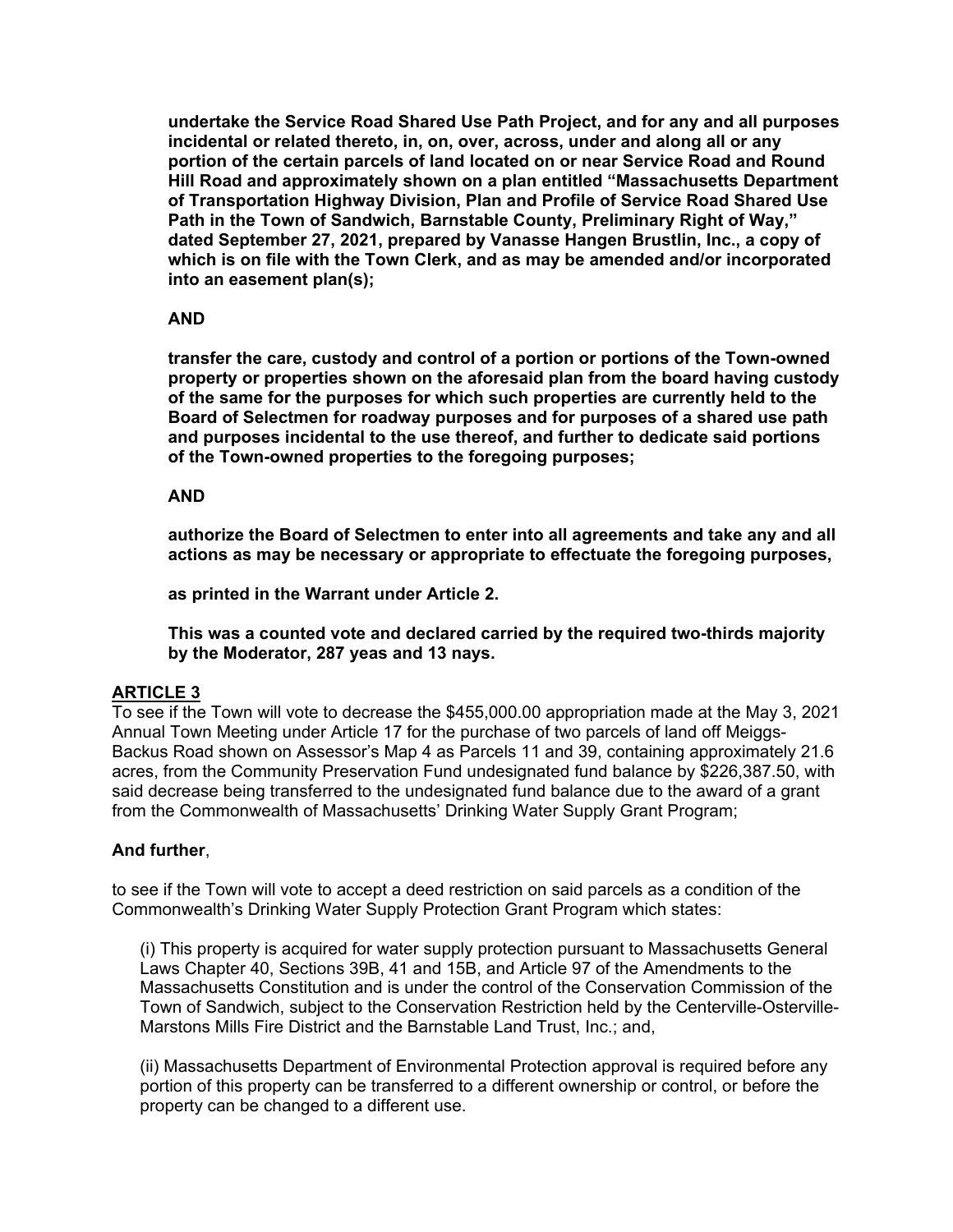# **And further**,

to authorize the Town of Sandwich Conservation Commission to grant a conservation restriction on said parcels of land pursuant to Massachusetts General Laws Chapter 184, Section 31-33;

or take any action relative thereto.

**COUNTED VOTE: that the Town accept a deed restriction as a condition of the Commonwealth's Drinking Water Supply Protection Grant Program on two parcels of land off Meiggs-Backus Road, containing approximately 21.6 acres, as shown on Assessor's Map 4 as Parcels 11 and 39 which were authorized for purchase at the May 3, 2021 Annual Town Meeting under Article 17, and authorize the Conservation Commission to grant a conservation restriction on said parcels of land pursuant to Massachusetts General Laws Chapter 184, Section 31-33, as printed in the Warrant under Article 3. This was a counted vote and declared carried by the Moderator, 285 yeas and 2 nays.** 

# **ARTICLE 4**

To see if the Town will vote to amend the Town of Sandwich Bylaws, Chapter 9, Boat Operations and Use of Waterways, Section 9.04, Horsepower, and Section 9.05, Operation, by inserting the words highlighted in red and deleting the words highlighted in strikethrough as written below, or take any action relative thereto.

#### **Section 9.05: Horsepower**

4) There shall be no horsepower limitation on Peters Pond.

a) The use of Personal Watercrafts, including jet-ski watercraft, surf jet watercrafts, and wet bike watercrafts is prohibited on Peters Pond.

#### **Section 9.05: Operation**

1) Vessels shall not be operated on any pond at greater than headway speed and create no wake - wash, between the hours of sunset to sunrise.

2) No vessel shall be operated at any time on any pond in an overloaded condition.

3) Motorboats and Personal Watercraft shall not be operated within a shoreline safety zone except for the purpose of launching or retrieving such vessel provided they remain outside of the designated swimming area(s), and operate at headway speed, only within the shoreline safety zone.

4) Personal Watercraft operation is prohibited on Peters Pond, after the hour of 7:00 PM or after sunset, whichever occurs first, and before sunrise, daily.

5) Personal Watercraft operation is prohibited on Peters Pond, when vision is unduly restricted by weather.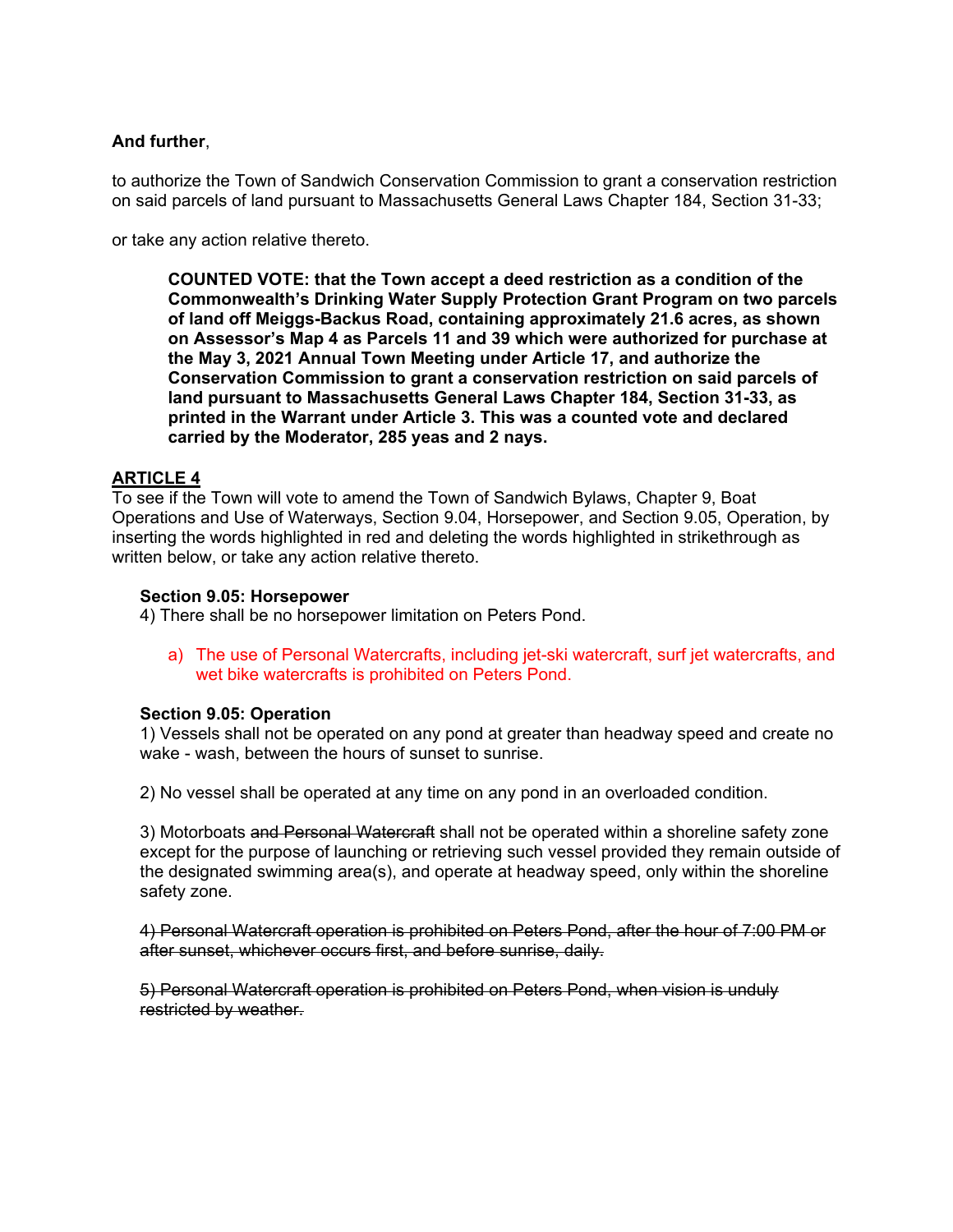**Carl Johansen of Oxford Road made a motion to move the question; there was a second from the floor. This was a counted vote and declared carried by the required two-thirds majority by the Moderator, 266 yeas and 26 nays.** 

**COUNTED VOTE: that the Town amend the Town of Sandwich Bylaws, Chapter 9, Boat Operations and Use of Waterways, Section 9.04, Horsepower, and Section 9.05, Operation, by inserting the words highlighted in red and deleting the words highlighted in strikethrough as printed in the Warrant under Article 4. This was a counted vote and declared and carried by the Moderator, 203 yeas and 83 nays.** 

# **ARTICLE 5**

To see if the Town will vote to amend the Town of Sandwich Bylaws, Chapter 4, Public Heath, Section 4.00, Illegal Dumping, Part 1, by inserting the words highlighted in red and deleting the words highlighted in strikethrough as written below, or take any action relative thereto.

Part 1: It shall be unlawful to throw, place, drop, sweep into, deposit, discharge, or leave on any street, drainage system, Town-owned property, conservation land, or other public property any litter or pollutant including, but not limited to: rubbish; garbage; tires, abandoned vehicles; construction materials; stumps; brush; tree limbs; hedge and grass trimmings; noxious, chemical, hazardous, or dangerous refuse; any pollutant as defined by the General Permit for Stormwater Discharges from Small Municipal Storm Sewer Systems issued jointly by the U.S. Environmental Protection Agency and the Massachusetts Department of Environmental Protection; or any other offensive substance or waste. There shall be no exception, other than duly authorized deposit(s) at the Solid Waste Transfer Station or Septage Lagoon in conformance with the rules and regulations thereof.

**COUNTED VOTE: That the Town amend the Town of Sandwich Bylaws, Chapter 4, Public Heath, Section 4.00, Illegal Dumping, Part 1, by inserting the words highlighted in red and deleting the words highlighted in strikethrough as printed in the Warrant under Article 5. This was a counted vote and declared and carried by the Moderator, 266 yeas and 3 nays.** 

# **ARTICLE 6**

To see if the Town will vote to amend the Sandwich Protective Zoning By-laws, Article II, Section 2220, Use Regulation Schedule, Accessory Uses, by allowing Motor Vehicle Rental Establishment with a special permit in the B2 zoning district, by inserting the words highlighted in red and deleting the words highlighted in strikethrough as written below, or take any action relative thereto.

Motor Vehicle Rental Establishment Use:

|  |  | R-1 R-2 VIL BL-1 B-2 FLEX IND MAR RDG S<br>$(2,3)$ $(2,3)$ | (2,3) |  | <b>GD</b> |
|--|--|------------------------------------------------------------|-------|--|-----------|
|  |  | N N N N <del>N</del> S N N N N N N                         |       |  |           |

**COUNTED VOTE: Town amend the Sandwich Protective Zoning By-laws, Article II, Section 2220, Use Regulation Schedule, Accessory Uses, by allowing Motor Vehicle Rental Establishment with a special permit in the B2 zoning district, by inserting the words highlighted in red and deleting the words highlighted in**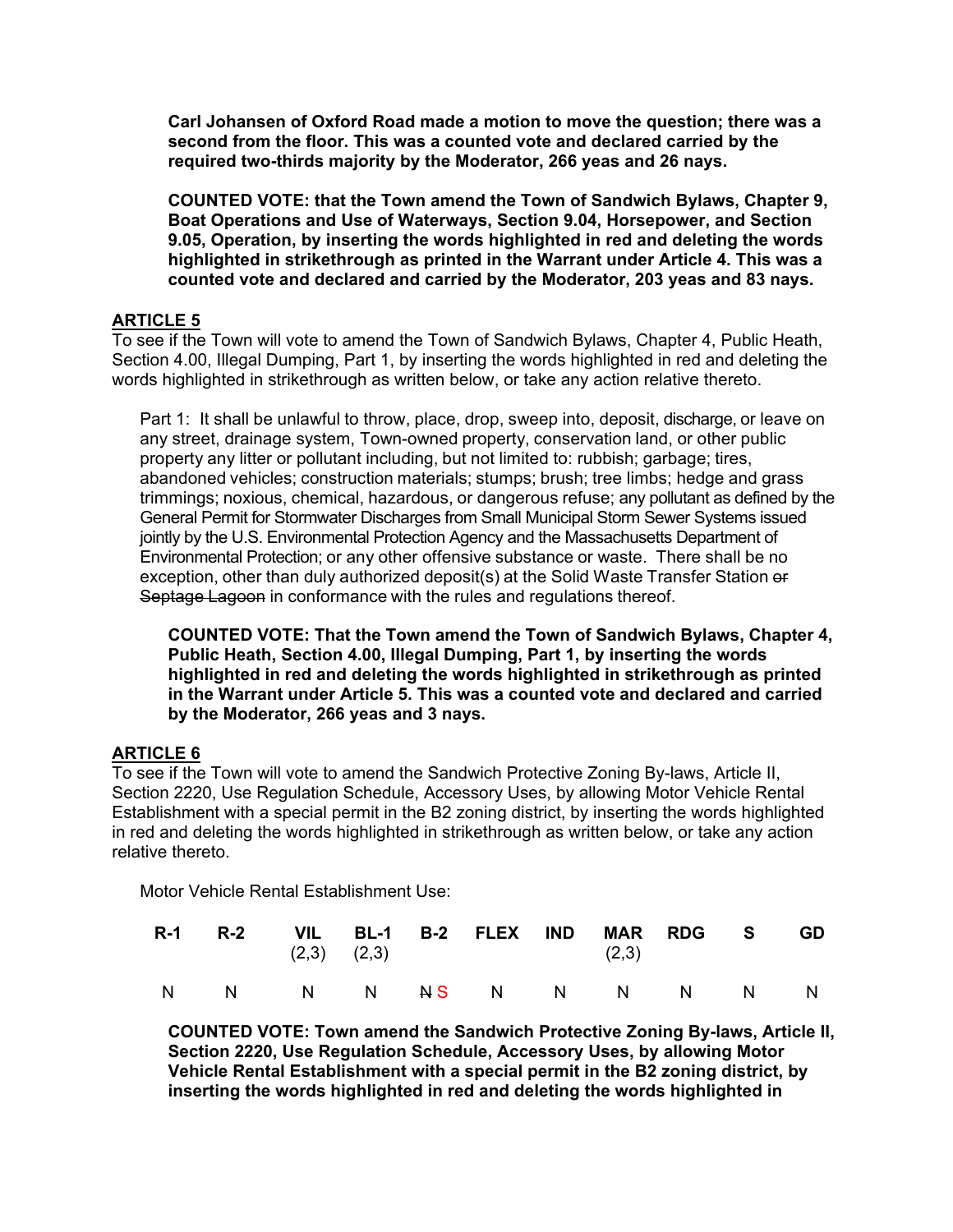#### **strikethrough as printed in the warrant under Article 6. This was a counted vote and declared carried by the required two-thirds majority by the Moderator, 247 yeas and 5 nays.**

# **ARTICLE 7**

To see if the Town will vote to amend the Sandwich Protective Zoning By-laws, Definitions, Height, by deleting the illustration depicting building height, as shown below, or take any action relative thereto.

**HEIGHT** - The vertical distance from the mean existing grade at the front line of the building to the highest point of the roof for flat or shed roofs, to the deck line for mansard roofs and to the ridge for gable, hip and gambrel roofs; except for those buildings that are required to be placed on elevated foundations, specific to Federal and/or State flood elevation requirements, adjacent to the shoreline and/or within those areas designated by FEMA to be part of an A or V Zone, where the vertical distance would be measured from the top of the Federal and/or State required elevated foundation to the highest point of the roof for flat or shed roofs, to the deck line for mansard roofs and to the ridge for gable, hip and gambrel roofs Not included are spires, cupolas, TV antennae and other parts of structures, which do not enclose potentially habitable floor space.



**COUNTED VOTE: That the Town amend the Sandwich Protective Zoning By-laws, Definitions, Height, by deleting the illustration depicting building height, as printed in the Warrant under Article 7. This was a counted vote and declared carried by the required two-thirds majority by the Moderator, 232 yeas and 8 nays.** 

# **ARTICLE 8**

**We the undersigned voters in the Town of Sandwich in accordance with the By-laws, Chapter 1, Section 1.05, Part 2, request the Board of Selectmen place the following Article on the Warrant for the next Special Town Meeting.** 

To see if the Town will vote to amend the Town of Sandwich By-laws Chapter4, Section 4.08 – Single Use Plastic Bottles: Commercial Ban, by striking it in its entirety.

*(Submitted by Petition)* 

**Eileen Starrs of Mashview Circle of made a motion to vote to amend the Town of Sandwich By-laws Chapter 4, Section 4.08 – Single Use Plastic Bottles: Commercial Ban, by striking it in its entirety; there was a second from the floor.**